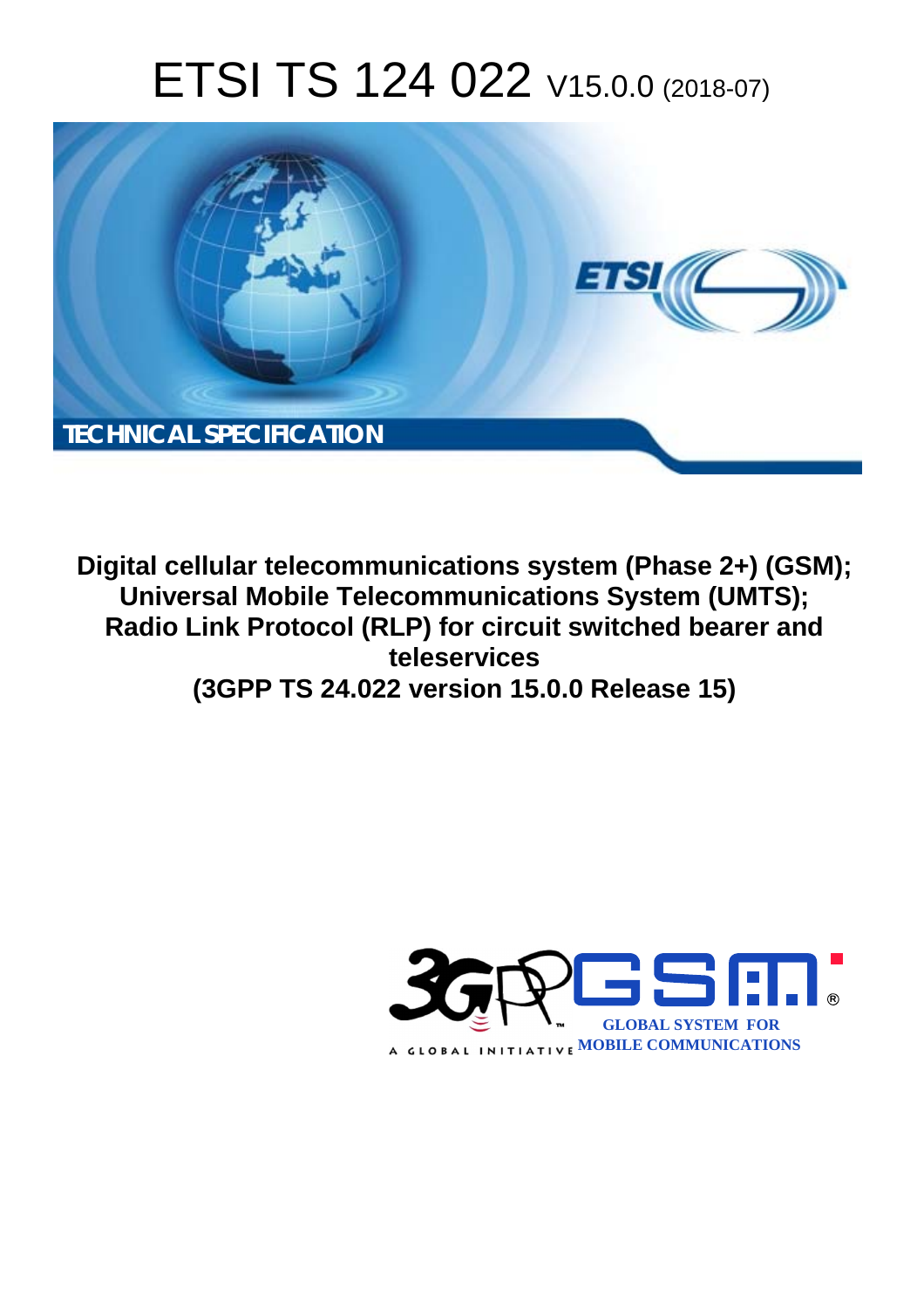Reference RTS/TSGC-0324022vf00

> Keywords GSM,UMTS

#### *ETSI*

#### 650 Route des Lucioles F-06921 Sophia Antipolis Cedex - FRANCE

Tel.: +33 4 92 94 42 00 Fax: +33 4 93 65 47 16

Siret N° 348 623 562 00017 - NAF 742 C Association à but non lucratif enregistrée à la Sous-Préfecture de Grasse (06) N° 7803/88

#### *Important notice*

The present document can be downloaded from: <http://www.etsi.org/standards-search>

The present document may be made available in electronic versions and/or in print. The content of any electronic and/or print versions of the present document shall not be modified without the prior written authorization of ETSI. In case of any existing or perceived difference in contents between such versions and/or in print, the only prevailing document is the print of the Portable Document Format (PDF) version kept on a specific network drive within ETSI Secretariat.

Users of the present document should be aware that the document may be subject to revision or change of status. Information on the current status of this and other ETSI documents is available at <https://portal.etsi.org/TB/ETSIDeliverableStatus.aspx>

If you find errors in the present document, please send your comment to one of the following services: <https://portal.etsi.org/People/CommiteeSupportStaff.aspx>

#### *Copyright Notification*

No part may be reproduced or utilized in any form or by any means, electronic or mechanical, including photocopying and microfilm except as authorized by written permission of ETSI. The content of the PDF version shall not be modified without the written authorization of ETSI. The copyright and the foregoing restriction extend to reproduction in all media.

> © ETSI 2018. All rights reserved.

**DECT**TM, **PLUGTESTS**TM, **UMTS**TM and the ETSI logo are trademarks of ETSI registered for the benefit of its Members. **3GPP**TM and **LTE**TM are trademarks of ETSI registered for the benefit of its Members and of the 3GPP Organizational Partners. **oneM2M** logo is protected for the benefit of its Members.

**GSM**® and the GSM logo are trademarks registered and owned by the GSM Association.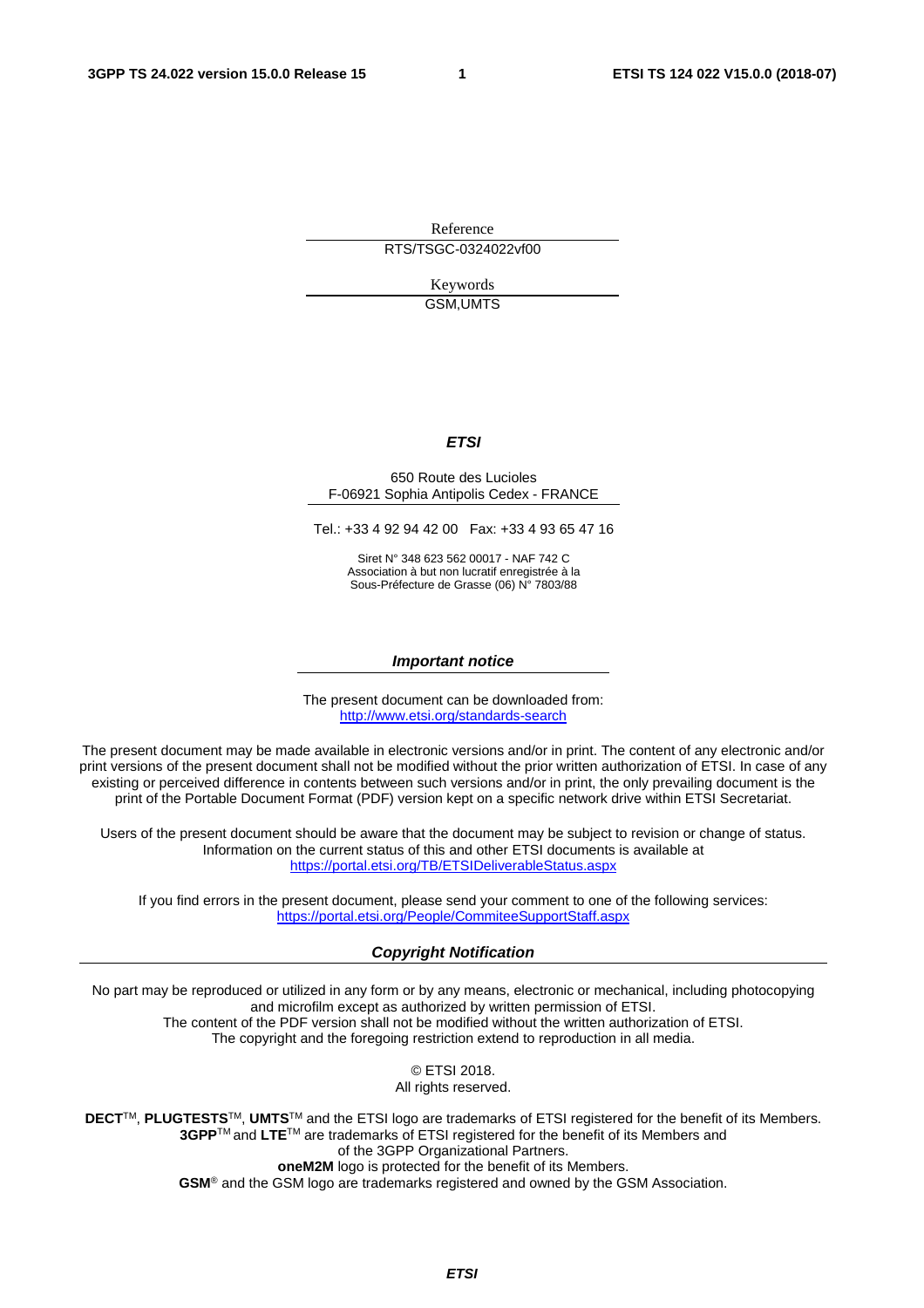## Intellectual Property Rights

#### Essential patents

IPRs essential or potentially essential to normative deliverables may have been declared to ETSI. The information pertaining to these essential IPRs, if any, is publicly available for **ETSI members and non-members**, and can be found in ETSI SR 000 314: *"Intellectual Property Rights (IPRs); Essential, or potentially Essential, IPRs notified to ETSI in respect of ETSI standards"*, which is available from the ETSI Secretariat. Latest updates are available on the ETSI Web server ([https://ipr.etsi.org/\)](https://ipr.etsi.org/).

Pursuant to the ETSI IPR Policy, no investigation, including IPR searches, has been carried out by ETSI. No guarantee can be given as to the existence of other IPRs not referenced in ETSI SR 000 314 (or the updates on the ETSI Web server) which are, or may be, or may become, essential to the present document.

#### **Trademarks**

The present document may include trademarks and/or tradenames which are asserted and/or registered by their owners. ETSI claims no ownership of these except for any which are indicated as being the property of ETSI, and conveys no right to use or reproduce any trademark and/or tradename. Mention of those trademarks in the present document does not constitute an endorsement by ETSI of products, services or organizations associated with those trademarks.

## Foreword

This Technical Specification (TS) has been produced by ETSI 3rd Generation Partnership Project (3GPP).

The present document may refer to technical specifications or reports using their 3GPP identities, UMTS identities or GSM identities. These should be interpreted as being references to the corresponding ETSI deliverables.

The cross reference between GSM, UMTS, 3GPP and ETSI identities can be found under [http://webapp.etsi.org/key/queryform.asp.](http://webapp.etsi.org/key/queryform.asp)

## Modal verbs terminology

In the present document "**shall**", "**shall not**", "**should**", "**should not**", "**may**", "**need not**", "**will**", "**will not**", "**can**" and "**cannot**" are to be interpreted as described in clause 3.2 of the [ETSI Drafting Rules](https://portal.etsi.org/Services/editHelp!/Howtostart/ETSIDraftingRules.aspx) (Verbal forms for the expression of provisions).

"**must**" and "**must not**" are **NOT** allowed in ETSI deliverables except when used in direct citation.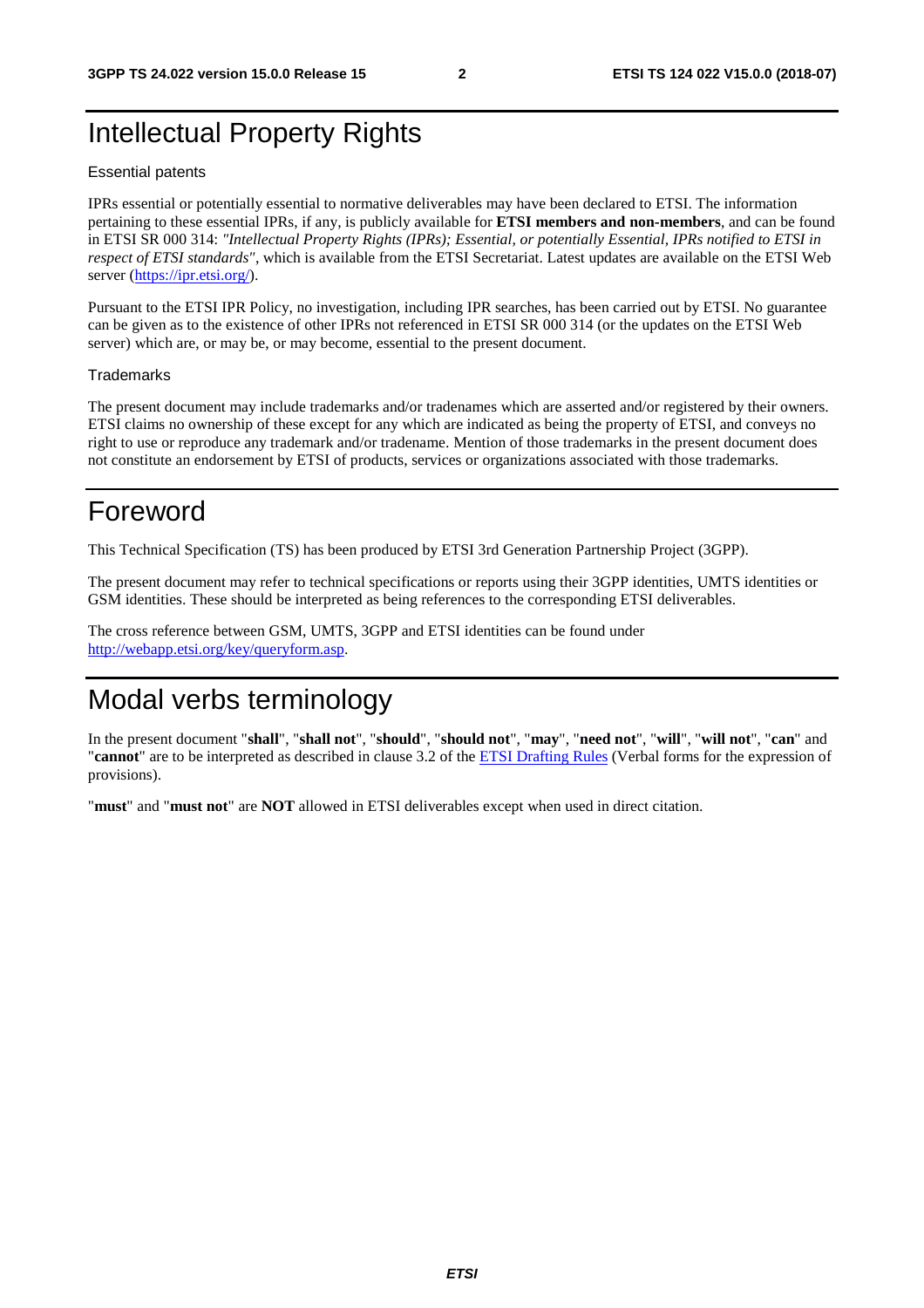$\mathbf{3}$ 

## Contents

| 1       |                                                                                                   |  |  |  |  |
|---------|---------------------------------------------------------------------------------------------------|--|--|--|--|
| 2       |                                                                                                   |  |  |  |  |
| 2.1     |                                                                                                   |  |  |  |  |
| 2.1.1   |                                                                                                   |  |  |  |  |
| 2.1.2   |                                                                                                   |  |  |  |  |
| 3       |                                                                                                   |  |  |  |  |
| 4       |                                                                                                   |  |  |  |  |
| 4.1     |                                                                                                   |  |  |  |  |
| 4.2     |                                                                                                   |  |  |  |  |
| 4.3     |                                                                                                   |  |  |  |  |
| 4.4     |                                                                                                   |  |  |  |  |
| 5       |                                                                                                   |  |  |  |  |
| 5.1     |                                                                                                   |  |  |  |  |
| 5.1.1   |                                                                                                   |  |  |  |  |
| 5.1.2   |                                                                                                   |  |  |  |  |
| 5.2     |                                                                                                   |  |  |  |  |
| 5.2.1   |                                                                                                   |  |  |  |  |
| 5.2.1.1 |                                                                                                   |  |  |  |  |
| 5.2.1.2 |                                                                                                   |  |  |  |  |
| 5.2.2   |                                                                                                   |  |  |  |  |
| 5.2.2.1 |                                                                                                   |  |  |  |  |
| 5.2.2.2 |                                                                                                   |  |  |  |  |
| 5.2.2.3 |                                                                                                   |  |  |  |  |
| 5.2.2.4 |                                                                                                   |  |  |  |  |
| 5.2.2.5 |                                                                                                   |  |  |  |  |
| 5.2.2.6 |                                                                                                   |  |  |  |  |
| 5.2.2.7 |                                                                                                   |  |  |  |  |
| 5.2.2.8 |                                                                                                   |  |  |  |  |
| 5.2.2.9 |                                                                                                   |  |  |  |  |
| 5.2.3   | Supervisory frames, S, and numbered information transfer and supervisory frames combined, I+S  15 |  |  |  |  |
| 5.2.3.1 |                                                                                                   |  |  |  |  |
| 5.2.3.2 |                                                                                                   |  |  |  |  |
| 5.2.3.3 |                                                                                                   |  |  |  |  |
| 5.2.3.4 |                                                                                                   |  |  |  |  |
| 5.2.3.5 |                                                                                                   |  |  |  |  |
| 5.2.3.6 |                                                                                                   |  |  |  |  |
| 5.2.3.7 |                                                                                                   |  |  |  |  |
| 5.2.3.8 |                                                                                                   |  |  |  |  |
| 5.2.3.9 |                                                                                                   |  |  |  |  |
| 5.3     |                                                                                                   |  |  |  |  |
| 5.3.1   |                                                                                                   |  |  |  |  |
| 5.3.2   |                                                                                                   |  |  |  |  |
| 5.3.3   |                                                                                                   |  |  |  |  |
| 5.3.4   |                                                                                                   |  |  |  |  |
| 5.3.4.1 |                                                                                                   |  |  |  |  |
| 5.3.4.2 |                                                                                                   |  |  |  |  |
| 5.3.5   |                                                                                                   |  |  |  |  |
| 5.4     |                                                                                                   |  |  |  |  |
| 5.5     |                                                                                                   |  |  |  |  |
| 5.5.1   |                                                                                                   |  |  |  |  |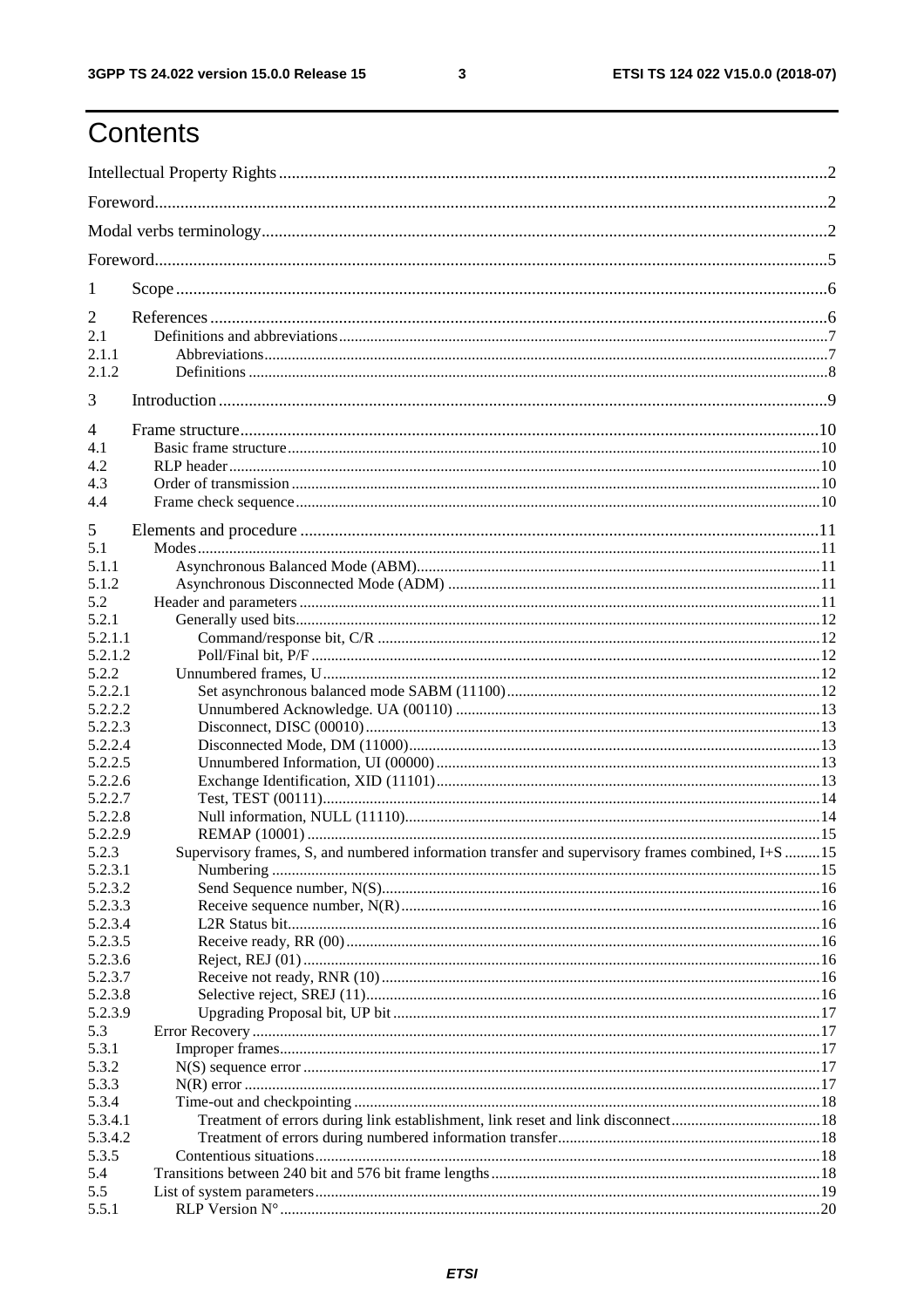$\overline{\mathbf{4}}$ 

| 5.5.2 |                               |  |
|-------|-------------------------------|--|
| 5.5.3 |                               |  |
| 5.5.4 |                               |  |
| 5.5.5 |                               |  |
| 5.5.6 |                               |  |
| 5.5.7 |                               |  |
| 5.6   |                               |  |
| 5.6.1 |                               |  |
| 5.6.2 |                               |  |
| 6     |                               |  |
| 6.1   |                               |  |
| 6.2   |                               |  |
| 6.3   |                               |  |
| 6.4   |                               |  |
| 6.5   |                               |  |
|       | <b>Annex A (informative):</b> |  |
|       |                               |  |
|       |                               |  |
| A.1.1 |                               |  |
| A.1.2 |                               |  |
|       |                               |  |
|       | <b>Annex B</b> (informative): |  |
|       |                               |  |
|       |                               |  |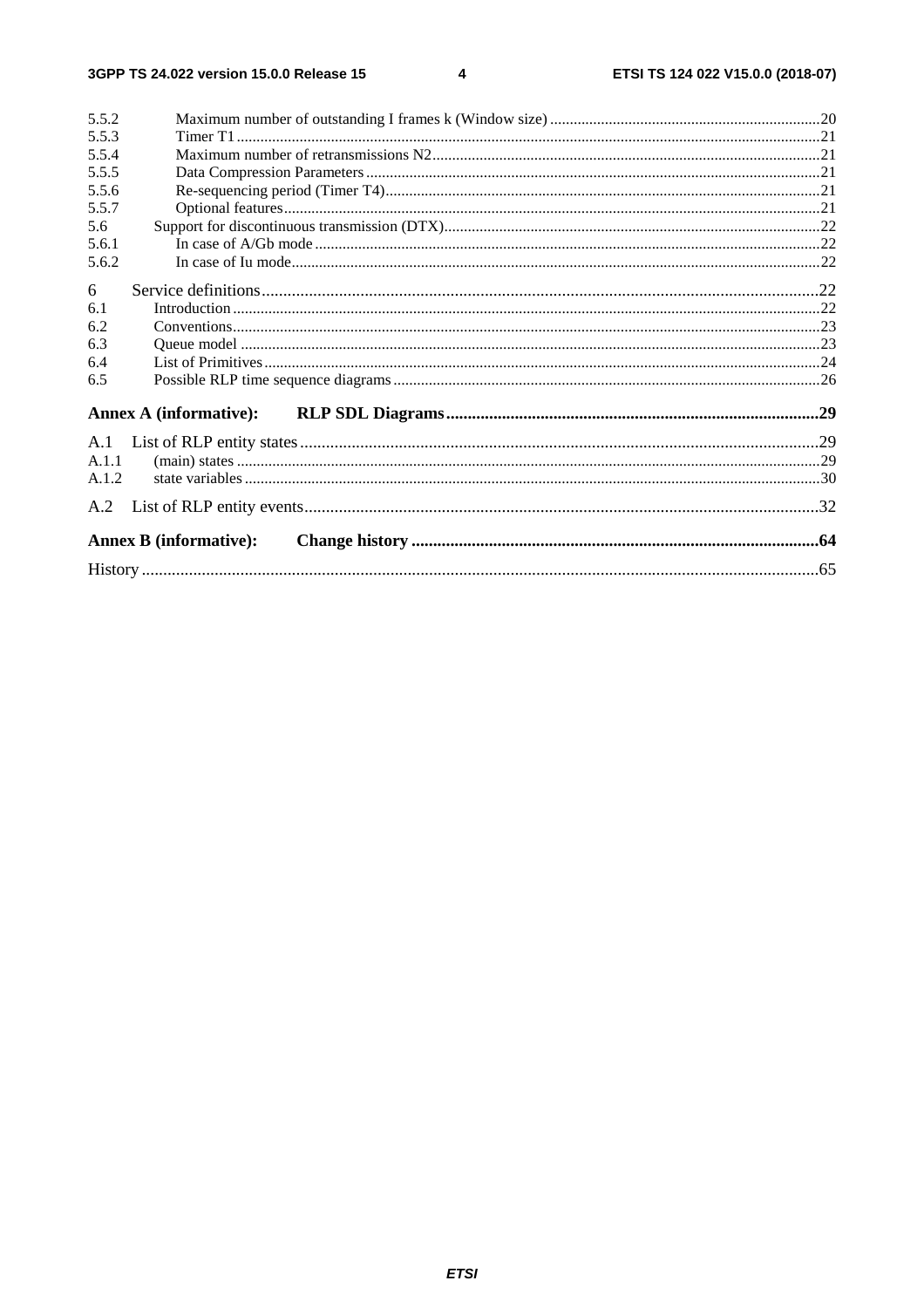## Foreword

This Technical Specification (TS) has been produced by the 3rd Generation Partnership Project (3GPP).

The present document specifies the Radio Link Protocol (RLP) for circuit switched data transmission within the 3GPP system.

The contents of the present document are subject to continuing work within the TSG and may change following formal TSG approval. Should the TSG modify the contents of the present document, it will be re-released by the TSG with an identifying change of release date and an increase in version number as follows:

Version x.y.z

where:

- x the first digit:
	- 1 presented to TSG for information;
	- 2 presented to TSG for approval;
	- 3 or greater indicates TSG approved document under change control.
- y the second digit is incremented for all changes of substance, i.e. technical enhancements, corrections, updates, etc.
- z the third digit is incremented when editorial only changes have been incorporated in the document.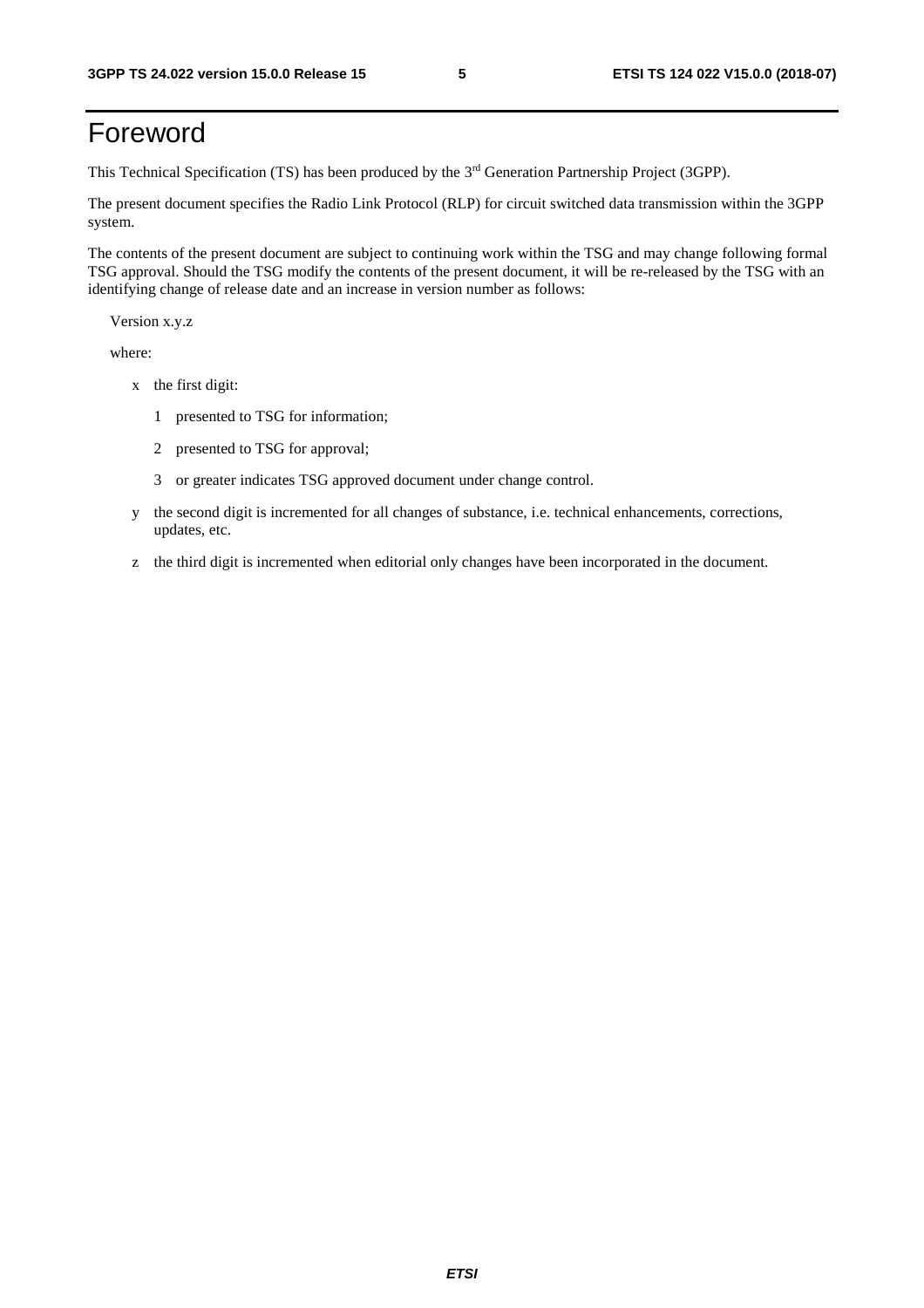## 1 Scope

The present document specifies the Radio Link Protocol (RLP) for circuit switched data transmission within a PLMN. RLP covers the Layer 2 functionality of the ISO OSI Reference Model (ISO/IEC 7498 [22]). It is based on ideas contained in ISO/IEC 3309 [21], ISO/IEC 4335 [20] and ISO/IEC 7809 [26] (HDLC of ISO) as well as ITU-T Recommendation X.25 [30] and Q.92x (LAP-B and LAP-D of ITU, respectively.) RLP has been tailored to the special needs of digital radio transmission. RLP provides to its users the OSI Data Link Service (ISO/IEC 8886 [24]).

RLP is intended for use with non-transparent data-transfer. Protocol conversion may be provided for a variety of protocol configurations. Those foreseen immediately are:

- character-mode protocols using start-stop transmission (IA5);
- X.25 LAP-B.

For reasons of better presentation, material about protocol conversion has been placed within those Specifications concerned with the relevant Terminal Adapters, i.e. 3GPP TS 27.002 [10] for the asynchronous case and 3GPP TS 27.003 [11] for the synchronous case. Care must be taken that that material also applies to Interworking Functions; see 3GPP TS 29.007 [13].

The present document is valid for a PLMN in A/Gb mode as well as in Iu mode. If text applies only for one of these systems it is explicitly mentioned by using the terms "A/Gb mode" and "Iu mode". Please note, that the Gb interface does not play any role in the scope of the present document although the term "A/Gb mode" is used.

### 2 References

The following documents contain provisions which, through reference in this text, constitute provisions of the present document.

- References are either specific (identified by date of publication, edition number, version number, etc.) or non-specific.
- For a specific reference, subsequent revisions do not apply.
- For a non-specific reference, the latest version applies. In the case of a reference to a 3GPP document (including a GSM document), a non-specific reference implicitly refers to the latest version of that document *in the same Release as the present document*.
- [1] Void.
- [2] 3GPP TS 44.021: "Rate adaption on the Mobile Station Base Station System (MS BSS) interface".
- [3] 3GPP TS 48.004: "Base Station System Mobile services Switching Centre (BSS MSC) interface Layer 1 specification".
- [4] 3GPP TS 48.020: "Rate adaption on the Base Station System Mobile services Switching Centre (BSS - MSC) interface".
- [5] 3GPP TS 25.410: "UTRAN Iu interface: General Aspects and Principles".
- [6] 3GPP TS 25.411: "UTRAN Iu interface Layer 1".
- [7] 3GPP TS 25.414: "UTRAN Iu interface data transport and transport signalling".
- [8] 3GPP TS 25.415: "UTRAN Iu interface user plane protocols".
- [9] 3GPP TS 27.001: "General on Terminal Adaptation Functions (TAF) for Mobile Stations (MS)".
- [10] 3GPP TS 27.002: "Terminal Adaptation Functions (TAF) for services using Asynchronous bearer capabilities".
- [11] 3GPP TS 27.003: "Terminal Adaptation Functions (TAF) for services using Synchronous bearer capabilities".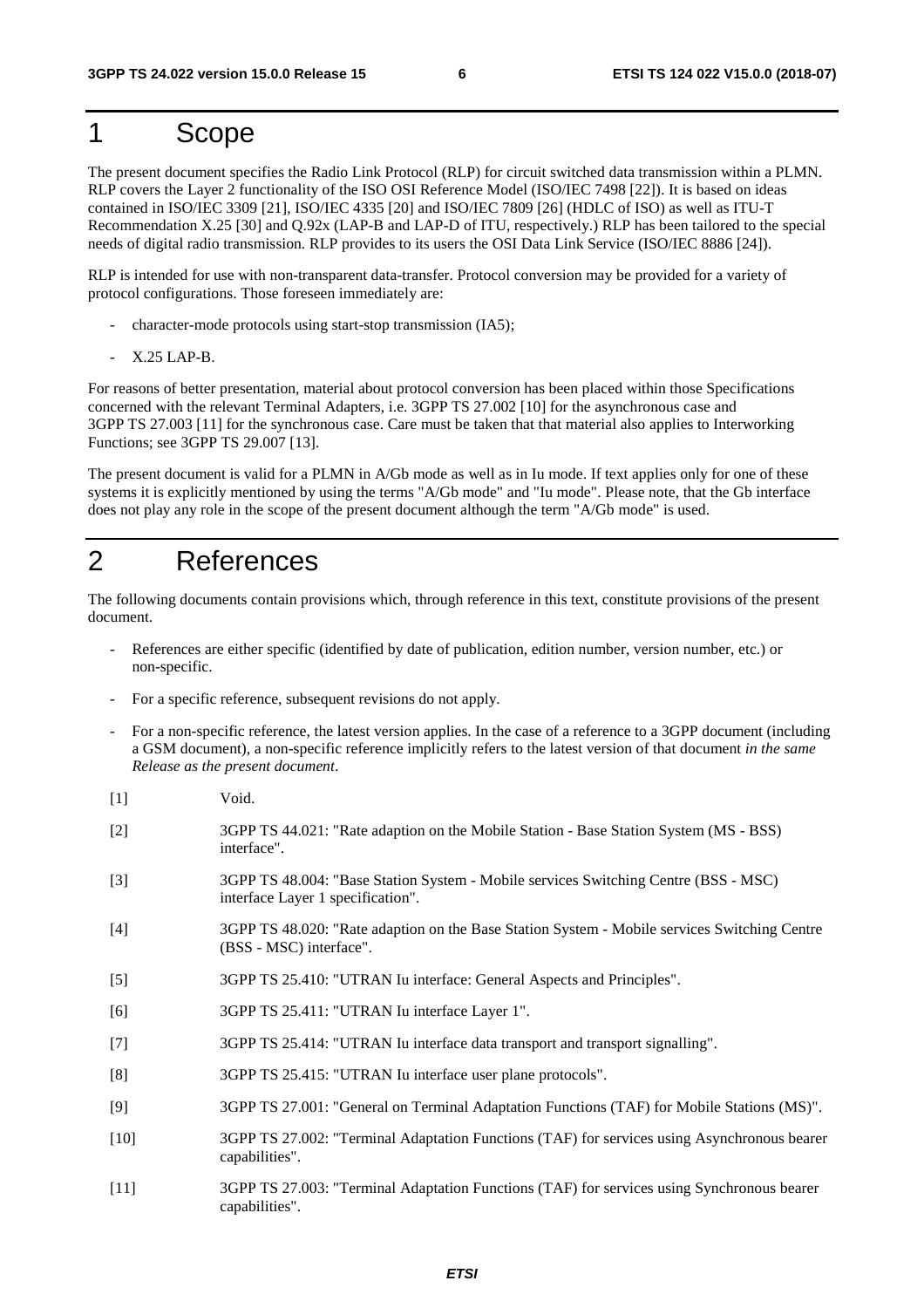| $[12]$ | Void.                                                                                                                                                                                                                                  |
|--------|----------------------------------------------------------------------------------------------------------------------------------------------------------------------------------------------------------------------------------------|
| $[13]$ | 3GPP TS 29.007: "General requirements on interworking between the Public Land Mobile<br>Network (PLMN) and the Integrated Services Digital Network (ISDN) or Public Switched<br>Telephone Network (PSTN)".                             |
| $[14]$ | ITU-T Recommendation Q.920: "ISDN user-network interface data link layer - General aspects".                                                                                                                                           |
| $[15]$ | ITU-T Recommendation Q.921: "ISDN user-network interface - Data link layer specification".                                                                                                                                             |
| $[16]$ | ITU-T Recommendation Q.921bis: "Abstract test suite for LAPD conformance testing".                                                                                                                                                     |
| $[17]$ | ITU-T Recommendation Q.922: "ISDN data link layer specification for frame mode bearer<br>services".                                                                                                                                    |
| $[18]$ | ITU-T Recommendation V.42bis: "Data compression procedures for Data Circuit-terminating<br>Equipment (DCE) using error correction procedures".                                                                                         |
| $[19]$ | ITU-T Recommendation X.25: "Interface between Data Terminal Equipment (DTE) and Data<br>Circuit-terminating Equipment (DCE) for terminals operating in packet mode and connected to<br>public data networks by dedicated Circuit".     |
| $[20]$ | ISO/IEC 4335: "Information technology - Telecommunications and information exchange between<br>systems - High-level Data Link Control (HDLC) procedures - Elements of procedures".                                                     |
| $[21]$ | ISO/IEC 3309: "Information technology - Telecommunications and information exchange between<br>systems - High-level Data Link Control (HDLC) procedures - Frame structure".                                                            |
| $[22]$ | ISO/IEC 7498: "Information technology - Open Systems Interconnection - Basic Reference<br>Model".                                                                                                                                      |
| $[23]$ | ISO/IEC 8885: "Information technology - Telecommunication and information exchange between<br>systems - High-level Data Link Control (HDLC) procedures - General purpose XID frame<br>information field content and format".           |
| $[24]$ | ISO/IEC 8886: "Information technology - Open Systems Interconnection - Data link service<br>definition".                                                                                                                               |
| $[25]$ | ISO/TR 8509: "Information processing systems - Open Systems Interconnection - Service<br>conventions".                                                                                                                                 |
| $[26]$ | ISO/IEC 7809: "Information technology - Telecommunications and information exchange between<br>systems - High-level Data Link Control (HDLC) procedures - Classes of procedures".                                                      |
| $[27]$ | ISO/IEC 7776: "Information technology - Telecommunications and information exchange between<br>systems - High-level data link control procedures - Description of the X.25 LAPB-compatible<br>DTE data link procedures".               |
| $[28]$ | 3GPP TR 21.905: "Vocabulary for 3GPP Specifications".                                                                                                                                                                                  |
| $[29]$ | 3GPP TS 43.051: "GSM/EDGE Radio Access Network (GERAN) overall description; Stage 2".                                                                                                                                                  |
| $[30]$ | ITU-T Recommendation X.25: "Interface between Data Terminal Equipment (DTE) and Data<br>Circuit-terminating Equipment (DCE) for terminals operating in the packet mode and connected to<br>public data networks by dedicated circuit". |

## 2.1 Definitions and abbreviations

#### 2.1.1 Abbreviations

For the purposes of the present document, the abbreviations given in 3GPP TR 21.905 [28] and the following apply:

| ABM                    | <b>Asynchronous Balanced Mode</b> |
|------------------------|-----------------------------------|
| ADM                    | Asynchronous Disconnected Mode    |
| $\Lambda$ TM $\Lambda$ | Agruatuonous Transfor Mode        |

ATM Asynchronous Transfer Mode.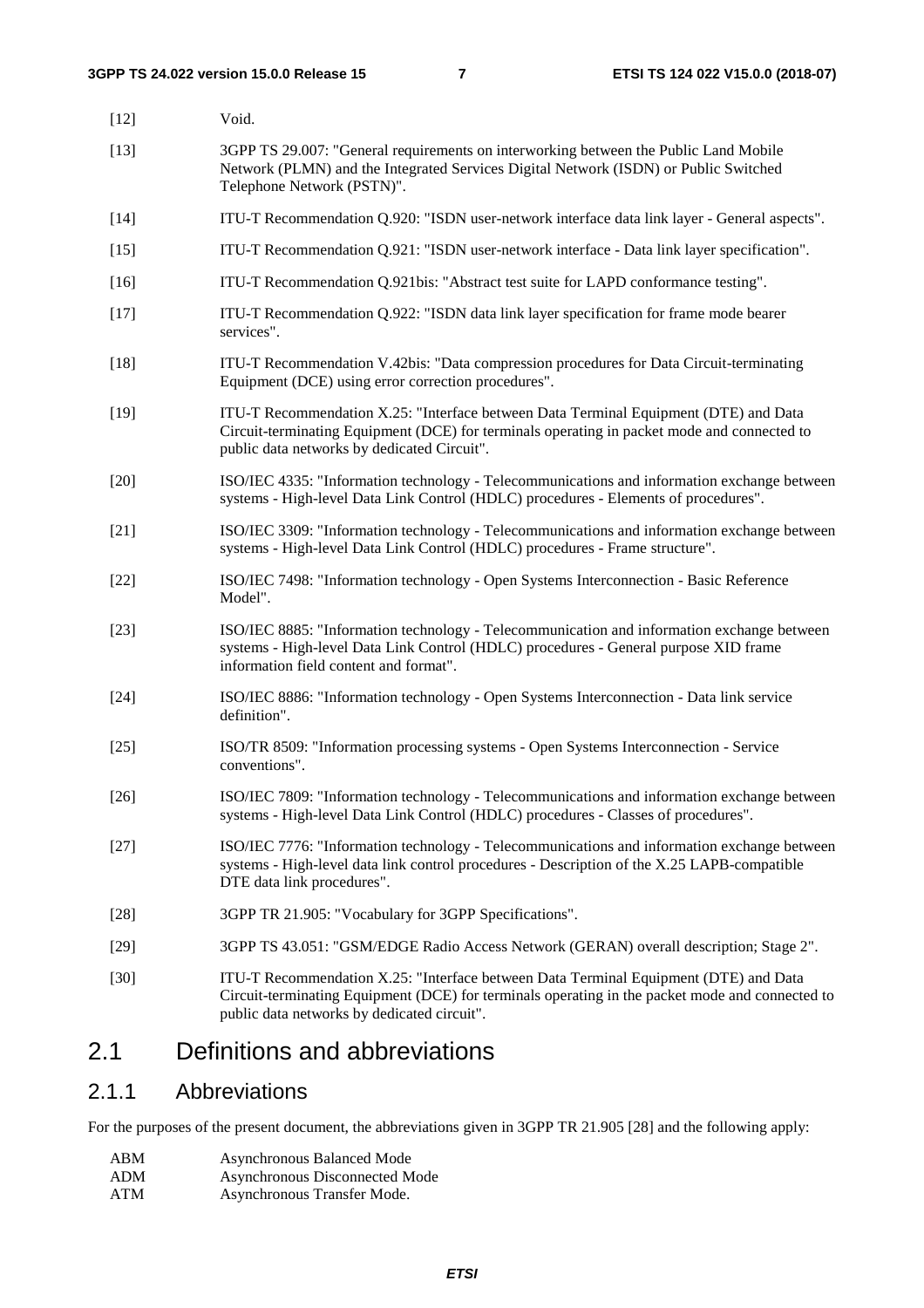| C/R          | Command/Response bit                 |
|--------------|--------------------------------------|
| <b>DISC</b>  | Disconnect frame                     |
| DM           | Disconnected Mode frame              |
| <b>DTX</b>   | Discontinuous Transmission           |
| <b>FCS</b>   | <b>Frame Check Sequence</b>          |
| L2R          | Layer 2 Relay function               |
| N(R)         | Receive sequence number              |
| N(S)         | Send sequence number                 |
| <b>NULL</b>  | Null information frame               |
| P/F          | Poll/Final bit                       |
| <b>REJ</b>   | Reject frame                         |
| <b>REMAP</b> | Remap frame                          |
| <b>RLP</b>   | Radio Link Protocol                  |
| <b>RNR</b>   | Receive Nor ready frame              |
| RR.          | Receive Ready frame                  |
| <b>SABM</b>  | Set Asynchronous Balanced Mode frame |
| <b>SREJ</b>  | Selected reject frame                |
| <b>STM</b>   | <b>Synchronous Transfer Mode</b>     |
| TEST         | Test frame                           |
| UA.          | Unnumbered Acknowledge frame         |
| UI           | Unnumbered Information frame         |
| XID          | Exchange Identification frame        |
|              |                                      |

#### 2.1.2 Definitions

For the purposes of the present document, the following terms and definitions apply:

**A/Gb mode:** system or a subsystem operates in A/Gb mode if an A or Gb interface is used between the radio access network and the core network.

**backwards compatibility:** RLP defines several backwards-compatible versions. That means that a newer version can interwork with an older one without changing the older one. This is realized by a fall back mechanism during XID exchange.

**command:** instruction represented in the RLP header, causing the receiving RLP entity to execute a specific function.

**frame check sequence:** field of redundant information based on a cyclic code, used for error detection.

**I + S frame:** RLP frame that is used for user information transfer, carrying supervisory information piggyback.

**improper frame:** RLP frame having an FCS error or having a header the contents of which is inconsistent with the present document.

**Iu mode:** system or a subsystem operates in Iu mode if an Iu-CS or Iu-PS interface is used between the radio access network and the core network. It operates in UTRAN Iu mode if UTRAN is used as radio access network. It operates in GERAN Iu mode if GERAN is used as radio access network.

**non-transparent:** in PLMN data transmission, a configuration where at layer 2, protocol information of the fixed network is mapped on RLP elements, and vice versa.

**piggybacking:** means by which one and the same frame can carry both user information and RLP related supervisory information.

**response:** reply represented in the RLP-header, by which the sending RLP entity reports back about its status.

**RLP frame:** sequence of contiguous bits, representing an RLP procedural element.

**RLP header:** that part of an RLP frame that encodes either a command or a response, located at the beginning of the RLP frame.

**S frame:** RLP frame that contains supervisory information in the absence of user information.

**transparent:** in PLMN data transmission, a configuration where at layer 2 (and also at the layers above) no protocol conversion takes place.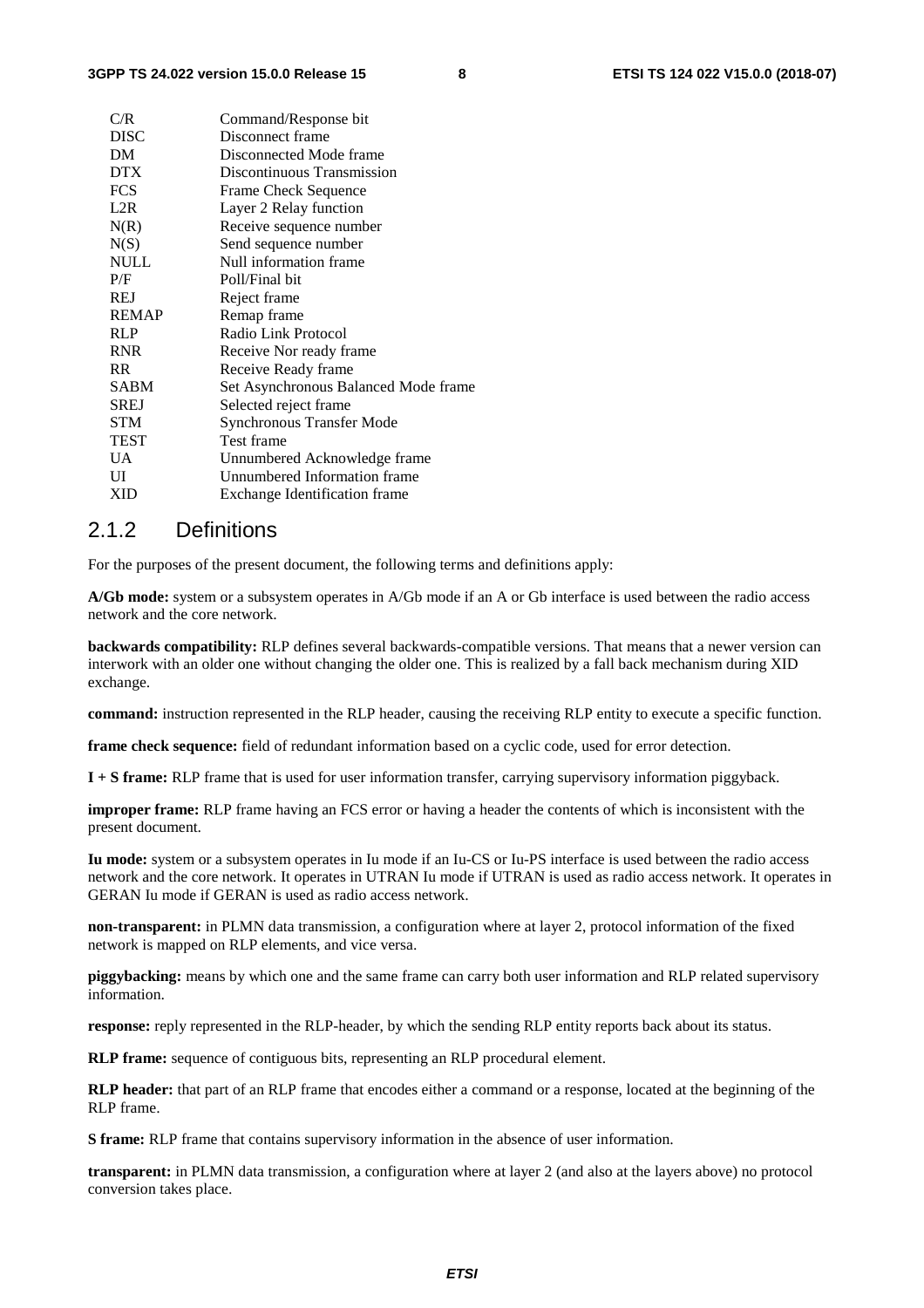**U frame:** RLP frame that contains unnumbered protocol control information.

3 Introduction

Three versions of RLP are defined:

- RLP version 0: single-link basic version;
- RLP version 1: single-link extended version (e.g. extended by data compression);
- RLP version 2: multi-link version.

RLP uses one substream on one physical link (single-link) or from 1 up to 4 (multi-link) substreams on one or more physical links. However, the RLP multi-link version is designed to be able to support up to 8 substreams.

In A/Gb and GERAN Iu mode:

- If in the call set-up signalling, either end indicates that it cannot support multi-link operation, neither end shall require usage of RLP-versions higher than 1. If the BC negotiation during call set-up results in a possibility for multi-link operation during the call, both ends shall require and accept RLP version 2 only;
- If the BC-IE sent by the UE in the SETUP or CALL CONFIRM message indicates "maximum number of traffic channels" = "1 TCH" and WAIUR  $\leq 14.4$  kbit/s and the BC-IE sent by the UE in the CALL CONFIRM message (MT case) or by the MSC in the CALL PROCEEDING message (MO case) indicates UIMI = "User initiated modification not allowed/required/applicable" or "User initiated modification up to 1 TCH/F allowed/may be requested", this shall be interpreted as if at least one end does not support multi-link operation, and neither end shall require an RLP version higher than 1.

In UTRAN Iu mode, either end is allowed to request the usage of any RLP-version.

RLP makes use of an underlying FEC (Forward Error Correction) mechanism. For RLP to perform adequately it is assumed that the basic radio channel together with FEC provides for a block error rate of less than 10 %, where a block consists of 240 bits or 576 bits (Further study on the BLER for 576-bit blocks is needed). Furthermore, it is assumed that in case of multi-link RLP the difference of the delay between all physical links is less than timer T4.

In A/Gb mode and in GERAN Iu mode, RLP frames are of a fixed size of 240 (TCH/F4,8 and TCH/F9,6 channel codings) or 576 bits (TCH/F14,4, TCH/F28,8 and TCH/F43,2 channel codings). In UTRAN Iu mode, the RLP frame size does not depend on the channel coding, only 576 bit frames are used.

RLP entities running only in an UTRAN Iu mode environment need only to support the 576 bit frame length. The REMAP function is not necessary. RLP entities running in both of the systems have to support the REMAP function. In a handover from UTRAN Iu mode to A/Gb mode or GERAN Iu mode the frame either stays 576 bits long or changes from 576 bits to 240 bits incurring a REMAP. In a handover from A/Gb mode or GERAN Iu mode to UTRAN Iu mode the frame either stays 576 bits long or changes from 240 bits to 576 bits incurring a REMAP.

In A/Gb mode, RLP frames are sent in strict alignment with the radio transmission. (For details, see 3GPP TS 44.021 ([2]). Whenever a frame is to be sent, the RLP entity has to provide the necessary protocol information to be contained in it.

Provision is made for Discontinuous Transmission (DTX).

RLP spans from the User Equipment (UE) to the interworking function (IWF), located at the nearest Mobile Switching Centre (MSC), or beyond. Depending on the exact location of the IWF, handover of the UE may result in link-reset or even total loss of the connection.

The UE shall initiate the RLP link. In addition the MSC/IWF may initiate the RLP link.

In the terminology of HDLC, RLP is used in a balanced configuration, employing asynchronous operation, i.e. either station has the right to set-up, reset, or disconnect a link at any time. Procedural means are provided for to deal with contentious situations, should they ever occur.

RLP is full-duplex in the sense that it allows for information to be transferred in both directions simultaneously.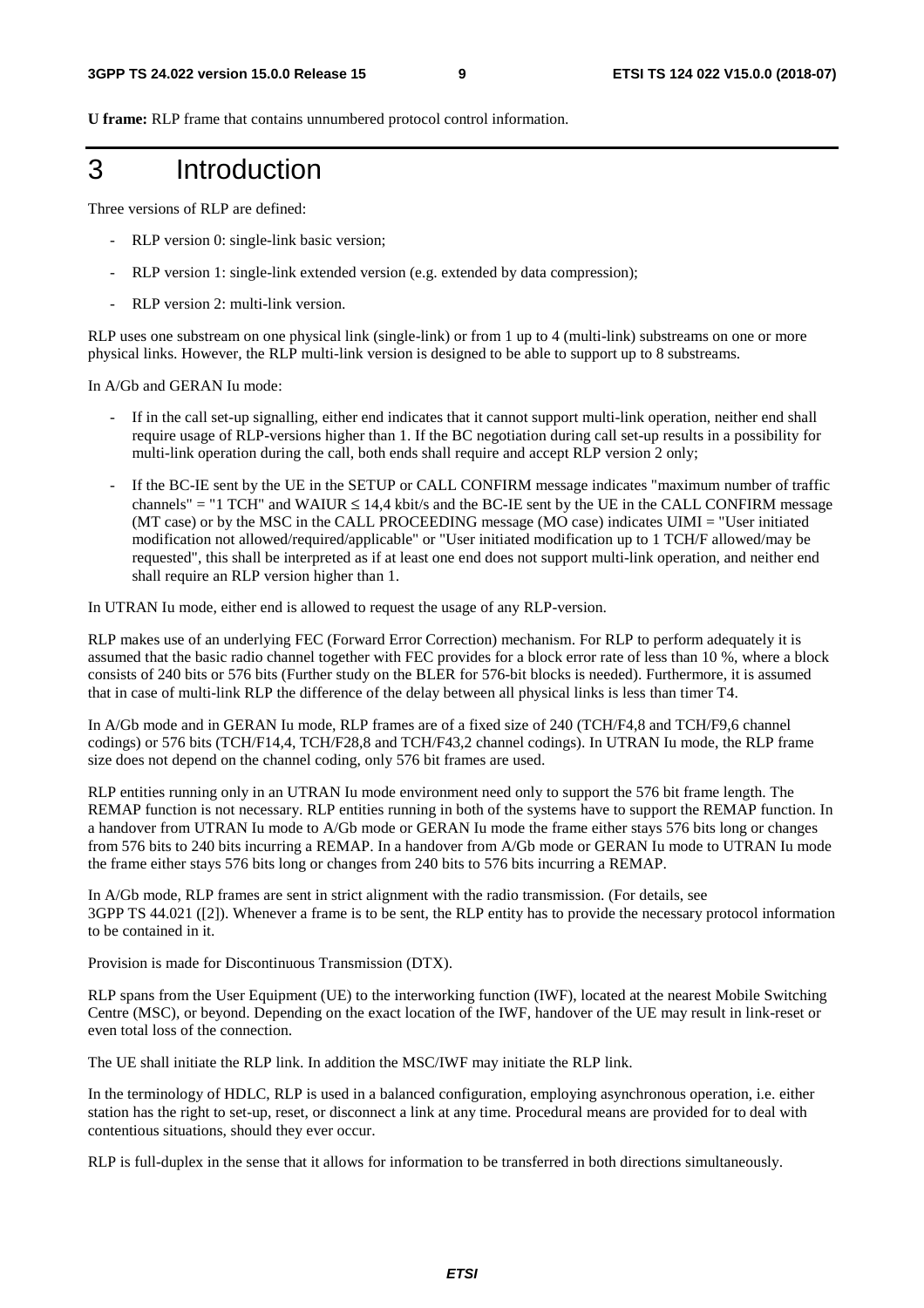## 4 Frame structure

## 4.1 Basic frame structure

In A/Gb mode and GERAN Iu mode, an RLP-frame has a fixed length of either 240 bits, used when the channel coding is TCH/F4,8 or TCH/F9,6, or 576 bits, used when the channel coding is TCH/F14,4, TCH/F28,8 or TCH/F43,2. In UTRAN Iu mode, the RLP-frame has a fixed length of 576 bits.

A frame consists of a header, an information field, and an FCS (frame check sequence) field. The size of the components depends on the radio channel type, RLP version and on the RLP frame. As a benefit of using strict alignment with underlying radio transmission there is no need for frame delimiters (like flags etc.) in RLP. In consequence, there is no "bit-stuffing" necessary in order to achieve code transparency.

a) 240 bit frame size

|                                              | Header | <b>Information</b> | <b>FCS</b> |
|----------------------------------------------|--------|--------------------|------------|
| version 2 (U frames only)<br>version 0 and 1 | 16 bit | 200 bit            | 24 bit     |
| version 2 (S and I+S frames only)            | 24 bit | 192 bit            | 24 bit     |

b) 576 bit frame size

|                                             | Header | <b>Information</b> | <b>FCS</b> |
|---------------------------------------------|--------|--------------------|------------|
| and version 2 (U frames only)<br>version 0, | 16 bit | 536 bit            | 24 bit     |
| version 2 (S and I+S frames only)           | 24 bit | 528 bit            | 24 bit     |

#### **Figure 1: Frame structure**

## 4.2 RLP header

An RLP-header carries one of three types of control information, the first being unnumbered protocol control information (U frames), the second being supervisory information (S frames), the third being user information carrying supervisory information piggybacked  $(I + S)$  frames).

### 4.3 Order of transmission

The header, as defined in subclause 5.2, shall be transmitted from left to right. The FCS shall be transmitted commencing with the highest order term. The order of bit transmission for the information field is from left to right.

### 4.4 Frame check sequence

The FCS shall be the ones complement of the modulo 2 sum of:

a) the remainder of:

For 240 bit frames:

 $x^{216}$   $(x^{23} + x^{22} + x^{21} + x^{20} + x^{19} + x^{18} + x^{17} + x^{16} + x^{15} + x^{14} + x^{13} + x^{12} + x^{11} + x^{10} + x^9 + x^8 + x^7 + x^6 + x^5 + x^4$  $x^3 + x^2 + x + 1$ 

For 576 bit frames:

$$
\begin{aligned} &x^{552}\,(x^{23} + x^{22} + x^{21} + x^{20} + x^{19} + x^{18} + x^{17} + x^{16} + x^{15} + x^{14} + x^{13} + x^{12} + x^{11} + x^{10} + x^9 + x^8 + x^7 + x^6 + x^5 \\& + x^4 + x^3 + x^2 + x + 1 \end{aligned}
$$

divided modulo 2 by the generator polynomial:

 $x^{24} + x^{23} + x^{21} + x^{20} + x^{19} + x^{17} + x^{16} + x^{15} + x^{13} + x^{8} + x^{7} + x^{5} + x^{4} + x^{2} + 1$ 

and

b) the remainder of the division modulo 2 by the generator polynomial: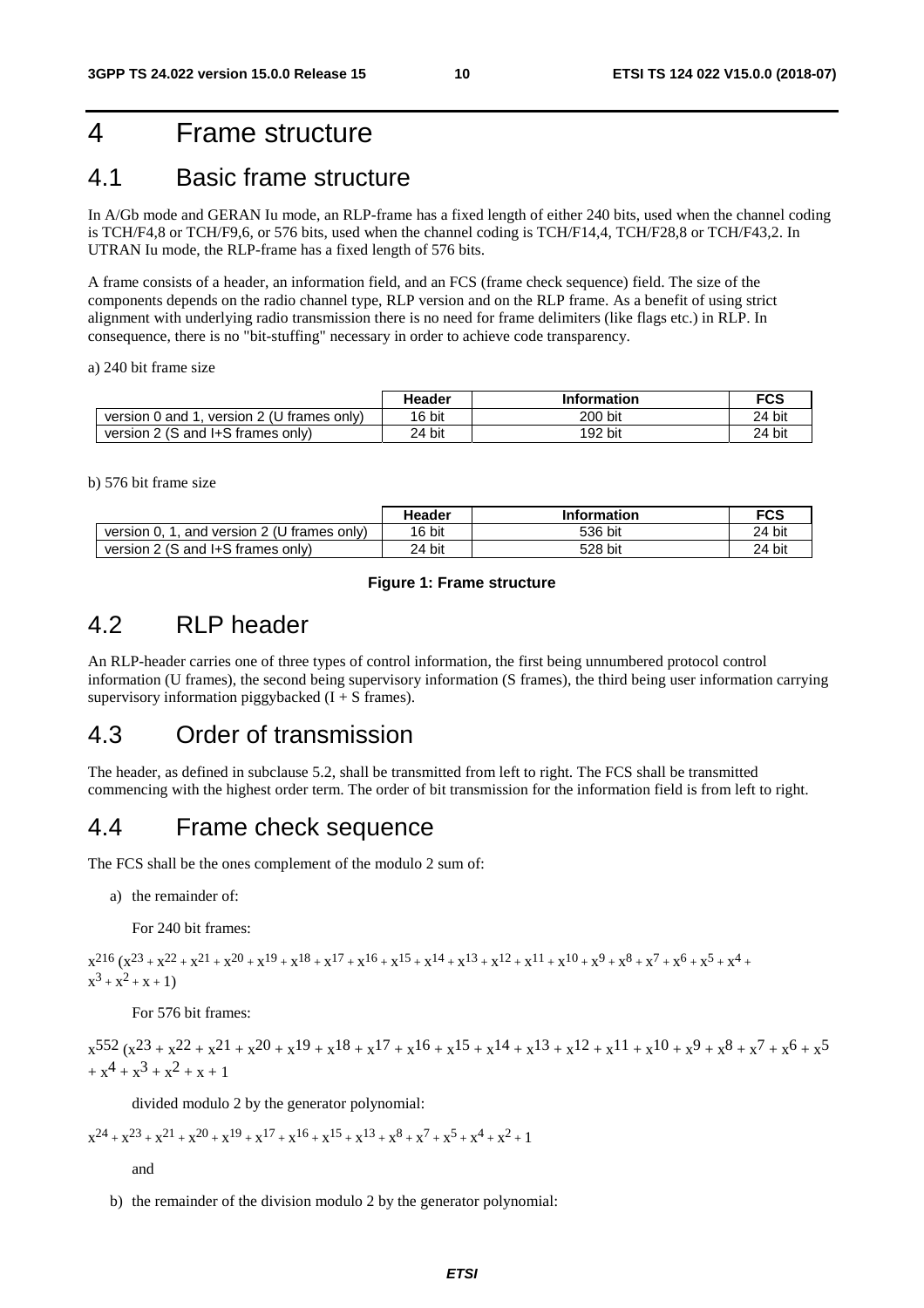$x^{24} + x^{23} + x^{21} + x^{20} + x^{19} + x^{17} + x^{16} + x^{15} + x^{13} + x^{8} + x^{7} + x^{5} + x^{4} + x^{2} + 1$ 

of the product of  $x^{24}$  by the content of the frame, excluding the FCS field. (The first bit transmitted corresponds to the highest order term.)

**Implementation note:** As a typical implementation, at the transmitter, the initial content of the register of the device computing the remainder of the division is pre-set to all ones and is then modified by division by the generator polynomial (as described above) of the header and information field; the ones complement of the resulting remainder is transmitted as the 24 bit FCS sequence.

At the receiver, the initial content of the register of the device computing the remainder is pre-set to all ones. The final remainder after multiplication by  $x^{24}$  and then division (modulo 2) by the generator polynomial:

 $x^{24} + x^{23} + x^{21} + x^{20} + x^{19} + x^{17} + x^{16} + x^{15} + x^{13} + x^{8} + x^{7} + x^{5} + x^{4} + x^{2} + 1$ 

of the serial incoming protected bits and the FCS will be:

 $0 1 1 0 1 1 0 1 1 0 0 0 1 0 0 1 0 0 1 1 0 0 0 0 (x<sup>23</sup> to x<sup>0</sup>, resp.)$ 

in the absence of transmission errors.

## 5 Elements and procedure

#### 5.1 Modes

An RLP entity can be in one of two modes:

- Asynchronous Balanced Mode (ABM);
- Asynchronous Disconnected Mode (ADM).

#### 5.1.1 Asynchronous Balanced Mode (ABM)

In ABM, which is the data link operational mode, either RLP entity may send commands at any time and may initiate response frame transmission without receiving explicit permission to do so from the other RLP-station. In ABM, frames shall be used for information field transfer and/or to indicate status changes in the RLP-station.

#### 5.1.2 Asynchronous Disconnected Mode (ADM)

In ADM, which is the data-link non-operational mode, the RLP entity shall be logically disconnected from the data link and shall, therefore, neither transmit nor accept numbered information frames.

The RLP entity shall, however, be permitted to transmit and accept NULL, DM, UI, TEST and XID frames. Either RLP entity can issue an SABM command at any time, in order to terminate the ADM state. In that case, entrance of the ABM state will be indicated by a UA response from the opposite station. If the opposite station is not able to enter ABM, it will indicate this by a DM response. All commands other than those mentioned above and any unsolicited response will be ignored in ADM under all circumstances.

### 5.2 Header and parameters

The formats defined for the header are listed in figure 2.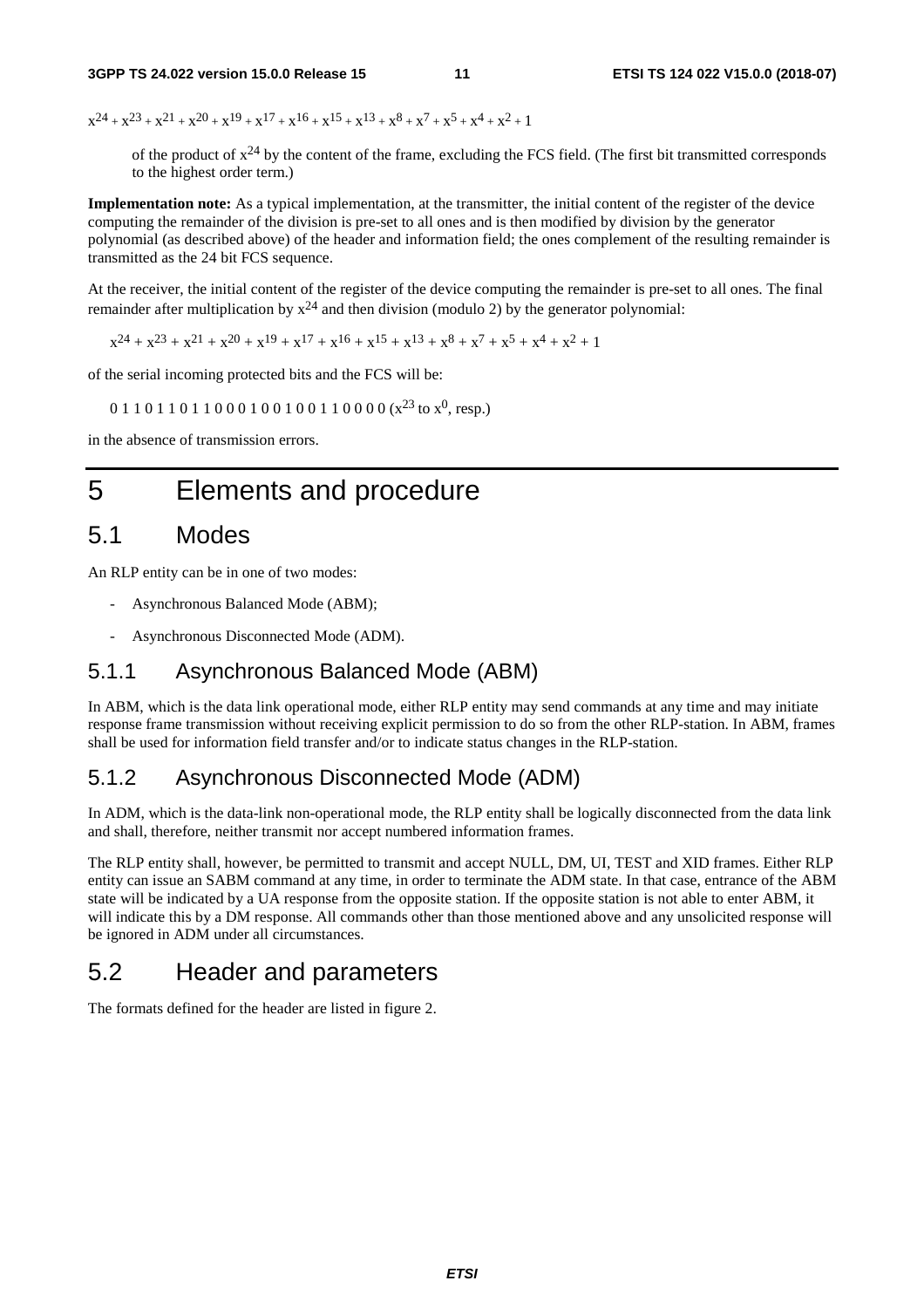#### 5.2.1 Generally used bits

|  | NOTE 1:   C/R      =   COMMAND/RESPONSE BIT |
|--|---------------------------------------------|
|  | $P/F = POLL/FINAL BIT$                      |
|  | $=$ DON'T CARES                             |

|                |          |                | $M_1M_2M_3M_4M_5$ |              |
|----------------|----------|----------------|-------------------|--------------|
|                |          |                | 11100             | SABM         |
|                |          |                | 00110             | U A          |
|                |          |                | 00010             | <b>DISC</b>  |
| $S_1$          | $S_2$    |                | 11000             | D M          |
| $\mathbf 0$    | $\Omega$ | R <sub>R</sub> | 11110             | <b>NULL</b>  |
| $\mathbf 0$    | 1        | <b>REJ</b>     | 00000             | UI           |
| $\overline{1}$ | $\Omega$ | <b>RNR</b>     | 11101             | <b>XID</b>   |
| $\overline{1}$ | 1        | SREJ           | 00111             | <b>TEST</b>  |
|                |          |                | 10001             | <b>REMAP</b> |

| S <sub>1</sub> | $S_{2}$ |                |
|----------------|---------|----------------|
|                | ሰ       | R <sub>R</sub> |
|                |         | <b>REJ</b>     |
|                | ሰ       | <b>RNR</b>     |
|                |         | SREJ           |

NOTE 2: N(S) : Bit 4 low order bit

**Versions 0 and 1:** 

#### N(R) : Bit 11 low order bit U | C/R | X | X | 1 | 1 | 1 | 1 | 1 | 1 | 1 | P/F | M1 | M2 | M3 | M4 | M5 | X S | C/R | S1 | S2 | 0 | 1 | 1 | 1 | 1 | 1 | P/F | N (R) I+S C/R S1 S2 \_\_\_\_\_\_\_\_\_\_\_\_\_\_ N (S) \_\_\_\_\_\_\_\_\_\_\_\_\_\_ P/F \_\_\_\_\_\_\_\_\_\_\_\_\_\_ N (R) \_\_\_\_\_\_\_\_\_\_\_\_\_\_ bit 1 2 3 4 5 6 7 8 9 10 11 12 13 14 15 16 **Version 2:** NOTE 3:  $S = L2R$  Status Bit N(S) : Bit 1 low order bit<br>N(R) : Bit 14 low order bi : Bit 14 low order bit UP : UP bit (only if negotiated, 'don't care' otherwise) U |C/R| X | X | 1 | 1 | 1 | 1 | 1 | 1 | P/F | M1 |M2 |M3 |M4 |M5 | X S X X X 0 1 1 1 1 1 P/F C/R S1 S2 \_\_\_\_\_\_\_\_\_\_\_\_\_\_ N(R) \_\_\_\_\_\_\_\_\_\_\_\_\_\_ X UP I+S  $\vert$   $\hphantom{a}$   $\hphantom{a}$   $\hphantom{a}$   $\hphantom{a}$   $\hphantom{a}$   $\hphantom{a}$   $\hphantom{a}$   $\hphantom{a}$   $\hphantom{a}$   $\hphantom{a}$   $\hphantom{a}$   $\hphantom{a}$   $\hphantom{a}$   $\hphantom{a}$   $\hphantom{a}$   $\hphantom{a}$   $\hphantom{a}$   $\hphantom{a}$   $\hphantom{a}$   $\hphantom{a}$   $\hphantom{a}$   $\h$ bit 1 2 3 4 5 6 7 8 9 10 11 12 13 14 15 16 17 18 19 20 21 22 23 24



#### 5.2.1.1 Command/response bit, C/R

The C/R-bit is used to indicate whether the frame is a command or response frame and whether the P/F-bit is to be interpreted as a poll or final bit, resp. For commands, the C/R bit shall be set to "1", for responses it shall be set to "0".

#### 5.2.1.2 Poll/Final bit, P/F

The P/F-bit is used to mark a special instance of command/response exchange. With a command, it is called the P-bit, with a response, it is called the F-bit. In any one direction, only one P/F-bit exchange may be outstanding at any time. A response with the F-bit set to "1" shall always reflect the latest receive status of the RLP entity.

A P/F-bit exchange always starts with a command frame with the P-bit set to "1", which shall be answered by a response frame with the F-bit set to "1" at the earliest response opportunity.

No unsolicited F-bit = "1" is allowed. Such a frame shall be considered "improper" (see subclause 5.3.1). In ABM, the use of the P/F-bit with numbered information exchange is only allowed for checkpoint-recovery (see subclause 5.3.3).

#### 5.2.2 Unnumbered frames, U

#### 5.2.2.1 Set asynchronous balanced mode SABM (11100)

The SABM encoding is used as a command only. It is always used with the P-bit set to "1".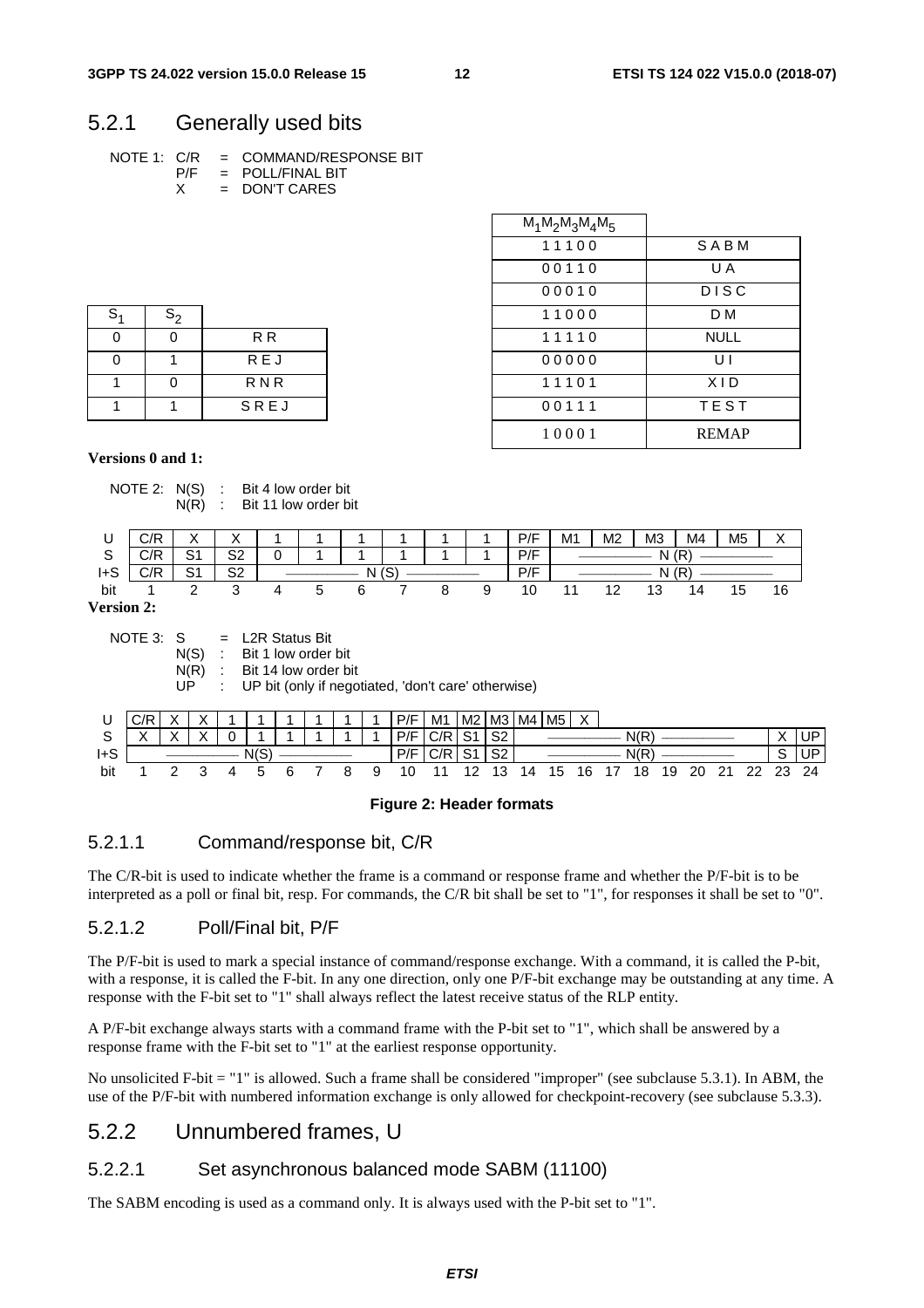The SABM command is used either to initiate a link for numbered information transfer, i.e. to go from ADM to ABM, or to reset a link already established for numbered information transfer. With an SABM command, no information transfer is allowed.

When issuing an SABM, the RLP entity has set to zero its internal variables for sending and receiving numbered information. The other RLP entity, on receiving an SABM command, will either confirm it by setting to zero its internal variables for sending and receiving numbered information and then issuing an UA (unnumbered acknowledgement) response or reject it by sending a DM (disconnected mode) response. In the former case, both entities have entered ABM and numbered information transfer may commence. In the latter case, both entities are in ADM.

When an SABM command is issued, a loss of information may occur. Appropriate action is in the responsibility of the layers above.

#### 5.2.2.2 Unnumbered Acknowledge. UA (00110)

The UA encoding is used as a response only. It is used to positively acknowledge an SABM or DISC command. With the UA response, no information transfer is allowed. In version 2, the UA response is sent no sooner than T4 (see subclause 5.5.6) after the last information frame sent. Information frames received within a period of T4 after reception of the SABM are discarded.

#### 5.2.2.3 Disconnect, DISC (00010)

The DISC encoding is used as a command only. It is used to disestablish a link, previously established for numbered information transfer, i.e. to terminate ABM and go into ADM. With the DISC command, no information transfer is allowed.

The other RLP-entity shall answer with a UA response before actioning the DISC command. When a DISC command is actioned, loss of information may occur. It is the responsibility of the layers above, to provide for a "graceful" disconnect.

#### 5.2.2.4 Disconnected Mode, DM (11000)

The DM encoding is used as a response only. It is used by RLP entity to report that it is in ADM and, as an answer to SABM, that it is (possibly temporary) unable to action a mode setting command. With the DM response, no information transfer is allowed.

#### 5.2.2.5 Unnumbered Information, UI (00000)

The information field is to be interpreted as unnumbered information. Unnumbered Information (UI) frames can be sent in both ADM and ABM. There is no acknowledgement of receipt of UI-frames within RLP.

#### 5.2.2.6 Exchange Identification, XID (11101)

The information field is to be interpreted as exchange identification. This frame is used to negotiate and renegotiate parameters of RLP and layer 2 Relay function. XID frames can be sent in both ADM and ABM.

The negotiation procedure is one step i.e. one side will start the process by sending an XID command, offering a certain set of parameters from the applicable parameter repertoire (see table 1) the sending entity wants to negotiate proposing values within the allowed range. In return, the other side will send an XID response, either confirming these parameter values by returning the requested values, or offering higher or lower ones in their place (see table 1 for sense of negotiation), except when the indicated RLP version is a lower one where a limited set of those parameters presented in the XID command may be answered according to the negotiated version. In RLP versions higher than "0", any unrecognisable parameters will be ignored. Default values will apply to those parameters which are not commented upon by the responding side (see subclause 5.4 for default values). This normally will end the negotiation process. XID frames are always used with the P/F-bit set to "1".

Without any prior XID exchange, default values will apply (see subclause 5.4). A negotiation of data compression parameters (see table 1) is only allowed in ADM. In addition, in RLP version 2, negotiation of RLP version N°(see table 1) is only allowed in ADM.

In the case of a collision of XID commands, all XID commands shall be ignored. The UE shall restart the parameter negotiation on expiry of T1, while the Interworking Function shall do so on expiry of twice the value of T1. An unsuccessful XID exchange shall be repeated on expiry of T1. After N2 times of unsuccessful repetition, the link shall be disconnected.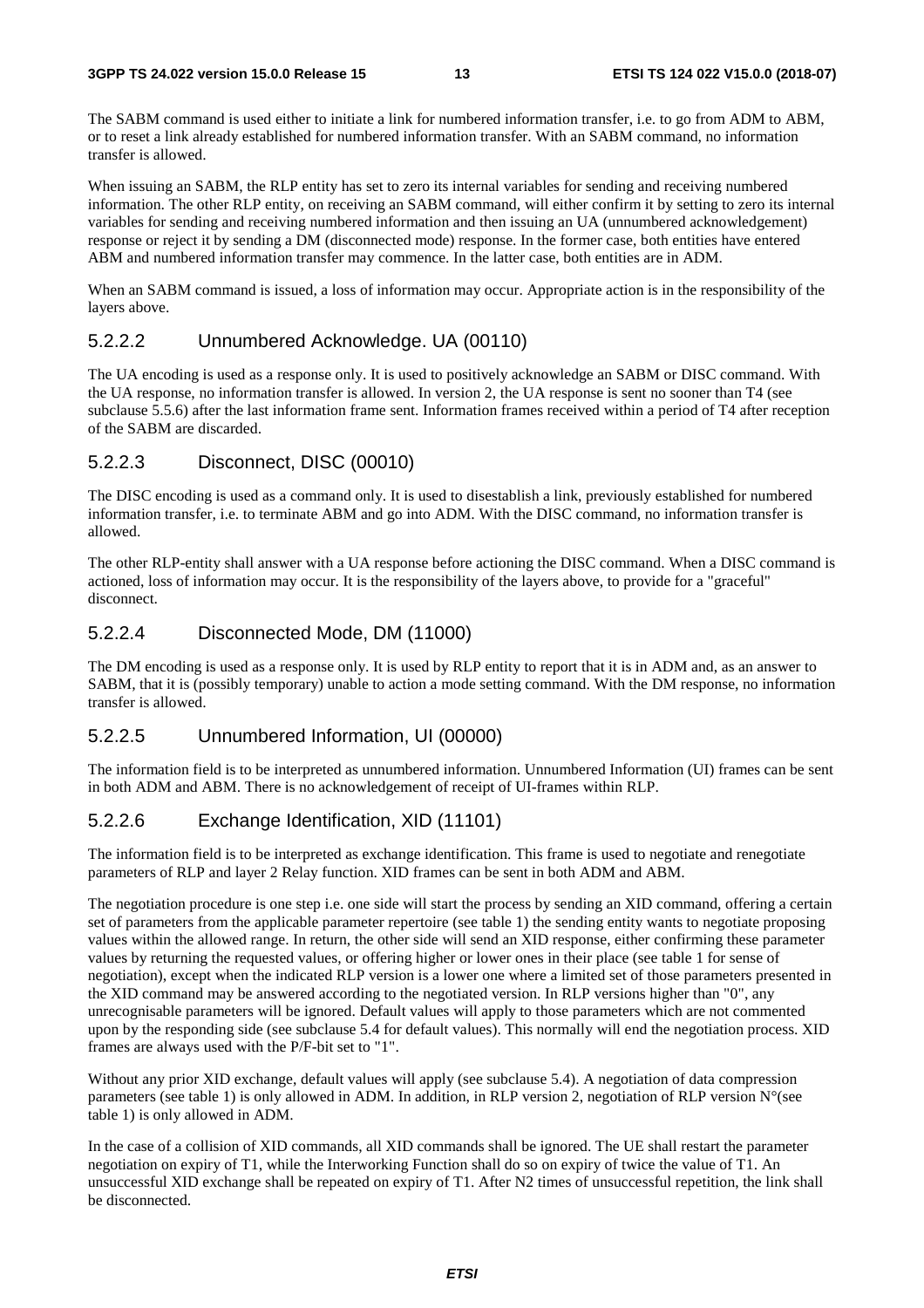In table 1 a list of parameters is given which constitute the parameter repertoire. In addition, the format of the XID information field is given.

| <b>Parameter Name</b>                                                                                                                                                                                                                                                         | <b>Type</b>                          | Length | Format<br>(87654321) | <b>Units</b>     | Sense of<br><b>Negotiation</b> | Valid in<br><b>Versions</b> |
|-------------------------------------------------------------------------------------------------------------------------------------------------------------------------------------------------------------------------------------------------------------------------------|--------------------------------------|--------|----------------------|------------------|--------------------------------|-----------------------------|
| RLP version N°                                                                                                                                                                                                                                                                |                                      |        | bbbbbbbb (note 1)    | $\Lambda$ .      | down                           | $\geq 0$                    |
| <b>IWF to UE window size</b>                                                                                                                                                                                                                                                  |                                      |        | 00bbbbbb             | ./.              | down                           | 0.1                         |
| IWF to UE window size                                                                                                                                                                                                                                                         |                                      |        | 00bbbbbb             | 8                | down                           | $\geq$ 2                    |
| UE to IWF window size                                                                                                                                                                                                                                                         | 3                                    |        | 00bbbbbb             | ./.              | down                           | 0.1                         |
| UE to IWF window size                                                                                                                                                                                                                                                         | 3                                    |        | 00bbbbbb             | 8                | down                           | $\geq$ 2                    |
| Acknowledgement Timer(T1)                                                                                                                                                                                                                                                     | 4                                    |        | bbbbbbb              | 10 <sub>ms</sub> | up                             | $\geq 0$                    |
| Retransmission attempts (N2)                                                                                                                                                                                                                                                  | 5                                    |        | bbbbbbb              | ./.              | up                             | $\geq 0$                    |
| Reply delay (T2) (note 2)                                                                                                                                                                                                                                                     | 6                                    |        | bbbbbbb              | 10 <sub>ms</sub> | up                             | $\geq 0$                    |
| Compression $P_T$                                                                                                                                                                                                                                                             |                                      | 4      | aaaa                 | ./.              | none                           | $\geq 1$                    |
| $P_0$                                                                                                                                                                                                                                                                         |                                      |        | 00 <sub>b</sub>      | ./.              | see ITU-T                      |                             |
| $P_1$ low                                                                                                                                                                                                                                                                     |                                      |        | CCCCCCCC             |                  | $Q.921$ [15]                   |                             |
|                                                                                                                                                                                                                                                                               |                                      |        | CCCCCCCC             | ./ .             |                                |                             |
| $P_1$ high                                                                                                                                                                                                                                                                    |                                      |        | dddddddd             | ./.              | down                           |                             |
| $P_2$                                                                                                                                                                                                                                                                         |                                      |        |                      |                  | down                           |                             |
| Re-sequencing timer (T4) (note 2)                                                                                                                                                                                                                                             | 8                                    |        | bbbbbbb              | $10 \text{ ms}$  | up                             | $\geq$ 2                    |
| Optional features                                                                                                                                                                                                                                                             | 9                                    |        | bbbbbbb              | ./.              | down                           | $\geq$ 2                    |
| NOTE 1: Characters "a", "b", "c" and "d" indicate a bit which is part of the parameter value in question. Parameters<br>indicated by "a" are not negotiable.<br>NOTE 2: In case of negotiation of this parameter it may be necessary to negotiate also the other timer values |                                      |        |                      |                  |                                |                             |
|                                                                                                                                                                                                                                                                               | (e.g. "Acknowledgement timer" (T1)). |        |                      |                  |                                |                             |

#### **Table 1: XID parameters**

The type and length are encoded within one octet, the type field occupying bits 8 to 5 and the length field occupying bits 4 to 1; 1 resp. 5 being the least significant bit. The least significant bit shall always be transmitted first.

A parameter item consists of the type/length-octet followed by the value of that parameter, where the length-indicator gives the number of octets the value actually occupies. Such parameter items may be arranged in arbitrary order, with the exception of the RLP version number, which shall be sent first in RLP versions higher than "0". The parameter items must begin in the first octet of the XID-information field and follow on contiguously. The parameter list is delimited by parameter type zero.

#### 5.2.2.7 Test, TEST (00111)

The information field of that frame is to be interpreted as test information. Test frames can be sent in both ADM and ABM. A test sequence is always initiated by sending a TEST command in one direction and completed by sending a TEST response in the other direction.

#### 5.2.2.8 Null information, NULL (11110)

In ADM, null-frames shall be sent each time there is a send opportunity but no UI, TEST or XID frame is awaiting transmission.

In ABM, null-frames shall be sent in reset state if there is a send opportunity and no unnumbered frames are to be sent.

The information field is to be interpreted as null information i.e. the information field is not used and its contents may be arbitrary.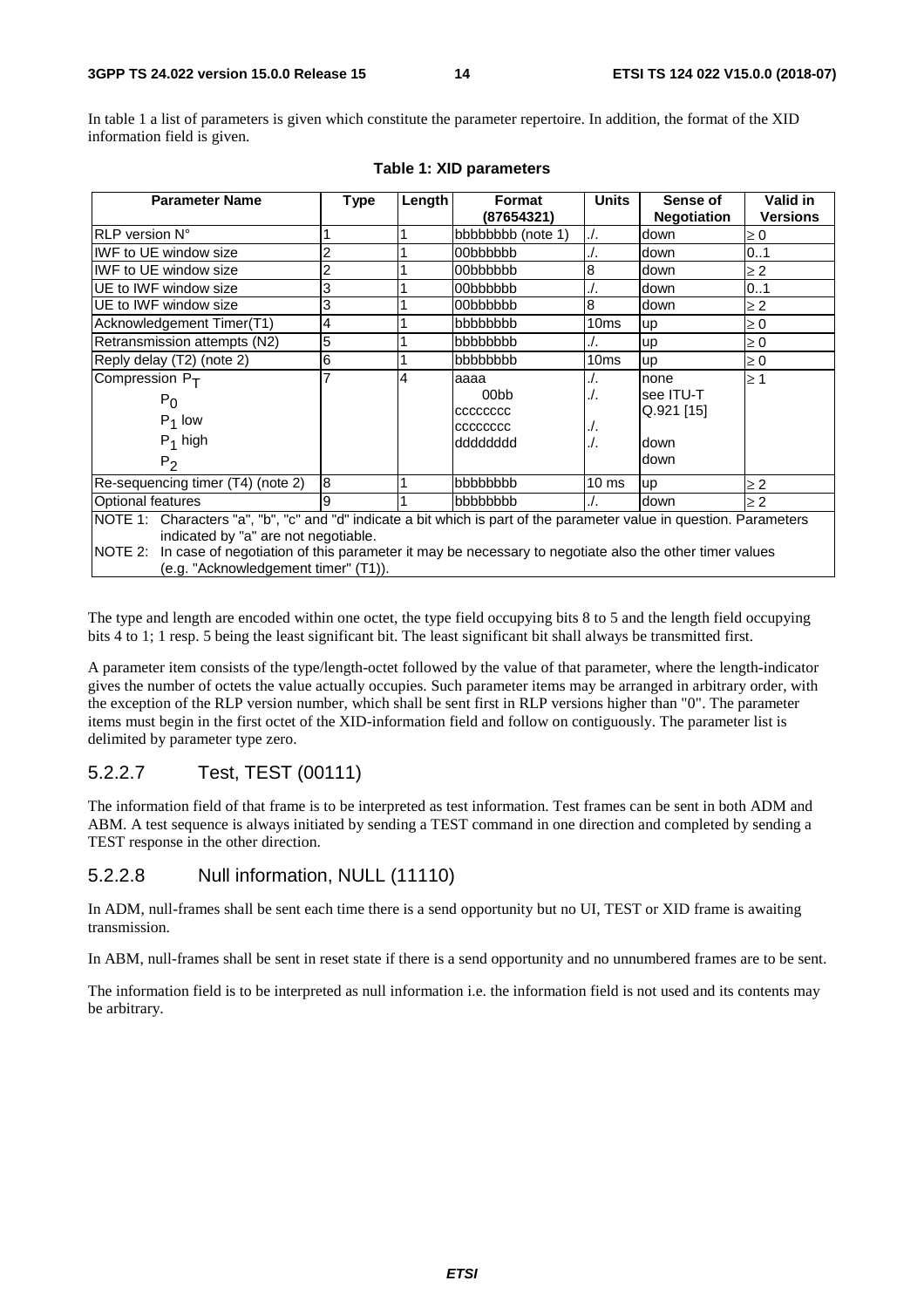#### 5.2.2.9 REMAP (10001)

A REMAP-exchange can only take place in ABM following a change of channel coding. REMAP frames are always used with the P/F-bit set to "0". The exchange is started by the mobile-end which sends a REMAP command U-frame in the information field of which the RLP-entity indicates the  $N(R)$  of the frame - according to the 'old' frame format from which the network-end should resend the information mapped into a frame format corresponding to the new channel coding. The mobile-end sends a REMAP-frame on every sending opportunity until a responding REMAP-frame is received from the network-end. The network-end answers by sending a REMAP U-frame with the C/R-bit set to 'Response'. In the information-field the network-end indicates the N(R)-number of the frame from which the mobile-end should remap the information into the new frame format. The network-end responds to all REMAP-commands it receives as long as it is in the REMAP synchronisation state. The network sends a numbered S frame with poll bit P=1 or an I+S frame after the first REMAP frame to the user equipment to compel it to acknowledge the end of the REMAP condition. This frame is guarded by T1. Upon reception of an I+S frame or an S frame with the final bit F=1 from the UE, the IWF exists the REMAP synchronisation state. Any REMAPacknowledgement that may arrive at the mobile-end after one of them has been received is discarded by the mobile-end. The RLP shall supervise the synchronisation state by a timer with the value of  $N2*T1$ . If the network-end does not receive an appropriate U-frame within N2\*T1, it enters ADM. If the mobile-end does not receive a response within N2×T1 measured from the transmission of the first command, it enters ADM.

In addition to the N(R)-information the REMAP-frame information field can include any XID-parameters that should be renegotiated because of the change of channel coding. The procedures concerning these XID-parameters are as defined in subclause 5.2.2.6 except that the mobile-end always starts the negotiation. Also the mapping of the parameters is as defined in subclause 5.2.2.6 except that the first two octets in the REMAP information field are occupied by the  $N(R)$ -number (The LSB is transmitted first). The information field shall always include parameter type zero, which delimits the XID-parameter list.

After the change of channel coding, default values according to the new channel coding apply until new values have been negotiated by the REMAP or XID procedure. Default values according to the new channel coding also apply for those XID parameters that are not included in the REMAP information field. Values for XID parameters whose negotiation is only allowed in ADM remain valid after change of channel coding.

| Header 16 bits                                               | $N(R)$ 6 bits | <b>XXXXXXXXXX</b>                        | XID parameters | 00000000         | <b>XXXXXX</b> | FCS 24 bits |
|--------------------------------------------------------------|---------------|------------------------------------------|----------------|------------------|---------------|-------------|
|                                                              |               | Information field either 200 or 536 bits |                | $x =$ don't care |               |             |
|                                                              |               |                                          |                |                  |               |             |
| a) version $0$ and $1$                                       |               |                                          |                |                  |               |             |
| Header 16 bits                                               | $N(R)$ 9 bits | <b>XXXXXXX</b>                           | XID parameters | 00000000         | <b>XXXXXX</b> | FCS 24 bits |
| Information field either 200 or 536 bits<br>$x =$ don't care |               |                                          |                |                  |               |             |

< ----------------------------------------------------------------------------------------------------------------- >

b) version 2

#### **Figure 3: REMAP U-frame format**

### 5.2.3 Supervisory frames, S, and numbered information transfer and supervisory frames combined, I+S

In ABM, there are cases where there is no user information pending transmission. In consequence, supervisory (S) frames alone must be conveyed. In such cases, the information field is to be interpreted as null information, i.e. the information field is not used and may be of arbitrary contents.

For reasons of optimization in the special situation of digital radio transmission, numbered information transfer frames carry also supervisory type information ("piggy-backing"). Numbered information can be exchanged only in ABM.

NOTE: The extent to which piggy-backing is used by the sending RLP entity is optional. An RLP entity receiving any of allowed piggy-backed formats, however, shall take the appropriate actions. Implementers should be aware that not using the full capability of piggy-backing could, in certain circumstances, result in a less than optimal performance.

#### 5.2.3.1 Numbering

Each I frame is sequentially numbered and may have the value 0 through M-1, where M is the modulus. The modulus M is 62 (single-link) or 496 (multi-link).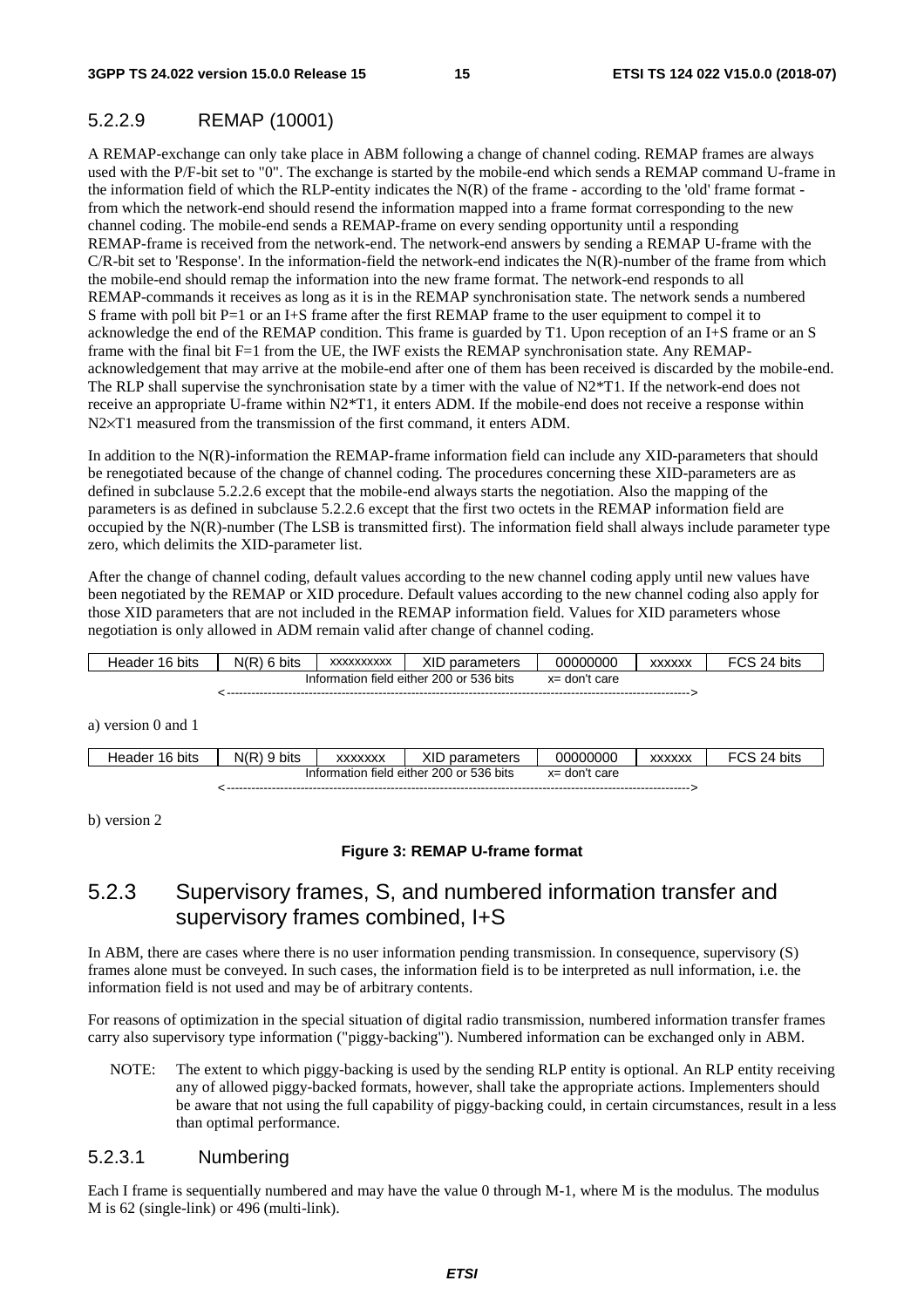#### 5.2.3.2 Send Sequence number, N(S)

The send sequence number contains the number of the I frame. With the exception of SREJ conditions, information frames are transmitted in numerical order of their N(S). If multiple substreams are used, the frames may arrive at the receiver in another order. Normal information transfer is halted, when the number of outstanding, unacknowledged frames is equal to the currently established window size (see subclause 5.4).

#### 5.2.3.3 Receive sequence number, N(R)

The N(R) field is used in ABM to designate the next information frame to be sent by the other RLP entity and to confirm that all frames up to and including  $N(R)$  - 1 have been received properly. As an exception to this, in the case of SREJ (selective reject), N(R) designates the information frame that is selectively rejected and thus requested for retransmission. In this case, no previously received frames are confirmed.

#### 5.2.3.4 L2R Status bit

The L2R status bit set to "1" indicates that the L2R PDU transported in the information field of the RLP PDU contains at least a status octet. Otherwise, the L2R PDU contains only user data. The bit is only used for RLP-version 2.

#### 5.2.3.5 Receive ready, RR (00)

The RR encoding can be used either as command or response. In ABM, it is used by an RLP entity to confirm all information frames up to and including  $N(R)$ -1. In doing so, the RLP-station allows the other station to transmit up to k additional information frames, counting from N(R) onwards. The issue of an RR command/response clears any previous busy condition in that direction.

#### 5.2.3.6 Reject, REJ (01)

The REJ encoding can be used either as command or response. It is used by an RLP entity to indicate that in numbered information transfer one or more out-of sequence frames have been received. Frames up to and including N(R)-1 have been received correctly, frames N(R) and following are requested to be retransmitted. Following retransmission of those frames, further frames awaiting initial transmission may be sent. With respect to each direction of transmission, only one REJ condition may exist at any given time.

A REJ condition is cleared:

- on receipt of the frame numbered  $N(R)$ ;
- on time-out:
- or on reset (SABM).

An REJ shall be sent at the earliest opportunity. On time-out, REJ frames shall not be repeated. An RLP-entity receiving an REJ frame with the same  $N(R)$ , which has already been the starting frame of a retransmission sequence due to P/F-bit checkpointing, shall inhibit the retransmission due to that particular REJ frame.

#### 5.2.3.7 Receive not ready, RNR (10)

The RNR encoding can be used either as command or response. It is used by an RLP entity to indicate that it is temporarily not ready to receive numbered information frames. In that case, the RLP entity is said to be in the busy condition. All frames up to and including  $N(R)$ -1 shall be considered acknowledged. Subsequent frames, if any, shall not be considered confirmed. The acceptance status of those is a matter of further status exchange.

#### 5.2.3.8 Selective reject, SREJ (11)

The SREJ encoding can be used either as command or response. The SREJ command/response is used to request retransmission of a single frame, thus, under certain circumstances, providing for more efficient error recovery than by REJ. No acknowledgement of received I frames is indicated by an SREJ frame, thus allowing an RLP entity to transmit one or more SREJ frames with a different N(R) before earlier SREJ conditions have been cleared.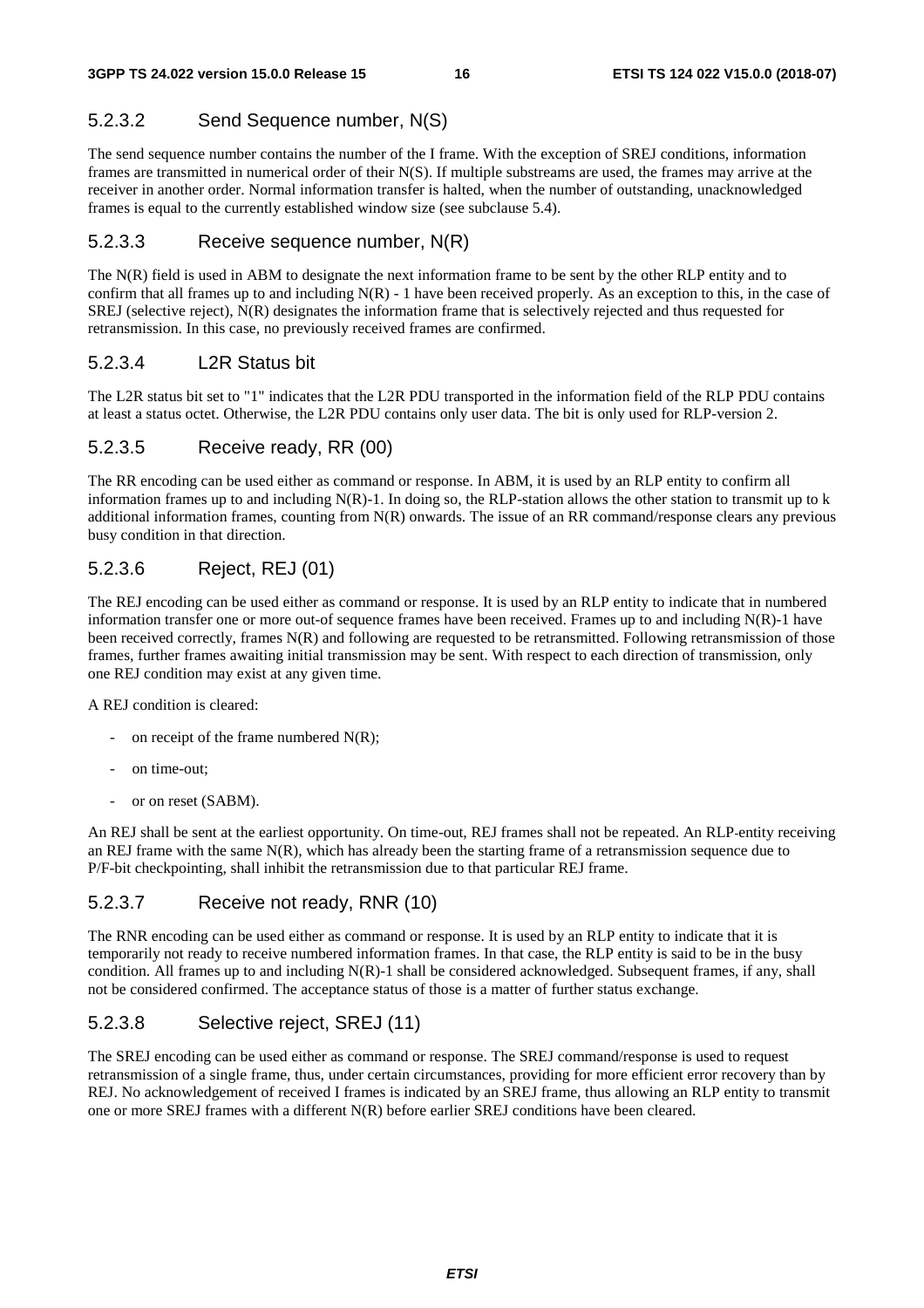#### **3GPP TS 24.022 version 15.0.0 Release 15 17 ETSI TS 124 022 V15.0.0 (2018-07)**

An SREJ condition shall be cleared:

- on receipt of an information frame with  $N(S)$  equal  $N(R)$  of the SREJ;
- on time out:
- on reset (SABM).

No SREJ shall be issued during a pending REJ condition. For each frame, only one SREJ condition may exist at any time.

SREJ frames shall be sent at the earliest possibility. On time-out, SREJ frames may be repeated.

NOTE: Sending SREJ commands/responses is not mandatory.

#### 5.2.3.9 Upgrading Proposal bit, UP bit

In version 2, the UP bit in the S and I+S frame headers may be used by the IWF to indicate to the UE that a service level upgrading will increase the throughput, and is used in accordance with 3GPP TS 27.001 [9] and 3GPP TS 29.007 [13]. The usage of the UP bit is negotiated by XID exchange.

## 5.3 Error Recovery

#### 5.3.1 Improper frames

Frames containing an FCS error or having a control field the contents of which is not implemented or inconsistent with those defined in the present document are called improper frames. Improper frames shall be ignored, i.e. the receiving RLP station shall not make any use of their contents.

#### 5.3.2 N(S) sequence error

In numbered information transfer, any information frame with an  $N(S)$  out of the normal sequence shall lead to an  $N(S)$ sequence error condition, unless that frame is requested for retransmission by an SREJ, sent at an earlier time. In case multiple substreams make up a connection when the multi-link version is used the received frames must be re-sequenced. For that a timer T4 defines a re-sequencing period (see subclause 5.4) during which frames may be out-of-order. An N(S) sequence error condition only occurs if the N(S) arrives after the expiry of T4. There are three mechanisms to deal with N(S) sequence errors:

- REJ recovery;
- SREJ recovery;
- P/F-bit recovery (checkpointing).

The first two being the responsibility of the receiving station, the last being the responsibility of the sending station. There are no strict rules as to whether REJ or SREJ recovery shall be applied, however, if a station decides to initiate REJ or SREJ recovery, it shall do so at the earliest opportunity. The information part of out-of sequence frames shall be discarded, unless the receiving station intends to initiate SREJ recovery.

#### 5.3.3 N(R) error

Any confirming  $N(R)$  that is not in the range of the window size shall be ignored.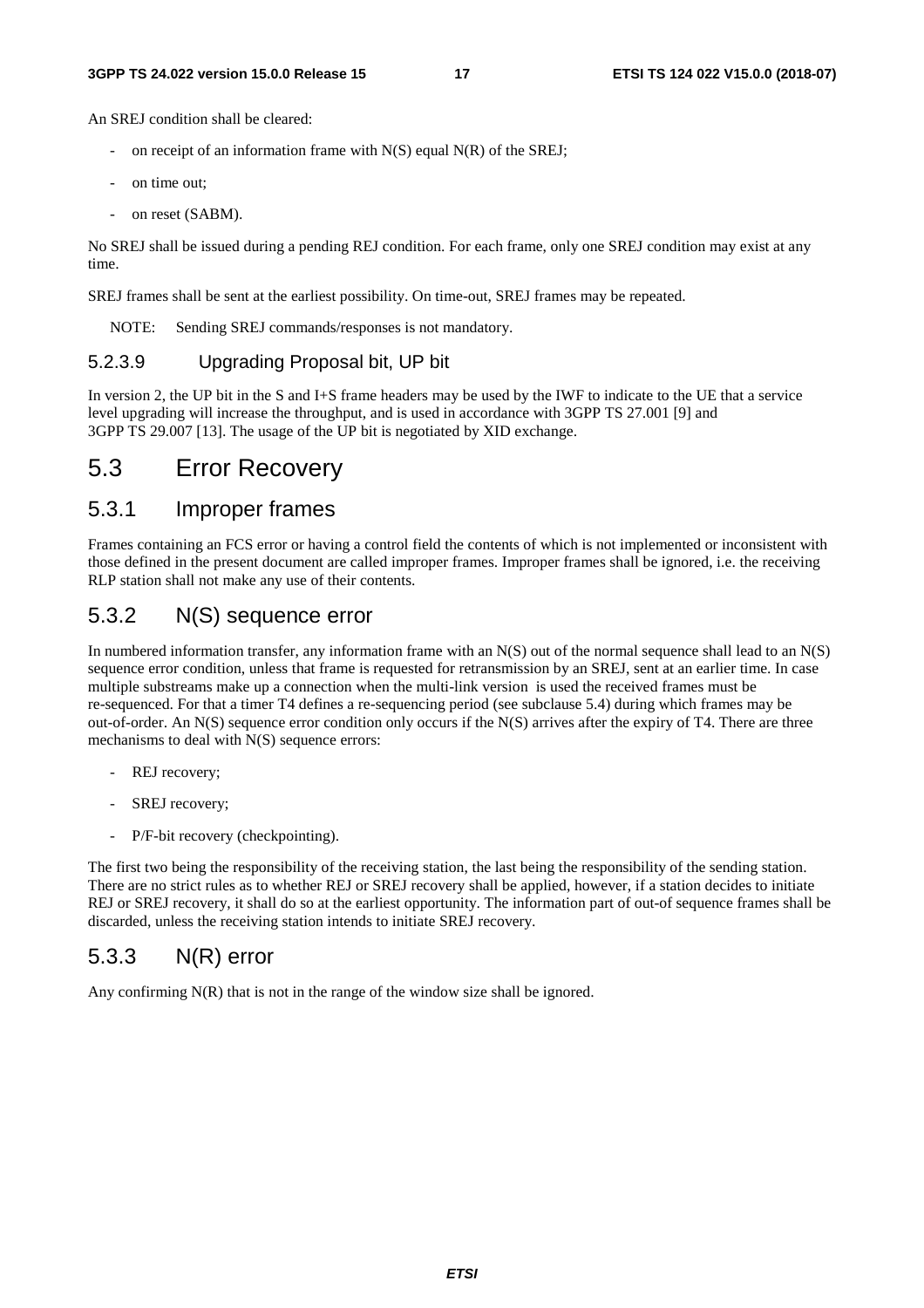### 5.3.4 Time-out and checkpointing

All frames requiring a response or acknowledgement shall be guarded by time-out (timer T1). In detail, those frames are:

- SABM;
- DISC;
- REJ:
- SREJ:
- numbered information frames (see note);
- any frame with the P-bit set to "1" in ABM, i.e. checkpointing.

NOTE: T1 started, or restarted if already running, on the transmission of every numbered information frame.

#### 5.3.4.1 Treatment of errors during link establishment, link reset and link disconnect

An SABM, which is not answered by either UA or DM within the timer period, shall be repeated up to N2 times.

A DISC, which is not answered by UA within the timer period, shall be repeated up to N2 times.

If the SABM or DISC, respectively, is finally unanswered, the RLP station will go into ADM in any case. For this reason, it is the responsibility of the management of any RLP entity to put the RLP entity into ADM, should there be an indication of a permanent outage, i.e. a loss of connectivity longer than N2 times the timer value.

#### 5.3.4.2 Treatment of errors during numbered information transfer

The last frame of a sequence of numbered information frames shall also be guarded by time-out. If neither a positive acknowledgement nor a REJ is received, the RLP entity will start checkpoint recovery, i.e. the station will send a frame with the P-bit set to "1", requesting the latest status information from the other entity, indicated by the F-bit set to "1". In that case, status information is carried either by RR or RNR responses and all frames currently held by the responding RLP entity which are not delivered because of missing frames shall be discarded. A P-bit set to "1" shall only be sent with a Supervisory Frame.

Awaiting the latest status information from the other RLP entity, the sending entity does not react on REJ and SREJ frames received during this time. If such status information is received, retransmission from  $N(R)$  onwards will be performed if appropriate. However, no frame sequence starting with a given N(R) shall be retransmitted more than N2 times. If there is a frame sequence that cannot be transmitted successfully after N2 repetitions, the RLP link shall be reset or disconnected.

If no status information is received during the time-out period, this request will be repeated up to N2 times. If still there is no valid status reported back, the RLP link shall be reset or disconnected.

### 5.3.5 Contentious situations

Due to the asynchronous procedure, various contentious situations may arise. A contention of SABMs shall result into both entities be set into ABM or be reset. A contention of DISC's shall result into both entities be disconnected. A contention of SABM and DISC shall result into both entities be disconnected.

## 5.4 Transitions between 240 bit and 576 bit frame lengths

The RLP has to change the supported frame length due to transitions between different channel codings. The RLP entities have to be re-synchronised after a change of the channel coding.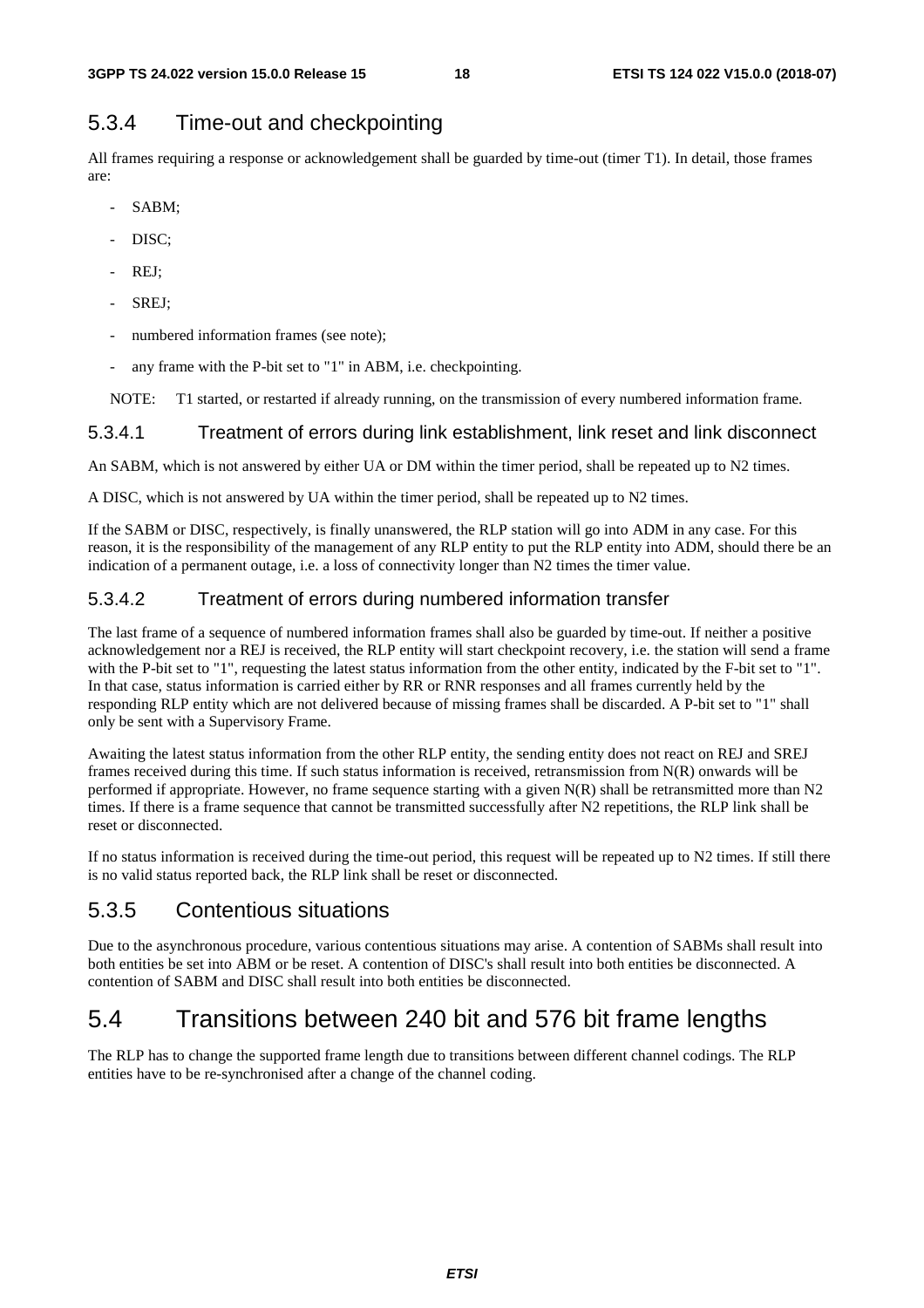Any change of the channel coding is indicated to the RLP- entity by an external event. The RLP-entity at the mobile-end enters the synchronisation state when it receives a relevant Radio Resource Management message, and it starts sending the REMAP-messages at the earliest possible time. The RLP-entity at the network-end enters the synchronisation state when the network-end detects Layer 1 synchronisation after a change of channel coding. The change of channel coding is eventually confirmed by an outband signalling message.

On entering the synchronisation state timers are halted and zeroed, and the TX- and RX-windows are frozen. When the RLP entity enters the synchronisation state it clears all SREJ or REJ conditions, discards all out-of-sequence frames received and clears all previous re-transmission requests received by any SREJ.

After this the mobile-end starts a REMAP-exchange (subclause 5.2.2.9). When an RLP-entity receives a REMAP-frame, it moves the user information contained by the frames to be remapped from the TX-window to a transition buffer between the RLP- and L2R-entities. The L2R uses the information in this buffer before mapping new data into the PDUs. The network-end regards the REMAP-procedure as completed when it has received an I+S-frame, an S-frame or an SABM U-frame from the mobile-end, whereas the mobile-end leaves the synchronisation state after receiving a responding REMAP-frame or an SABM U-frame. The data in the transition buffer at the network-end must not be deleted before an I+S-, or an S-frame is received from the mobile-end.

Supervisory or Information transfer frames or XID U frames are discarded by the receiving entity while in REMAP synchronisation state. If the RLP entity receives another U-frame, it reacts according to the defined procedures. That is, if the frame is an SABM frame it performs a reset procedure and leaves the synchronisation state. If the frame is NULL, UI or TEST frame, RLP performs the defined procedure and remains in the synchronisation state. In the case of a DISC frame RLP terminates ABM and goes into ADM.

After the REMAP-procedure is completed, the RLP-entities leave the synchronisation state and normal operation is resumed. On resuming the normal operation, the TX- and RX- windows are emptied. The N(S)-numbering resumes from the value indicated in the REMAP-message by the N(R)-number.

Abortion of the transition or another transition taking place during the REMAP-procedure restarts the REMAP-procedure in order to resume operation using the channel coding corresponding to the latest transition.

### 5.5 List of system parameters

The system parameters are as follows.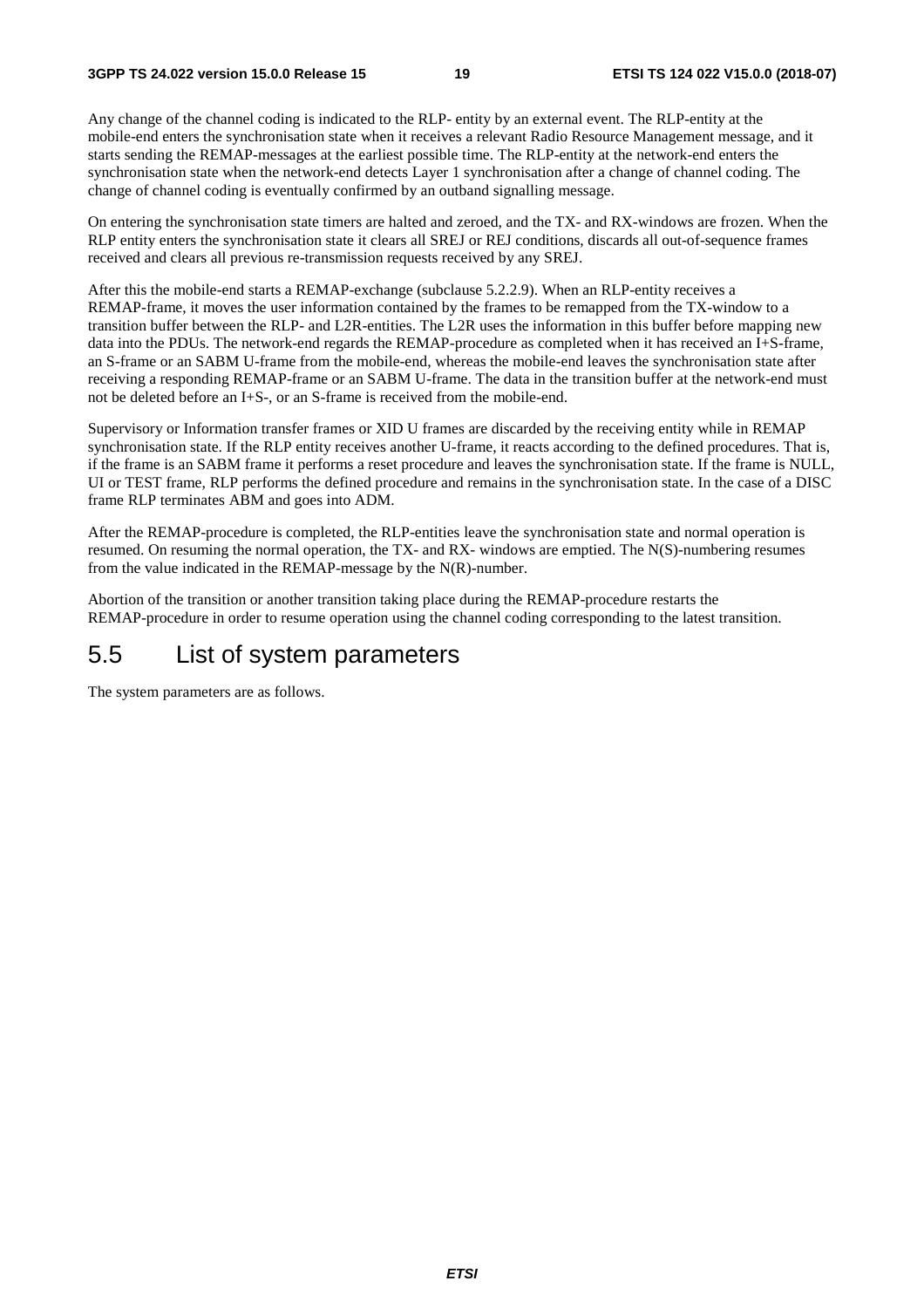| <b>Name</b>                                                                                                            | Range of values                                                                                                                                 | <b>Default value</b>                                                                                                                                        | <b>Recommended value</b>                                                                                                                                    |  |  |  |  |  |
|------------------------------------------------------------------------------------------------------------------------|-------------------------------------------------------------------------------------------------------------------------------------------------|-------------------------------------------------------------------------------------------------------------------------------------------------------------|-------------------------------------------------------------------------------------------------------------------------------------------------------------|--|--|--|--|--|
| Version N°                                                                                                             | $0 - 2$                                                                                                                                         | 0                                                                                                                                                           | $\overline{c}$                                                                                                                                              |  |  |  |  |  |
| $k \, \text{UE} \Rightarrow \text{IWF}$                                                                                | $0 - 61$                                                                                                                                        | 61                                                                                                                                                          | 61                                                                                                                                                          |  |  |  |  |  |
| (for $N^{\circ} = 0/1$ )                                                                                               |                                                                                                                                                 |                                                                                                                                                             |                                                                                                                                                             |  |  |  |  |  |
| $k \, \text{UE} \Rightarrow \text{IWF}$                                                                                | $0 - k_{max}$ (note 3)                                                                                                                          | 480                                                                                                                                                         | 240 (note 2)                                                                                                                                                |  |  |  |  |  |
| (for $N^\circ = 2$ )                                                                                                   |                                                                                                                                                 |                                                                                                                                                             |                                                                                                                                                             |  |  |  |  |  |
| k IWF $\Rightarrow$ UE                                                                                                 | $0 - 61$                                                                                                                                        | 61                                                                                                                                                          | 61                                                                                                                                                          |  |  |  |  |  |
| (for $N^{\circ} = 0/1$ )                                                                                               |                                                                                                                                                 |                                                                                                                                                             |                                                                                                                                                             |  |  |  |  |  |
| k IWF $\Rightarrow$ UE                                                                                                 | $0 - k_{max}$ (note 3)                                                                                                                          | 480                                                                                                                                                         | 240 (note 2)                                                                                                                                                |  |  |  |  |  |
| (for $N^\circ = 2$ )                                                                                                   |                                                                                                                                                 |                                                                                                                                                             |                                                                                                                                                             |  |  |  |  |  |
| T1 (note $1$ )                                                                                                         | > 420 ms (version2)<br>$>$ 380 ms<br>$>440$ ms                                                                                                  | 520 ms (fullrate on 14, 5 kbit/s,<br>29,0 kbit/s or 43,5 kbit/s)<br>480 ms (fullrate on 12 kbit/s)                                                          | 520 ms (fullrate on 14, 5 kbit/s,<br>29,0 kbit/s or 43,5 kbit/s)<br>480 ms (fullrate on 12 kbit/s)<br>540 ms (fullrate on 6 kbit/s)                         |  |  |  |  |  |
|                                                                                                                        | $>600$ ms                                                                                                                                       | 540 ms (fullrate on 6 kbit/s)<br>780 ms (halfrate)                                                                                                          | 780 ms (halfrate)                                                                                                                                           |  |  |  |  |  |
| $T2$ (note 1)                                                                                                          |                                                                                                                                                 | < 80 ms (fullrate on 14,5 kbit/s,<br>29,0 kbit/s or 43,5 kbit/s)<br>< 80 ms (fullrate on 12 kbit/s)<br>< 80 ms (fullrate on 6 kbit/s)<br>< 80 ms (halfrate) | < 80 ms (fullrate on 14,5 kbit/s,<br>29,0 kbit/s or 43,5 kbit/s)<br>< 80 ms (fullrate on 12 kbit/s)<br>< 80 ms (fullrate on 6 kbit/s)<br>< 80 ms (halfrate) |  |  |  |  |  |
| N <sub>2</sub>                                                                                                         | > 0                                                                                                                                             | 6                                                                                                                                                           | 6                                                                                                                                                           |  |  |  |  |  |
| $P_T$                                                                                                                  | 0                                                                                                                                               | $\pmb{0}$                                                                                                                                                   | $\mathsf 0$                                                                                                                                                 |  |  |  |  |  |
| $\overline{P_0}$                                                                                                       | $0 - 3$                                                                                                                                         | $\overline{0}$                                                                                                                                              | $\overline{3}$                                                                                                                                              |  |  |  |  |  |
| P <sub>1</sub>                                                                                                         | $512 - 65535$                                                                                                                                   | 512                                                                                                                                                         | 2048                                                                                                                                                        |  |  |  |  |  |
| P <sub>2</sub>                                                                                                         | $6 - 250$                                                                                                                                       | 6                                                                                                                                                           | 20                                                                                                                                                          |  |  |  |  |  |
| $\overline{14}$ (note 1)                                                                                               | $>25$ ms                                                                                                                                        | 30 ms<br>50 ms (fullrate on 14,5 kbit/s,<br>29,0 kbit/s or 43,5 kbit/s)                                                                                     | 30 <sub>ms</sub><br>50 ms (fullrate on 14,5 kbit/s,<br>29,0 kbit/s or 43,5 kbit/s)                                                                          |  |  |  |  |  |
| Optional feature,                                                                                                      | $0 - 1$                                                                                                                                         | 0                                                                                                                                                           | $\mathbf{1}$                                                                                                                                                |  |  |  |  |  |
| Up signalling                                                                                                          |                                                                                                                                                 |                                                                                                                                                             |                                                                                                                                                             |  |  |  |  |  |
|                                                                                                                        | NOTE 1: The timer values shall fulfil the formula:                                                                                              |                                                                                                                                                             |                                                                                                                                                             |  |  |  |  |  |
| $T1 > T2 + T4 + (2 * transmission delay)$ for multi-link operation;                                                    |                                                                                                                                                 |                                                                                                                                                             |                                                                                                                                                             |  |  |  |  |  |
| $T1 > T2 + (2 * transmission delay)$ for single link operation.                                                        |                                                                                                                                                 |                                                                                                                                                             |                                                                                                                                                             |  |  |  |  |  |
| For A/Gb and GERAN Iu mode the values apply according to indicated channel types, for UTRAN Iu                         |                                                                                                                                                 |                                                                                                                                                             |                                                                                                                                                             |  |  |  |  |  |
| mode the values apply according to "fullrate on 14.5" Timer T4 is ignored in UTRAN Iu mode and in                      |                                                                                                                                                 |                                                                                                                                                             |                                                                                                                                                             |  |  |  |  |  |
| single-link operation.                                                                                                 |                                                                                                                                                 |                                                                                                                                                             |                                                                                                                                                             |  |  |  |  |  |
| This value is recommended in the case of 4 physical links.<br>NOTE 2:                                                  |                                                                                                                                                 |                                                                                                                                                             |                                                                                                                                                             |  |  |  |  |  |
| NOTE 3:<br>The maximum window size shall fulfil the formula:                                                           |                                                                                                                                                 |                                                                                                                                                             |                                                                                                                                                             |  |  |  |  |  |
|                                                                                                                        | kmax < 496 - $n \times (1 + T4 / 20 \text{ ms})$ , where n denotes the number of channels.<br>Any value k within the given range may be chosen. |                                                                                                                                                             |                                                                                                                                                             |  |  |  |  |  |
|                                                                                                                        |                                                                                                                                                 |                                                                                                                                                             |                                                                                                                                                             |  |  |  |  |  |
| However, to avoid transmission delay the value k should be:<br>- $k > n \times (2 \times$ transmission delay) / 20 ms. |                                                                                                                                                 |                                                                                                                                                             |                                                                                                                                                             |  |  |  |  |  |

#### **Table 2: RLP parameter values**

### 5.5.1 RLP Version N°

The current version of RLP is "2". "0" is the default value for the version  $N^{\circ}$ . RLP-versions are backwards compatible. It is assumed that future versions of RLP will be backwards-compatible with former ones. Backwards-compatible refers to the signalling, i.e. the handling of the parameters in the XID frame. The parameters are defined as specified by the RLP version with the lower number.

### 5.5.2 Maximum number of outstanding I frames k (Window size)

The window size is the maximum number (k) of sequentially numbered I frames that may be outstanding (i.e. unacknowledged) at any given time. It shall be agreed for a period of time.

In case of a single-link version the value can never exceed 61. In the case of a multi-link version it is necessary to use a window size that is less than the sequence number space to avoid misinterpretations of the confirming N(R). Therefore, a guard section is defined and the value k must not exceed the value  $k_{\text{max}}$  defined in table 2. On mutual agreement between the communication parties, a smaller window size may be established. For the support of 4 physical links, a value of 240 is recommended.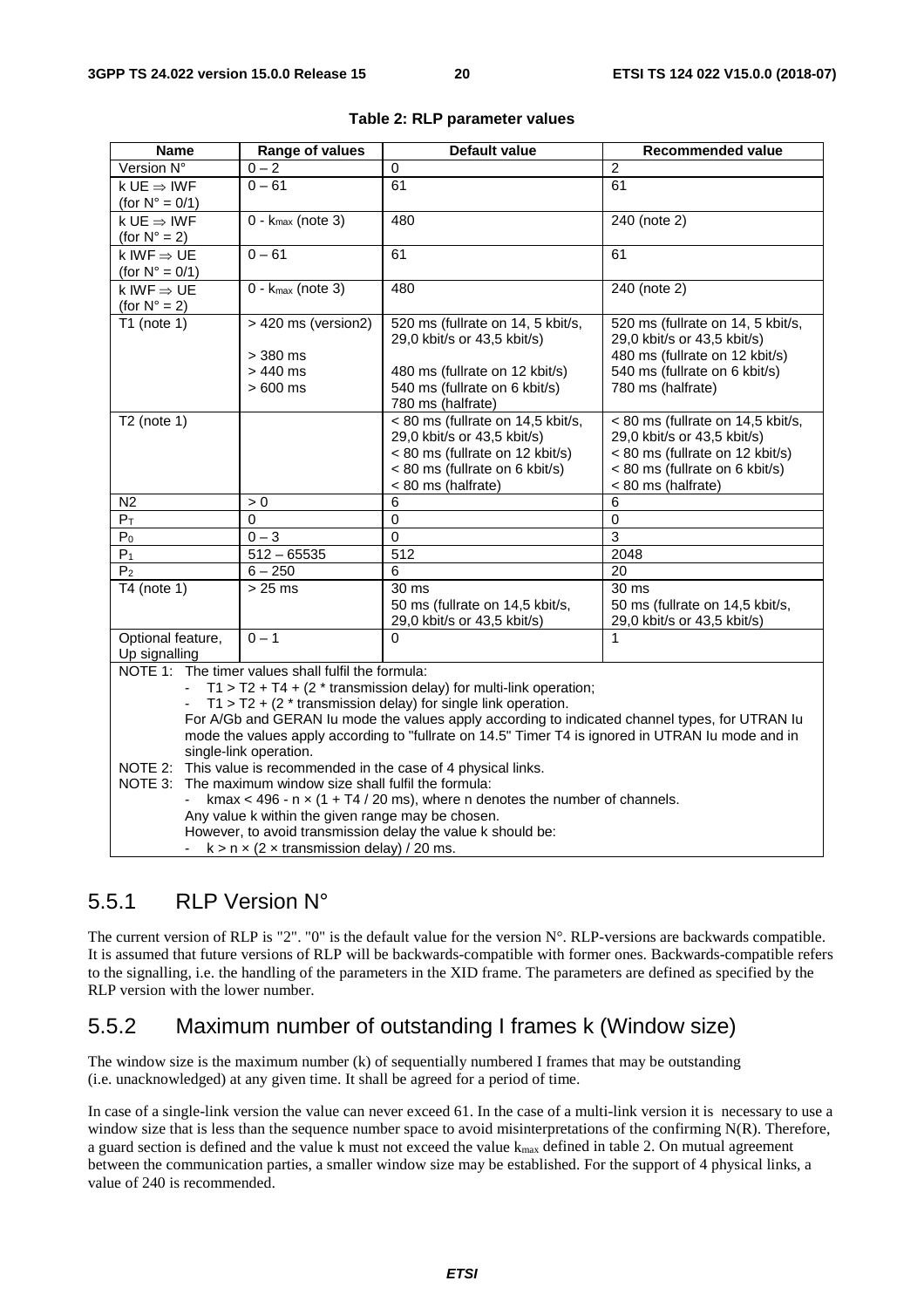### 5.5.3 Timer T1

The period of Timer T1 is regarded to start at the beginning of the transmission of the relevant frame.

The negotiation (or default) value is defined to be the earliest instant to enter recovery.

The period of Timer T1 at the end of which retransmission of a frame may be initiated according to the procedures described in subclause 5.3, is a system parameter agreed for a period of time.

The proper operation of the procedure requires that Timer T1 be greater than the maximum time between transmission of frames (SABM, DM, DISC, I or supervisory commands) and the reception of the corresponding frame returned as a response to this frame (UA, DM or acknowledging frame). Therefore, the RLP entity should not delay the response or acknowledging frame returned to the above frame by more than a value T2. T2 is a system parameter, which is less than T1. T1 is influenced by the value of T4 and shall fulfil the formula in table 2.

#### 5.5.4 Maximum number of retransmissions N2

The value of the maximum number of retransmissions N2 of a frame following the running out of Timer T1 is a system parameter agreed for a period of time.

#### 5.5.5 Data Compression Parameters

If the Layer 2 Relay function supports a data compression function and its use is desired the needed data compression parameters have to be negotiated. The parameter  $P_T$  is not negotiable. In case of V.42 bis the parameters  $P_0$ ,  $P_1$  and  $P_2$ have to be negotiated. The parameters are defined as follows:

- $-P_T$ : Type of data compression:
	- 0 V.42 bis;
	- other values are reserved.
- $-P_0$ : V.42bis data compression request:
	- 0 compress in neither direction;
	- 1 compress in initiator-responder direction only;
	- 2 compress in responder-initiator direction only;
	- 3 compress in both directions.
- $-P_1$ : V.42bis number of possible codewords in the algorithm;
- $P_2$ : V.42bis maximum encodable data string length.

The initiator is the sender of XID command, the responder is the sender of XID response.

### 5.5.6 Re-sequencing period (Timer T4)

In the case of a multi-link version frames may be received out of sequence due to different transmission delays. The period of timer T4 guards the re-sequencing period. During this time frames may be out of sequence.

T4 is a system parameter agreed for a period of time. The proper operation of the procedure requires that the timer T4 shall be greater than the re-sequencing period and it shall fulfil the formula in table 2. A change of the timer T4 has impact on the usable maximum window size as defined in table 2.

#### 5.5.7 Optional features

The format of the optional features parameters is an octet where each bit position represents an optional feature that can be negotiated. The optional features are: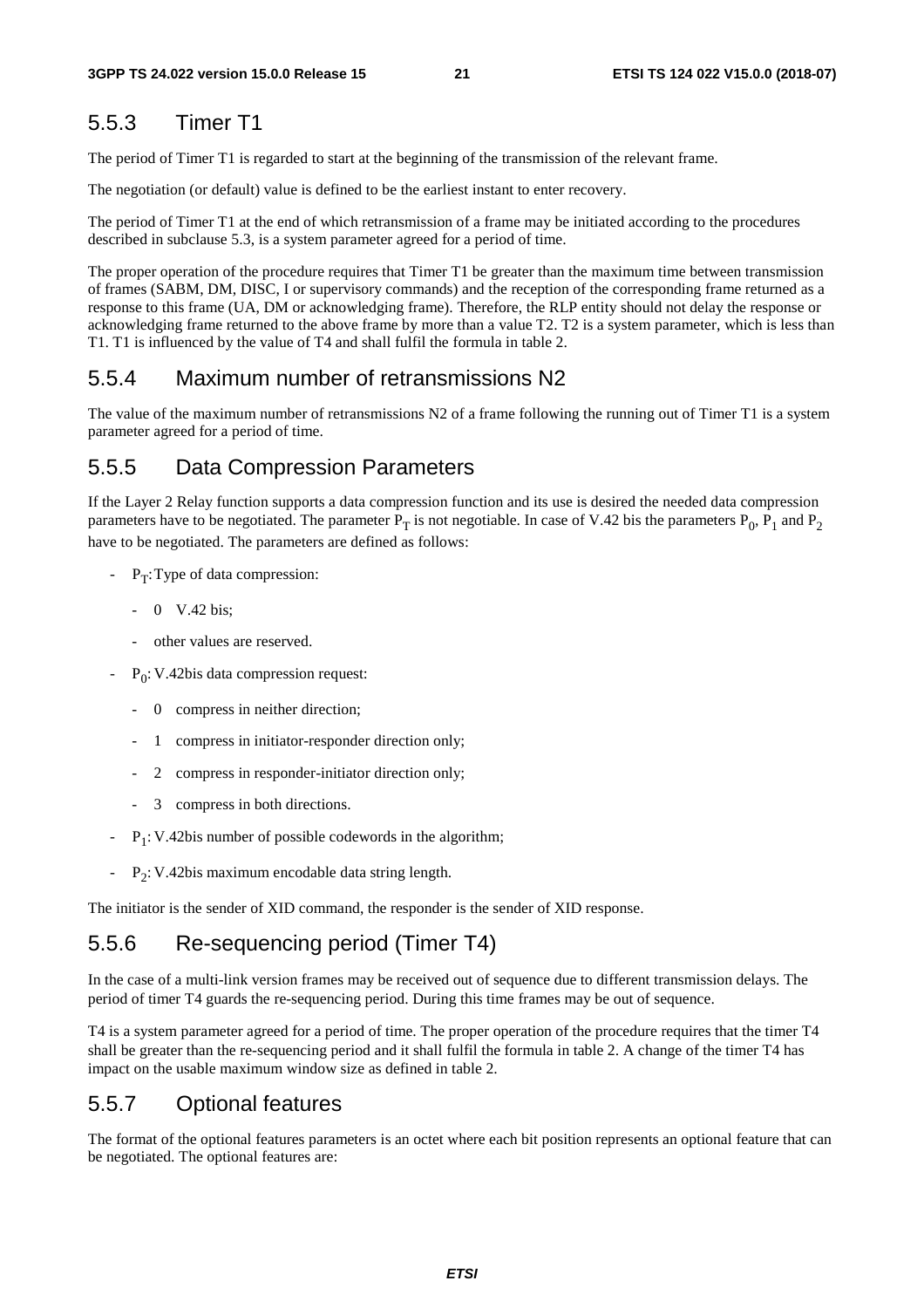| <b>Bit position</b> | <b>Optional feature name</b> |
|---------------------|------------------------------|
|                     | Up signalling                |
| 2                   | (Not yet assigned)           |
| 3                   | (Not yet assigned)           |
|                     | (Not yet assigned)           |
| 5                   | (Not yet assigned)           |
| 6                   | (Not yet assigned)           |
|                     | (Not yet assigned)           |
|                     | (Not yet assigned)           |

The 'Optional Features' parameter is negotiated bitwise in the downward sense, meaning that the value of bit *i* in the XID response shall be less or equal to the value of bit *i* in the XID command.

**Up signalling:** If the negotiated value of the 'Up signalling' feature is 1, then the UP bit in the S and I+S frame header is used for indicating an upgrading proposal to the UE, otherwise the UP bit is ignored (don't care). This optional feature is only applicable for A/Gb mode and GERAN Iu mode.

### 5.6 Support for discontinuous transmission (DTX)

In both ADM and ABM, whenever the RLP entity has no numbered or unnumbered supervisory commands/responses and no information transfer frames pending transmission, the RLP entity shall indicate to the lower layer that the DTX function may be invoked.

### 5.6.1 In case of A/Gb mode

Protocol of lower layer conforms to 3GPP TS 48.004 [3], 3GPP TS 48.020 [25] and 3GPP TS 44.021 [2]. A/Gb mode specification assumes STM for lower layer protocol. Even if there is no data to be sent, some transmission is needed on STM. RLP acts as follows in case of DTX.

In case DTX is invoked, in ADM a NULL-frame will be sent, and in ABM a RR or RNR S-frame will be sent.

### 5.6.2 In case of Iu mode

Protocol of lower layer conforms to 3GPP TS 25.410 [5], 3GPP TS 25.411 [6], 3GPP TS 25.414 [7], 3GPP TS 25.415 [8] and 3GPP TS 43.051 [29]. Iu mode specification assumes ATM for lower layer protocol. When there is no data to be sent, no transmission is available on ATM. In consideration of transmission efficiency, no transmission is suitable. RLP acts as follows in case of DTX.

In case DTX is invoked, in ADM and ABM no frame will be sent.

## 6 Service definitions

### 6.1 Introduction

This subclause defines the service provided by the RLP-sublayer to the L2R-sublayer at the boundary between the RLP-sublayer and the L2R-sublayer.

The relationships between RLP-sublayer, L2R-sublayer and RLP-protocol are shown in figure 4.



**Figure 4: Basic relationship between RLP and L2R**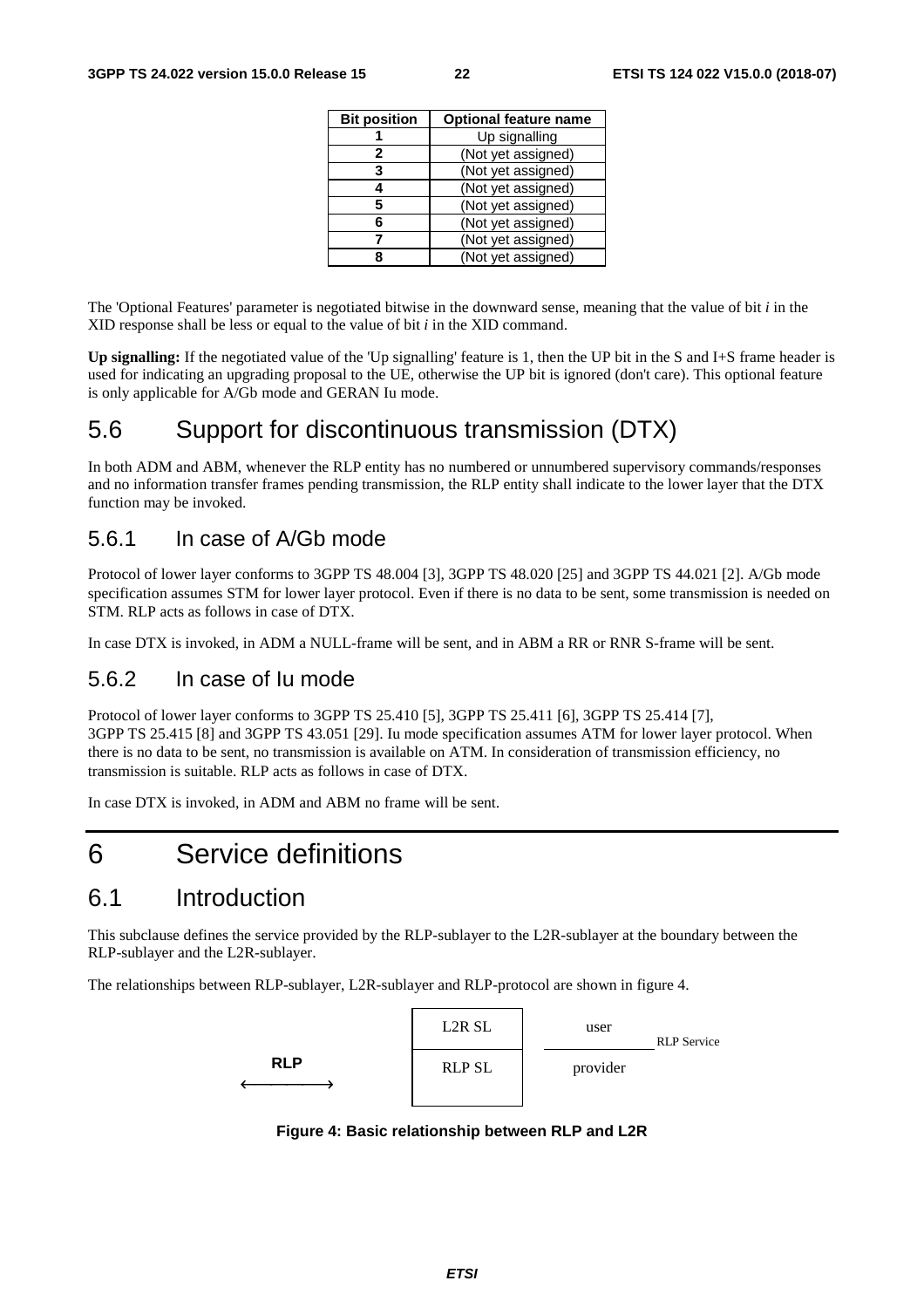The RLP service is defined in terms of:

- the primitive actions and events of the service;
- the parameters associated with each primitive action and event;
- the inter-relationship between, and the valid sequence of, these actions and events.

### 6.2 Conventions

For the description of the Data Link Service, the following conventions are used with time-sequence diagrams:



**Figure 5: Confirmed service with acknowledgement** 



**Figure 6: Unconfirmed service** 

In time-sequence diagrams, time moves from top to bottom. Arrows indicate the flow of information. Such flow of information may be subject to implicit flow-control. Skewed lines indicate a logical relationship between arrows. For clarity, the absence of such a relation may be marked by the symbol "~" (tilde).

### 6.3 Queue model

Between the two endpoints of an RLP-connection, there exists a flow control function. As a means of specifying this flow control feature and its relationship with other capabilities of the RLP, the following queue model is provided.



**Figure 7: Queue Model**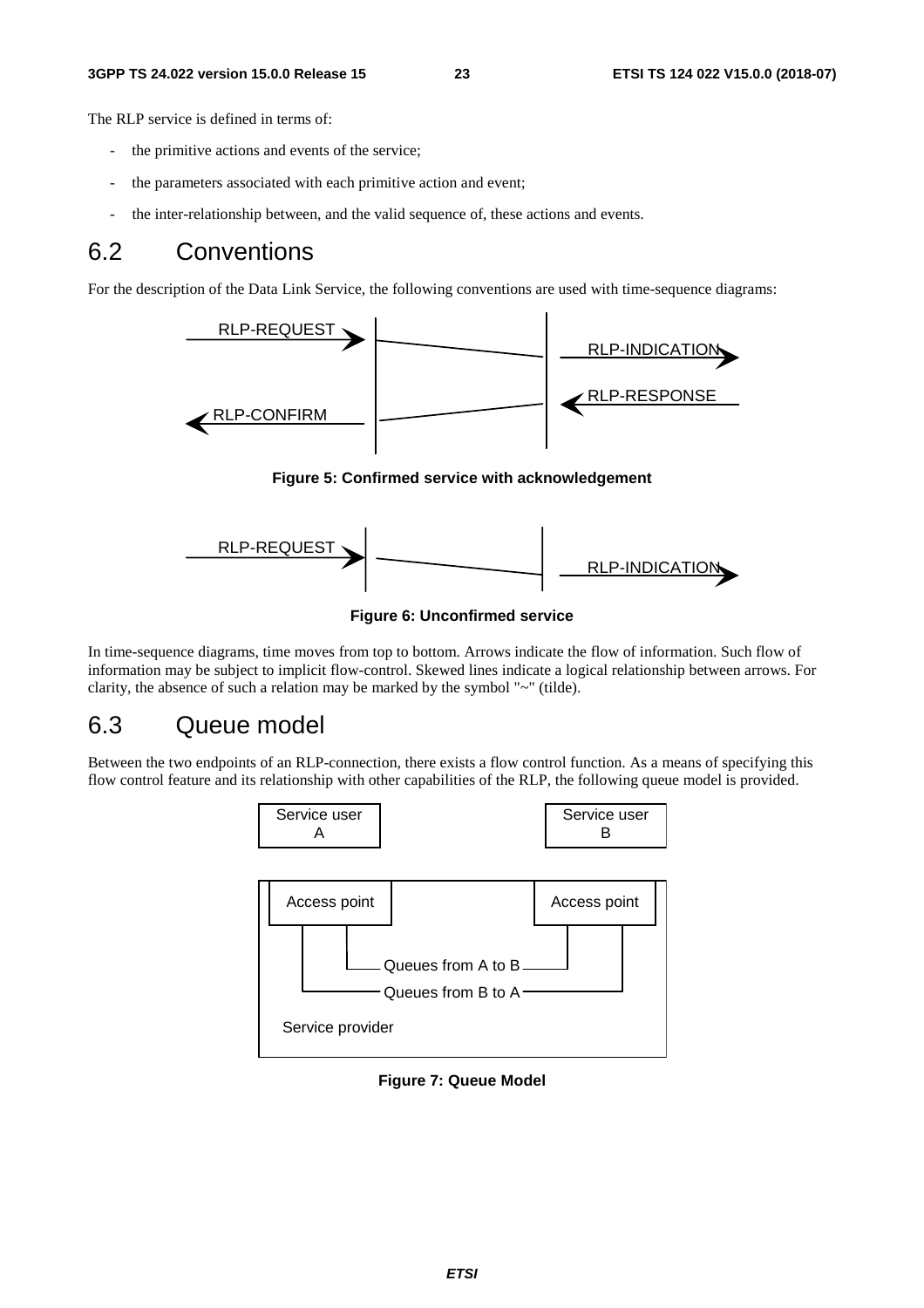The following objects may be placed in a queue by a service user:

- a) connect;
- b) connection-mode data (numbered information);
- c) reset;
- d) disconnect.

The following objects may be placed in a queue by a service provider:

a) reset;

- b) synchronization mark;
- c) disconnect.
- NOTE: Other possible objects (i.e. unnumbered information, identification, test) are irrelevant (-) to the queue model and for reasons of simplicity are not shown.

|                                                                        | <b>Following</b>                                    | <b>Connect</b>                                                      | Data | Reset      | <b>Sync Mark</b> | <b>Disconnect</b> |  |  |
|------------------------------------------------------------------------|-----------------------------------------------------|---------------------------------------------------------------------|------|------------|------------------|-------------------|--|--|
| <b>Preceding</b>                                                       |                                                     |                                                                     |      |            |                  |                   |  |  |
| Connect                                                                |                                                     | NA                                                                  | ---- | -----      | ΝA               | <b>DES</b>        |  |  |
| Data                                                                   | <b>DES</b><br><b>NA</b><br><b>DES</b><br>ΝA<br>---- |                                                                     |      |            |                  |                   |  |  |
| Reset                                                                  | <b>DES</b><br><b>DES</b><br>NA<br>$- - - -$<br>---- |                                                                     |      |            |                  |                   |  |  |
| <b>Synchronization Mark</b>                                            |                                                     | ΝA                                                                  | ---- | <b>DES</b> | ΝA               | <b>DES</b>        |  |  |
| <b>DES</b><br><b>NA</b><br>NA.<br><b>NA</b><br>ΝA<br><b>Disconnect</b> |                                                     |                                                                     |      |            |                  |                   |  |  |
| Legend:                                                                |                                                     |                                                                     |      |            |                  |                   |  |  |
| NA:                                                                    |                                                     | Not applicable.                                                     |      |            |                  |                   |  |  |
| $-1$                                                                   |                                                     | not destructive, not able to advance ahead of the preceding object. |      |            |                  |                   |  |  |
|                                                                        | DES:                                                | Destructive to the preceding object.                                |      |            |                  |                   |  |  |

## 6.4 List of Primitives

Link establishment:

RLP-CONNECT-REQUEST

RLP-CONNECT-INDICATION

```
RLP-CONNECT-RESPONSE (-NEG)
```
RLP-CONNECT-CONFIRM (-NEG)

Normal Data Transfer:

RLP-DATA-REQUEST (S, INF)

RLP-DATA-INDICATION (S, INF)

NOTE: The parameter S (L2R status bit) is only relevant for RLP-version 2.

Reset:

RLP-RESET-REQUEST

RLP-RESET-INDICATION

RLP-RESET-RESPONSE

RLP-RESET-CONFIRM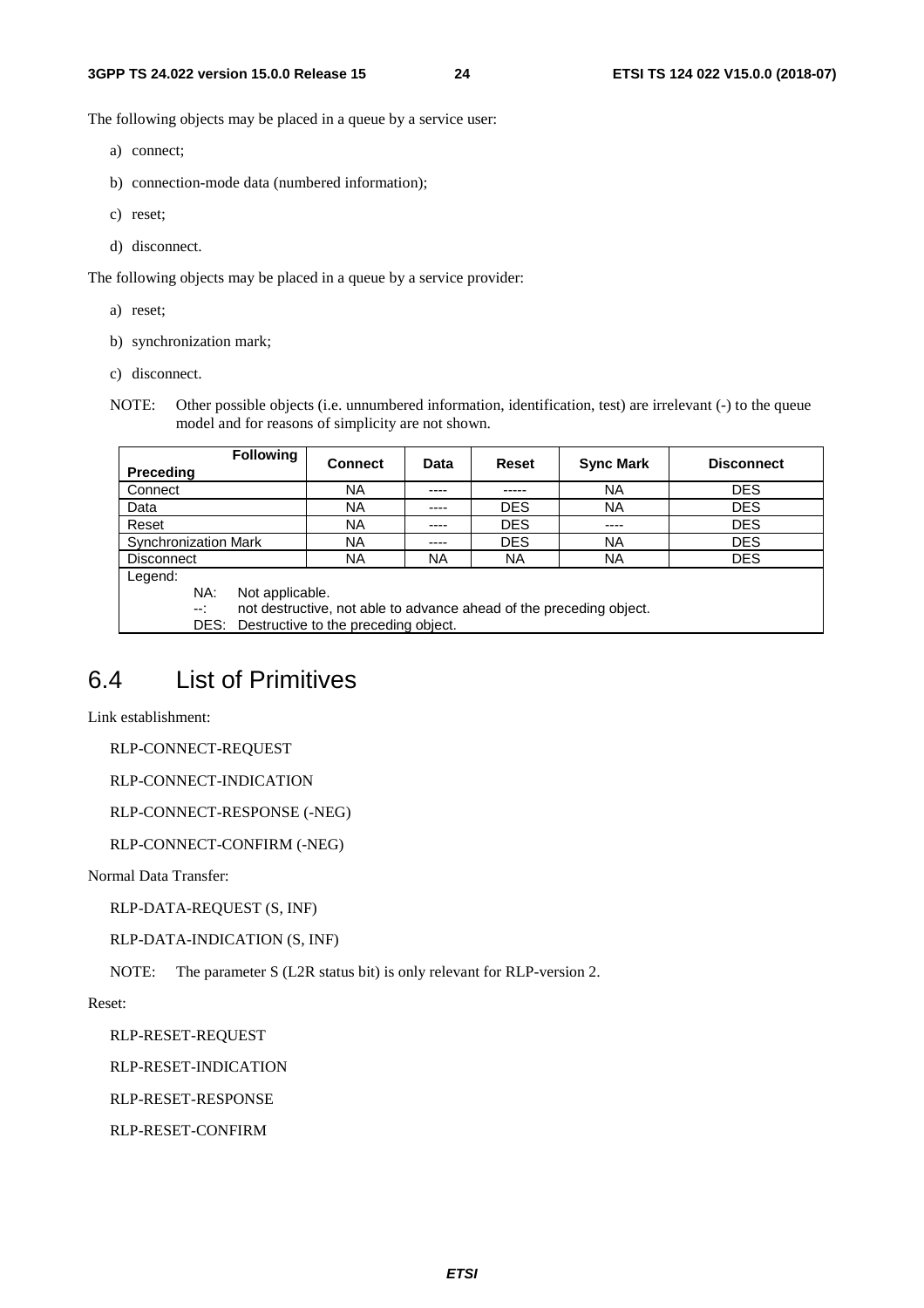Release:

RLP-DISCONNECT-REQUEST

#### RLP-DISCONNECT-INDICATION

Miscellaneous:

unnumbered information

RLP-UNITDATA-REQUEST (INF)

RLP-UNITDATA-INDICATION (INF)

Exchange Identification:

RLP-XIDDATA-REQUEST (INF)

RLP-XIDDATA-INDICATION (INF)

Test:

RLP-TESTDATA-REQUEST (INF)

RLP-TESTDATA-CONFIRM (-NEG) (INF)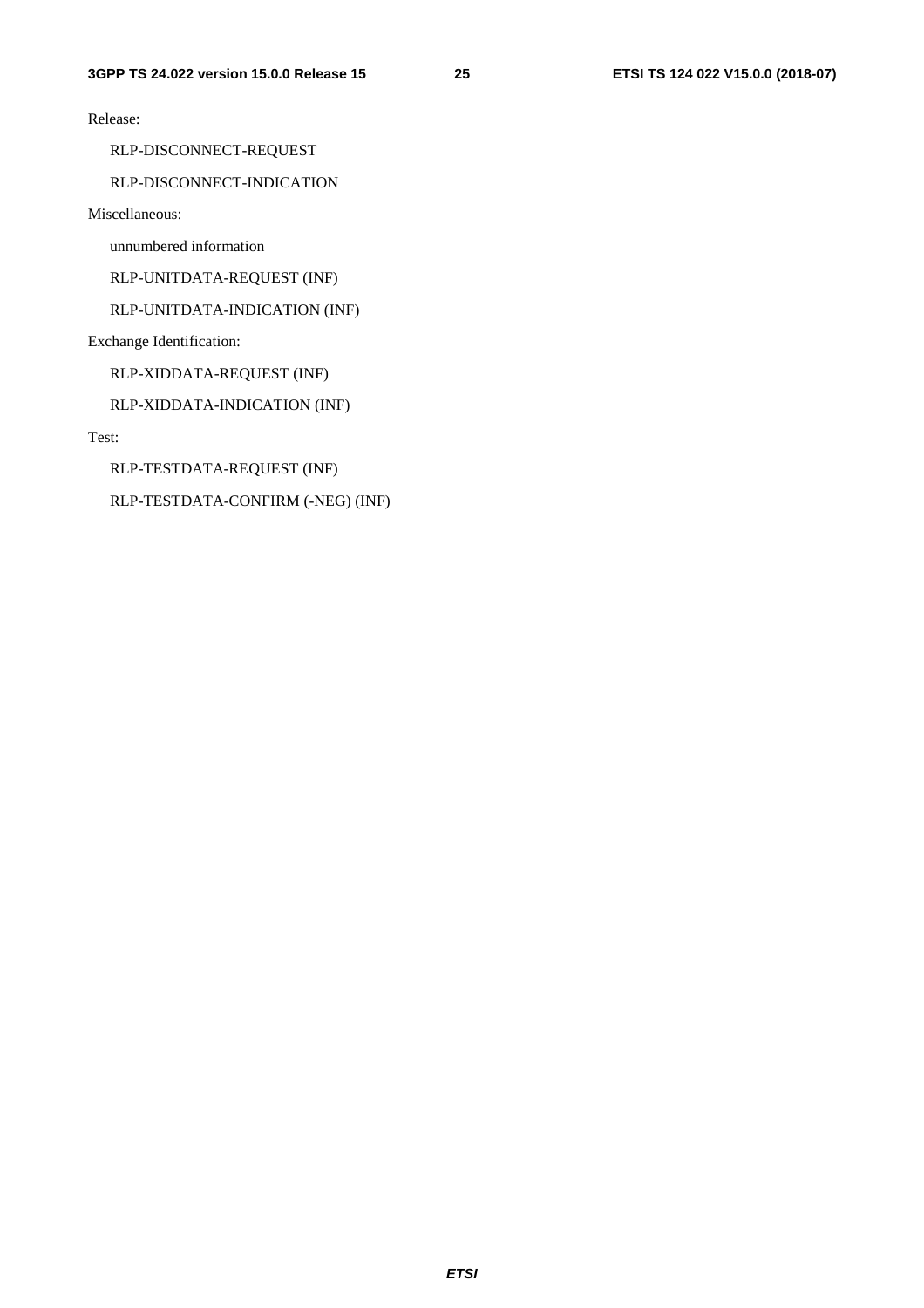$\overline{\phantom{a}}$ 

## 6.5 Possible RLP time sequence diagrams

a) Connection establishment (without collision)



h) Normal data transfer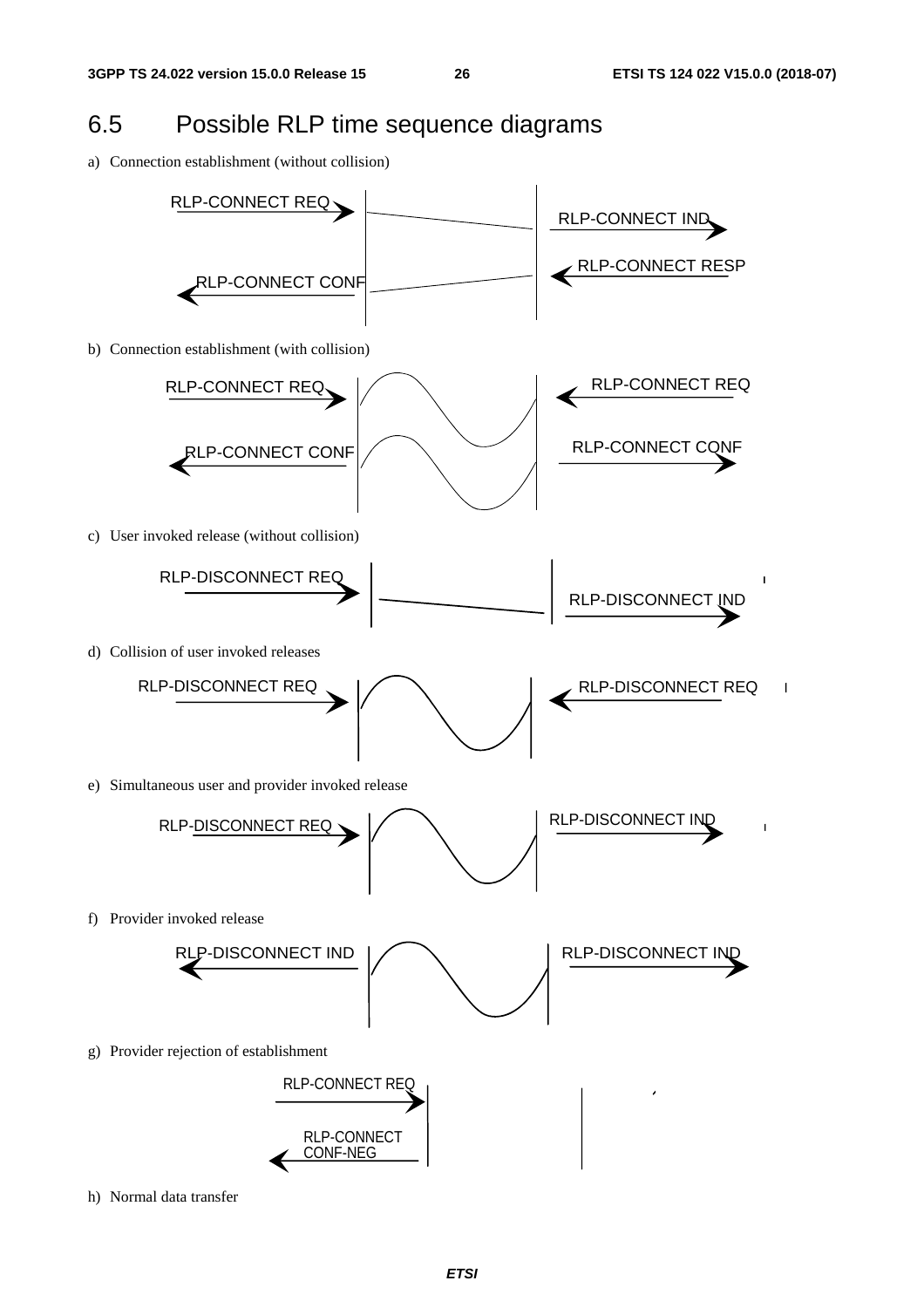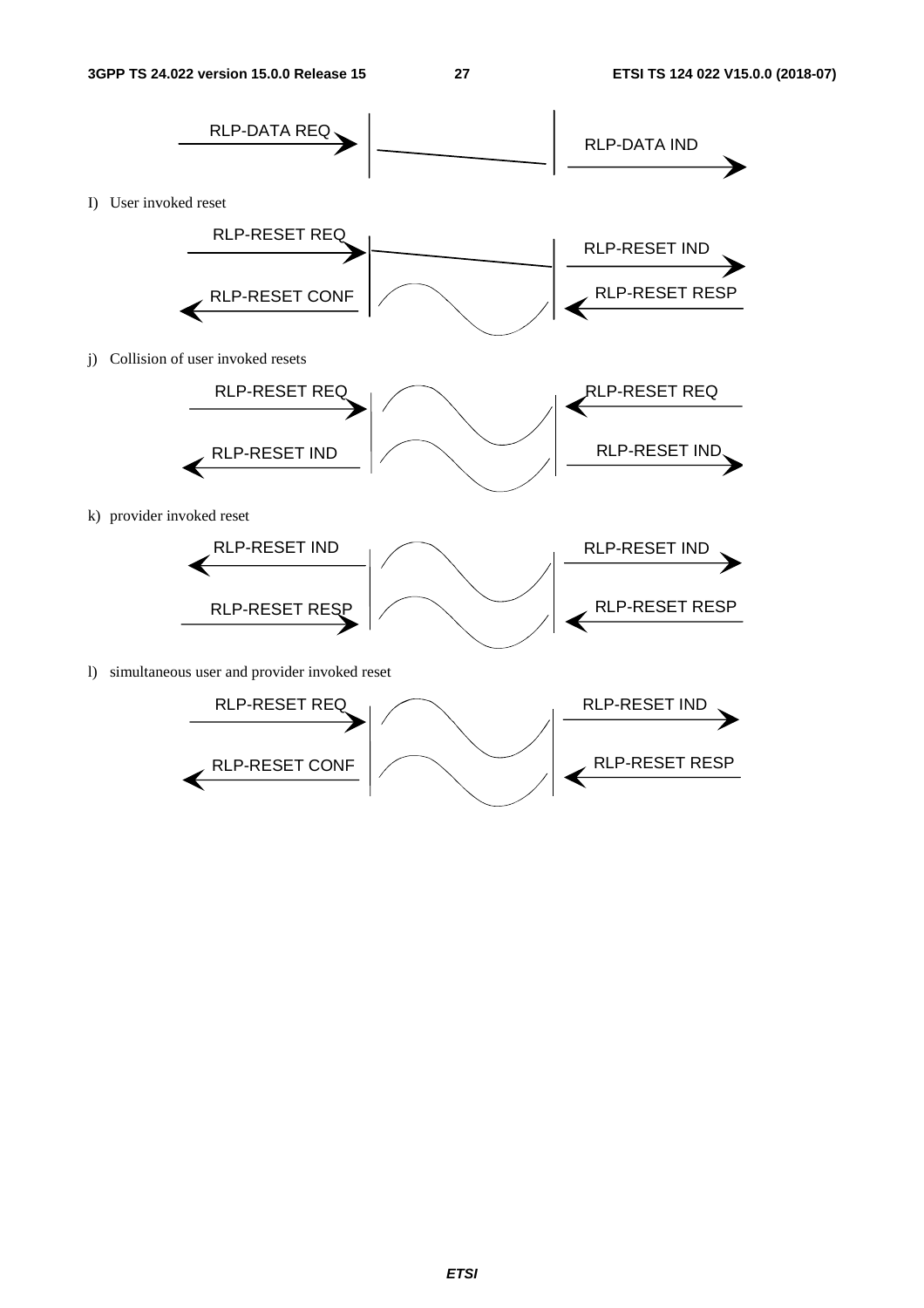

**Figure 8: State transition diagram for sequence of RLP connection-mode service primitives**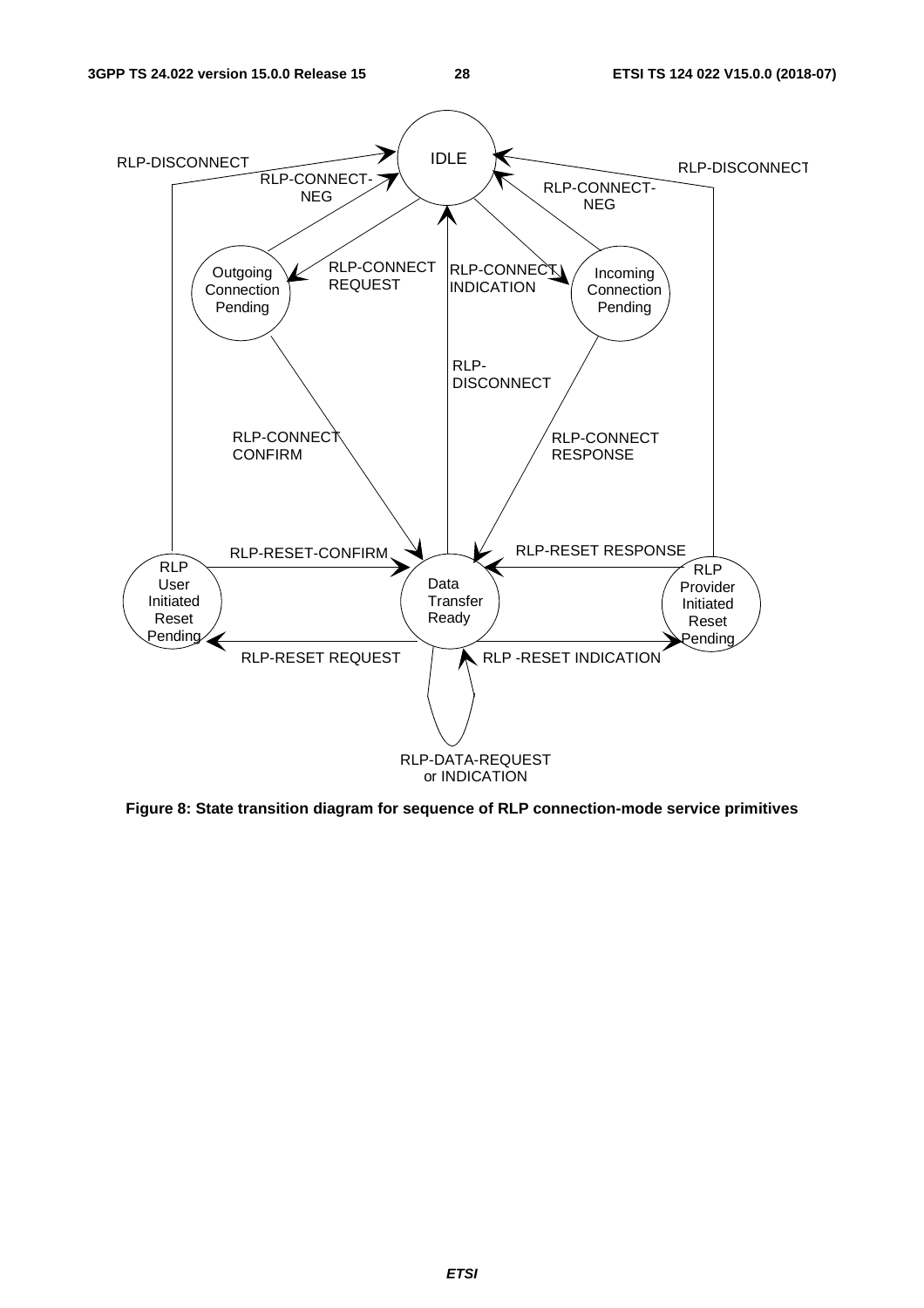## Annex A (informative): RLP SDL Diagrams

This annex describes a model implementation of an RLP entity for RLP version "0".

The description should help to clarify the present document, the RLP service and protocol definition.

However, it is not intended to restrict any implementation of an RLP entity in any way, on condition the implementation shows the correct behaviour at the RLP protocol level.

The model implementation consists of three processes. Process "SEND\_PDU" adds the CRC to a given PDU and hands it to the lower layer entity for transmission. Process "RECEIVE\_PDU" gets a received PDU block, checks the value of the CRC and the bits of the PDU header. If the CRC has the right value and if the header is syntactically correct, the receipt event is signalled to the "RLP\_KERNEL" process, which is the protocol handling automaton.

Each process is described as an extended finite state machine (using SDL-Diagrams).

Each state of the automaton is described by a (main-)state number and a corresponding (main-)state name. The state may further be distinguished by the value of other state variables. This scheme is used because not every state variable needs to be defined in every state. The states are defined in clause A.1.

The RLP machine reacts on events, which may be classified as:

- lower layer interface events;
- upper layer interface events; and
- station management or internal events.

The events of the RLP-Kernel are described in clause A.2.

## A.1 List of RLP entity states

## A.1.1 (main) states

| state number | state symbol   | state name                            |
|--------------|----------------|---------------------------------------|
|              | S0             | <b>ADM</b> and Detached               |
|              | S1             | <b>ADM</b> and Attached               |
|              | S <sub>2</sub> | Pending Connect Request               |
|              | S3             | Pending Connect Indication            |
|              | S4             | <b>ABM and Connection Established</b> |
| 5            | S5             | Disconnect Initiated                  |
|              | S6             | <b>Pending Reset Request</b>          |
|              | S7             | Pending Reset Indication              |
|              |                |                                       |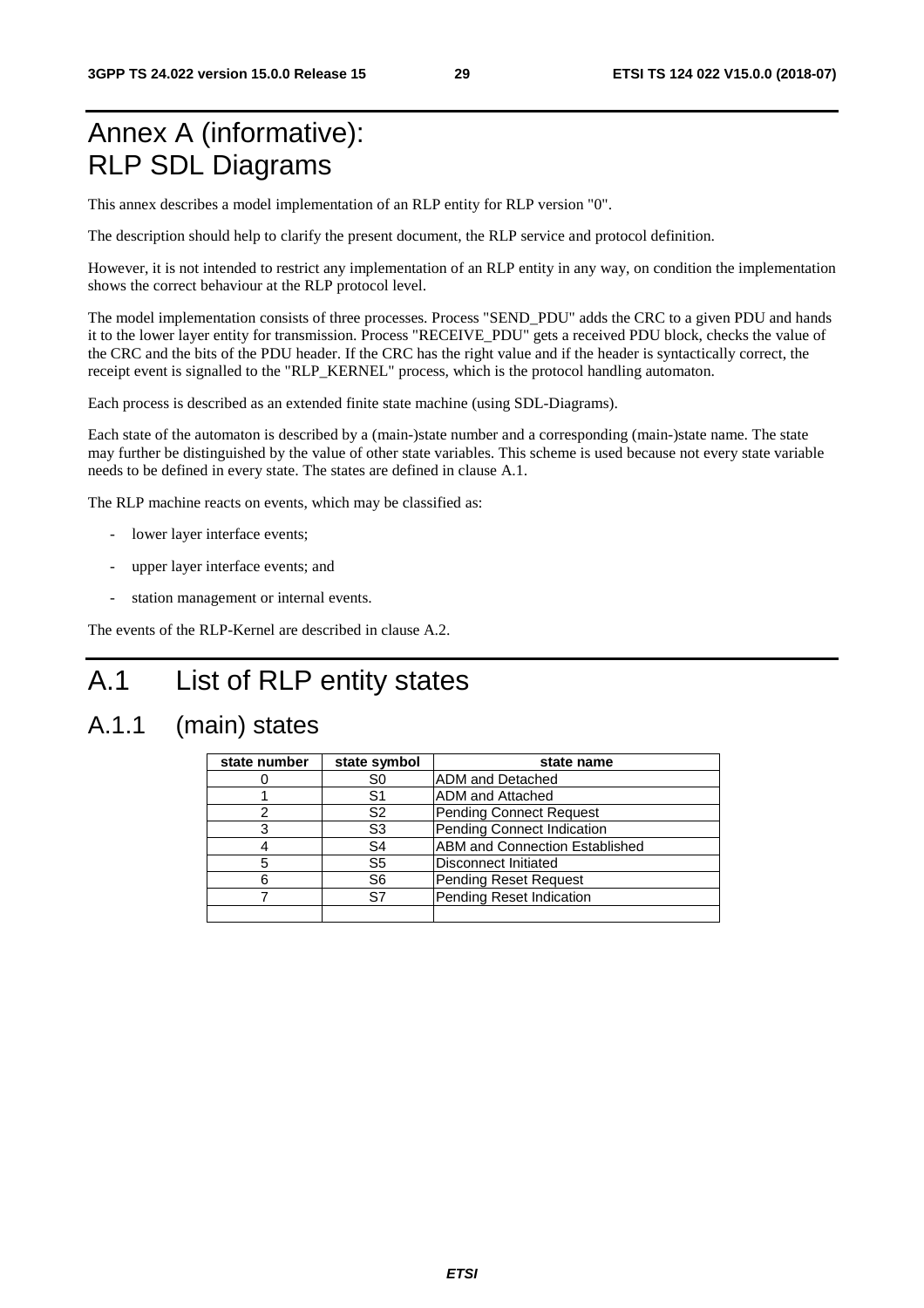## A.1.2 state variables

The main states are further distinguished by the values of the state variables. However, not every state variable is used (evaluated/ defined) in every state.

First some constants need to be defined:

 $M = 62$  number of different sequence numbers (modulus).  $Nmin = 0$  smallest sequence number.

Nmax = 61 largest sequence number (=  $M - 1$ ).

 $N2 = 6$  maximum number of retransmissions.

| variable name    | variable type and range        | semantic                                                             |
|------------------|--------------------------------|----------------------------------------------------------------------|
| Ackn_FBit        | (0, 1)                         | Value of the F-Bit used in the next acknowledging PDU.               |
| Ackn_State       | (idle, send)                   | Ackn_State = send means, an acknowledging PDU (Supervisory           |
|                  |                                | or Data) has to be sent.                                             |
| C                | (0, 1)                         | to store the C/R-Bit value of a received S- or I-frames              |
| Data             | char[25]                       | to store temporarily the information part (user data) of a received  |
|                  |                                | I-frame.                                                             |
| DISC_Count       | $(0, 1, \ldots, N2)$           | to count the transmissions of DISC.                                  |
| DISC_PBit        | (0, 1)                         | The value of the P-bit in the next DISC command PDU.                 |
| DISC_State       | (idle, send, wait)             | if (DISC_State = send) the DISC command PDU has to be sent at        |
|                  |                                | the next possible opportunity.                                       |
|                  |                                | if ( $DISC$ State = wait) the RLP entity waits for the corresponding |
|                  |                                | response.                                                            |
| <b>DM FBit</b>   | (0, 1)                         | Value of the F-Bit used in the next DM response PDU.                 |
| DM_State         | (idle, send)                   | if (DM_State = send) the PDU DM has to be sent.                      |
| DTX_SF           | (N, RR, RNR)                   | to store the last Supervisory frame for DTX (only RR or RNR can      |
|                  |                                | be suppressed)                                                       |
| DTX_VR           | $(0, 1, \ldots, N$ max $)$     | to store the last transmitted value of VR (used to decide the DTX    |
|                  |                                | condition)                                                           |
| F                | (0, 1)                         | to store temporarily the F-bit of a received response PDU.           |
| <b>NR</b>        | $(0, 1, \ldots, Nmax)$         | to store temporarily the receive sequence number of a received S-    |
|                  |                                | or I-frame                                                           |
| <b>NS</b>        | $(0, 1, \ldots, Nmax)$         | to store temporarily the send sequence number of a received I-       |
|                  |                                | frame                                                                |
| ${\sf P}$        | (0, 1)                         | to store temporarily the P-bit of a received command PDU             |
| $\overline{P_F}$ | (0, 1)                         | to store temporarily the P- or F-bit of received command or          |
|                  |                                | response PDUs                                                        |
| Poll_Count       | $(0, 1, \ldots, N2)$           | to count the transmissions of poll requests                          |
| Poll_State       | (idle, send, wait)             | (Poll_State = send) means, a supervisory PDU with P-bit set to       |
|                  |                                | one has to be sent                                                   |
|                  |                                | (Poll_State = wait) means, the RLP entity waits for the response     |
|                  |                                | with F-bit set to one                                                |
| Poll_xchg        | (idle, wait)                   | (Poll_xchg = idle) means, sending of a frame with P-bit set is       |
|                  |                                | allowed                                                              |
|                  |                                | (Poll_xchg = wait) means, an acknowledgement of a previous P-        |
| RIM              |                                | bit is outstanding<br>Receiver slots (M slots, numbered 0 to M-1)    |
| R[n].Data        | record array<br>char[25]       | to store user information                                            |
| R[n].State       | (idle, rcvd, ackn, srej, wait) | (R[n].State = rcvd) means, data has been received (with sequence     |
|                  |                                | number n).                                                           |
|                  |                                | (R[n].State = ackn) means, data has been received and                |
|                  |                                | acknowledged                                                         |
|                  |                                | (R[n].State = srej) means, the retransmission of data has to be      |
|                  |                                | requested using srej(n).                                             |
|                  |                                | $(R[n].State = wait)$ means, the entity waits for the requested      |
|                  |                                | retransmitted data                                                   |
| REJ_State        | (idle, send, wait)             | The REJ_State is send if and only if a REJ PDU has to be sent        |
|                  |                                |                                                                      |
| returncode       | Integer                        | used in procedures to report a result                                |
| <b>RRReady</b>   | Boolean                        | <b>Remote Receiver Ready</b>                                         |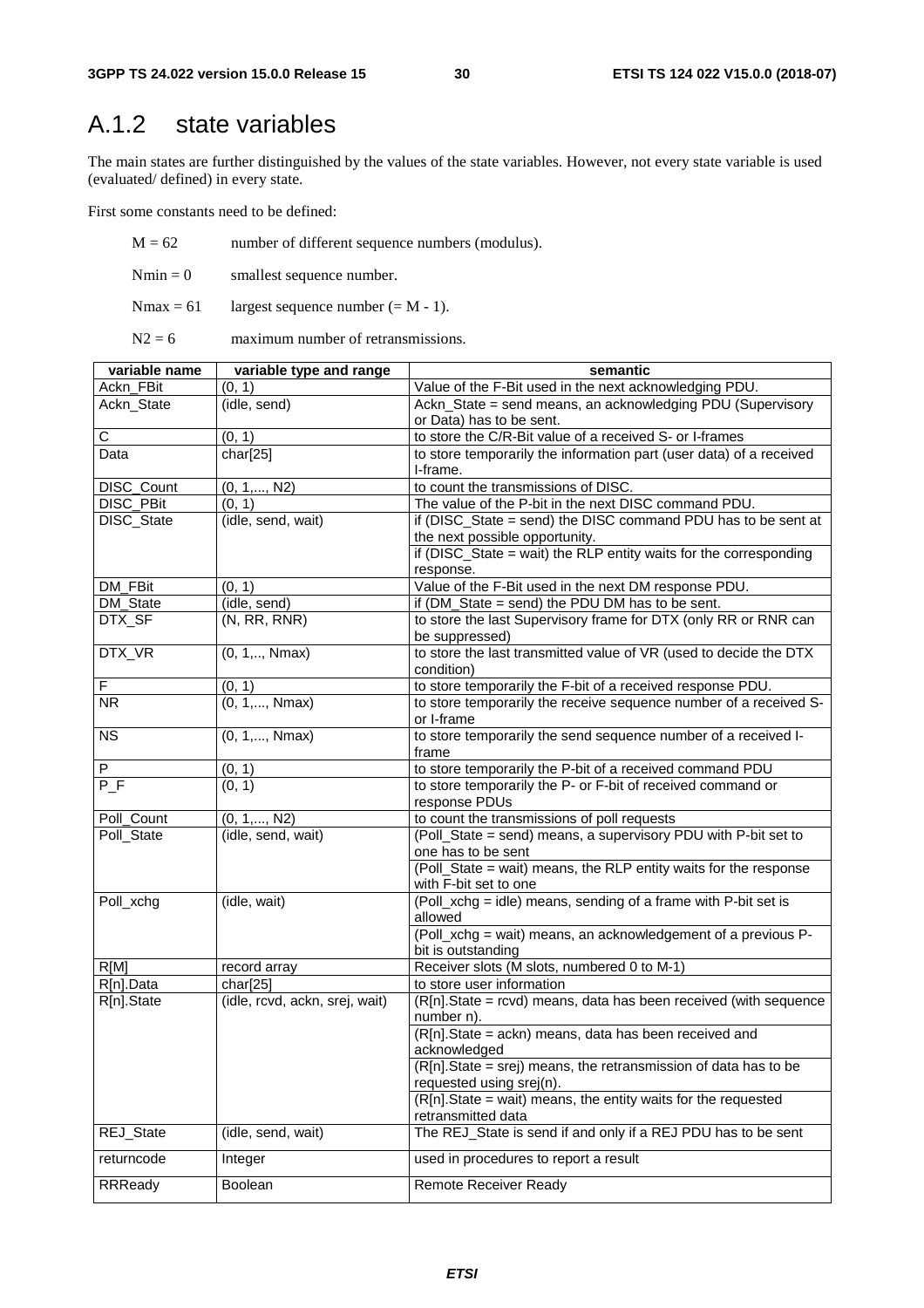| to count the transmissions of SABM<br>SABM_Count<br>$(0, 1, \ldots, N2)$<br>SABM_State<br>(idle, send, wait)<br>if $($ State = send) the SABM PDU has to be sent<br>if (_State = wait) the RLP entity waits for the UA response<br>S[M]<br>Sender Slots (M slots, numbered 0 to M-1)<br>record array<br>S[n].Data<br>char[25]<br>user information to be sent<br>S[n].State<br>(idle, send, wait)<br>(S[n].State = send) means, data has to be sent<br>(with sequence# n).<br>$\overline{\mathsf{SF}}$<br>(RR, RNR, REJ, SREJ)<br>to store the last superv. PDU type<br>т<br>used by the data sender if waiting for I-frame acknowledgements<br>Timer<br>or F-bits<br>TEST_Count<br>to count the transmissions of TEST<br>$(0, 1, \ldots, N2)$<br>data to be sent in the next TEST command PDU<br>TEST_C_Data<br>char [25]<br>TEST_C_PBit<br>value of the P-Bit used in the next TEST command PDU<br>(0, 1)<br>TEST_C_State<br>(idle, send, wait)<br>if (_State = send) the TEST command PDU has to be sent<br>if (_State = wait) the RLP entity waits for the next TEST<br>response<br>TEST_R_Data<br>char[25]<br>data to be sent in the next TEST response PDU<br>value of the P-Bit used in the next TEST response PDU<br>TEST_R_FBit<br>(0, 1)<br>TEST_R_State<br>if (_State = send) the TEST response PDU has to be sent<br>(idle, send)<br>T_RCVR<br>used by the receiver to timeout a REJ condition<br>Timer<br>T_RCVS(n)<br>used by the receiver to timeout a SREJ condition for Slot n<br>Timer<br>T_TEST<br>used by the sender of a TEST frame if waiting for a TEST<br>Timer<br>response<br>T_XID<br>used by the sender of a XID frame if waiting for the XID response<br>Timer<br>value of the F-Bit used in the next UA response<br>UA_FBit<br>(0, 1)<br>UA_State<br>(idle, send)<br>if $(UA_S)$ State = send) an UA PDU has to be sent<br>UI_Data<br>char[25]<br>data to be sent in the next UI PDU<br>UI_PBit<br>value of the P-Bit used in the next UI PDU<br>(0, 1)<br>if (UI_State = send) a UI PDU has to be sent<br>UI_State<br>(idle, send)<br>VA<br>$(0, 1, \ldots, Nmax)$<br>frame sequence number of oldest not yet acknowledged |
|---------------------------------------------------------------------------------------------------------------------------------------------------------------------------------------------------------------------------------------------------------------------------------------------------------------------------------------------------------------------------------------------------------------------------------------------------------------------------------------------------------------------------------------------------------------------------------------------------------------------------------------------------------------------------------------------------------------------------------------------------------------------------------------------------------------------------------------------------------------------------------------------------------------------------------------------------------------------------------------------------------------------------------------------------------------------------------------------------------------------------------------------------------------------------------------------------------------------------------------------------------------------------------------------------------------------------------------------------------------------------------------------------------------------------------------------------------------------------------------------------------------------------------------------------------------------------------------------------------------------------------------------------------------------------------------------------------------------------------------------------------------------------------------------------------------------------------------------------------------------------------------------------------------------------------------------------------------------------------------------------------------------------------------------------------------------------------------------------------------------------------------------------------|
|                                                                                                                                                                                                                                                                                                                                                                                                                                                                                                                                                                                                                                                                                                                                                                                                                                                                                                                                                                                                                                                                                                                                                                                                                                                                                                                                                                                                                                                                                                                                                                                                                                                                                                                                                                                                                                                                                                                                                                                                                                                                                                                                                         |
|                                                                                                                                                                                                                                                                                                                                                                                                                                                                                                                                                                                                                                                                                                                                                                                                                                                                                                                                                                                                                                                                                                                                                                                                                                                                                                                                                                                                                                                                                                                                                                                                                                                                                                                                                                                                                                                                                                                                                                                                                                                                                                                                                         |
|                                                                                                                                                                                                                                                                                                                                                                                                                                                                                                                                                                                                                                                                                                                                                                                                                                                                                                                                                                                                                                                                                                                                                                                                                                                                                                                                                                                                                                                                                                                                                                                                                                                                                                                                                                                                                                                                                                                                                                                                                                                                                                                                                         |
|                                                                                                                                                                                                                                                                                                                                                                                                                                                                                                                                                                                                                                                                                                                                                                                                                                                                                                                                                                                                                                                                                                                                                                                                                                                                                                                                                                                                                                                                                                                                                                                                                                                                                                                                                                                                                                                                                                                                                                                                                                                                                                                                                         |
|                                                                                                                                                                                                                                                                                                                                                                                                                                                                                                                                                                                                                                                                                                                                                                                                                                                                                                                                                                                                                                                                                                                                                                                                                                                                                                                                                                                                                                                                                                                                                                                                                                                                                                                                                                                                                                                                                                                                                                                                                                                                                                                                                         |
|                                                                                                                                                                                                                                                                                                                                                                                                                                                                                                                                                                                                                                                                                                                                                                                                                                                                                                                                                                                                                                                                                                                                                                                                                                                                                                                                                                                                                                                                                                                                                                                                                                                                                                                                                                                                                                                                                                                                                                                                                                                                                                                                                         |
|                                                                                                                                                                                                                                                                                                                                                                                                                                                                                                                                                                                                                                                                                                                                                                                                                                                                                                                                                                                                                                                                                                                                                                                                                                                                                                                                                                                                                                                                                                                                                                                                                                                                                                                                                                                                                                                                                                                                                                                                                                                                                                                                                         |
|                                                                                                                                                                                                                                                                                                                                                                                                                                                                                                                                                                                                                                                                                                                                                                                                                                                                                                                                                                                                                                                                                                                                                                                                                                                                                                                                                                                                                                                                                                                                                                                                                                                                                                                                                                                                                                                                                                                                                                                                                                                                                                                                                         |
|                                                                                                                                                                                                                                                                                                                                                                                                                                                                                                                                                                                                                                                                                                                                                                                                                                                                                                                                                                                                                                                                                                                                                                                                                                                                                                                                                                                                                                                                                                                                                                                                                                                                                                                                                                                                                                                                                                                                                                                                                                                                                                                                                         |
|                                                                                                                                                                                                                                                                                                                                                                                                                                                                                                                                                                                                                                                                                                                                                                                                                                                                                                                                                                                                                                                                                                                                                                                                                                                                                                                                                                                                                                                                                                                                                                                                                                                                                                                                                                                                                                                                                                                                                                                                                                                                                                                                                         |
|                                                                                                                                                                                                                                                                                                                                                                                                                                                                                                                                                                                                                                                                                                                                                                                                                                                                                                                                                                                                                                                                                                                                                                                                                                                                                                                                                                                                                                                                                                                                                                                                                                                                                                                                                                                                                                                                                                                                                                                                                                                                                                                                                         |
|                                                                                                                                                                                                                                                                                                                                                                                                                                                                                                                                                                                                                                                                                                                                                                                                                                                                                                                                                                                                                                                                                                                                                                                                                                                                                                                                                                                                                                                                                                                                                                                                                                                                                                                                                                                                                                                                                                                                                                                                                                                                                                                                                         |
|                                                                                                                                                                                                                                                                                                                                                                                                                                                                                                                                                                                                                                                                                                                                                                                                                                                                                                                                                                                                                                                                                                                                                                                                                                                                                                                                                                                                                                                                                                                                                                                                                                                                                                                                                                                                                                                                                                                                                                                                                                                                                                                                                         |
|                                                                                                                                                                                                                                                                                                                                                                                                                                                                                                                                                                                                                                                                                                                                                                                                                                                                                                                                                                                                                                                                                                                                                                                                                                                                                                                                                                                                                                                                                                                                                                                                                                                                                                                                                                                                                                                                                                                                                                                                                                                                                                                                                         |
|                                                                                                                                                                                                                                                                                                                                                                                                                                                                                                                                                                                                                                                                                                                                                                                                                                                                                                                                                                                                                                                                                                                                                                                                                                                                                                                                                                                                                                                                                                                                                                                                                                                                                                                                                                                                                                                                                                                                                                                                                                                                                                                                                         |
|                                                                                                                                                                                                                                                                                                                                                                                                                                                                                                                                                                                                                                                                                                                                                                                                                                                                                                                                                                                                                                                                                                                                                                                                                                                                                                                                                                                                                                                                                                                                                                                                                                                                                                                                                                                                                                                                                                                                                                                                                                                                                                                                                         |
|                                                                                                                                                                                                                                                                                                                                                                                                                                                                                                                                                                                                                                                                                                                                                                                                                                                                                                                                                                                                                                                                                                                                                                                                                                                                                                                                                                                                                                                                                                                                                                                                                                                                                                                                                                                                                                                                                                                                                                                                                                                                                                                                                         |
|                                                                                                                                                                                                                                                                                                                                                                                                                                                                                                                                                                                                                                                                                                                                                                                                                                                                                                                                                                                                                                                                                                                                                                                                                                                                                                                                                                                                                                                                                                                                                                                                                                                                                                                                                                                                                                                                                                                                                                                                                                                                                                                                                         |
|                                                                                                                                                                                                                                                                                                                                                                                                                                                                                                                                                                                                                                                                                                                                                                                                                                                                                                                                                                                                                                                                                                                                                                                                                                                                                                                                                                                                                                                                                                                                                                                                                                                                                                                                                                                                                                                                                                                                                                                                                                                                                                                                                         |
|                                                                                                                                                                                                                                                                                                                                                                                                                                                                                                                                                                                                                                                                                                                                                                                                                                                                                                                                                                                                                                                                                                                                                                                                                                                                                                                                                                                                                                                                                                                                                                                                                                                                                                                                                                                                                                                                                                                                                                                                                                                                                                                                                         |
|                                                                                                                                                                                                                                                                                                                                                                                                                                                                                                                                                                                                                                                                                                                                                                                                                                                                                                                                                                                                                                                                                                                                                                                                                                                                                                                                                                                                                                                                                                                                                                                                                                                                                                                                                                                                                                                                                                                                                                                                                                                                                                                                                         |
|                                                                                                                                                                                                                                                                                                                                                                                                                                                                                                                                                                                                                                                                                                                                                                                                                                                                                                                                                                                                                                                                                                                                                                                                                                                                                                                                                                                                                                                                                                                                                                                                                                                                                                                                                                                                                                                                                                                                                                                                                                                                                                                                                         |
|                                                                                                                                                                                                                                                                                                                                                                                                                                                                                                                                                                                                                                                                                                                                                                                                                                                                                                                                                                                                                                                                                                                                                                                                                                                                                                                                                                                                                                                                                                                                                                                                                                                                                                                                                                                                                                                                                                                                                                                                                                                                                                                                                         |
|                                                                                                                                                                                                                                                                                                                                                                                                                                                                                                                                                                                                                                                                                                                                                                                                                                                                                                                                                                                                                                                                                                                                                                                                                                                                                                                                                                                                                                                                                                                                                                                                                                                                                                                                                                                                                                                                                                                                                                                                                                                                                                                                                         |
| I-frame                                                                                                                                                                                                                                                                                                                                                                                                                                                                                                                                                                                                                                                                                                                                                                                                                                                                                                                                                                                                                                                                                                                                                                                                                                                                                                                                                                                                                                                                                                                                                                                                                                                                                                                                                                                                                                                                                                                                                                                                                                                                                                                                                 |
| (if VA = VS then there are no unacknowledged frames)                                                                                                                                                                                                                                                                                                                                                                                                                                                                                                                                                                                                                                                                                                                                                                                                                                                                                                                                                                                                                                                                                                                                                                                                                                                                                                                                                                                                                                                                                                                                                                                                                                                                                                                                                                                                                                                                                                                                                                                                                                                                                                    |
| VD<br>(0, 1, , Nmax)<br>slot number used in the next Data_Req                                                                                                                                                                                                                                                                                                                                                                                                                                                                                                                                                                                                                                                                                                                                                                                                                                                                                                                                                                                                                                                                                                                                                                                                                                                                                                                                                                                                                                                                                                                                                                                                                                                                                                                                                                                                                                                                                                                                                                                                                                                                                           |
| <b>VR</b><br>(0, 1, , Nmax)<br>receiver sequence number (the next received I-frame is expected<br>to carry this sequence number)                                                                                                                                                                                                                                                                                                                                                                                                                                                                                                                                                                                                                                                                                                                                                                                                                                                                                                                                                                                                                                                                                                                                                                                                                                                                                                                                                                                                                                                                                                                                                                                                                                                                                                                                                                                                                                                                                                                                                                                                                        |
| $\overline{\mathsf{VS}}$<br>(0, 1, , Nmax)<br>sender sequence number (under normal operating conditions the<br>next I-frame is assigned this number)                                                                                                                                                                                                                                                                                                                                                                                                                                                                                                                                                                                                                                                                                                                                                                                                                                                                                                                                                                                                                                                                                                                                                                                                                                                                                                                                                                                                                                                                                                                                                                                                                                                                                                                                                                                                                                                                                                                                                                                                    |
| to count the transmissions of XID commands<br>XID_Count<br>$(0, 1, \ldots, N2)$                                                                                                                                                                                                                                                                                                                                                                                                                                                                                                                                                                                                                                                                                                                                                                                                                                                                                                                                                                                                                                                                                                                                                                                                                                                                                                                                                                                                                                                                                                                                                                                                                                                                                                                                                                                                                                                                                                                                                                                                                                                                         |
| XID_C_Data<br>data to be sent in the next XID command PDU<br>char [25]                                                                                                                                                                                                                                                                                                                                                                                                                                                                                                                                                                                                                                                                                                                                                                                                                                                                                                                                                                                                                                                                                                                                                                                                                                                                                                                                                                                                                                                                                                                                                                                                                                                                                                                                                                                                                                                                                                                                                                                                                                                                                  |
| value of the P-Bit used in the next XID command PDU<br>XID_C_PBit<br>(0, 1)                                                                                                                                                                                                                                                                                                                                                                                                                                                                                                                                                                                                                                                                                                                                                                                                                                                                                                                                                                                                                                                                                                                                                                                                                                                                                                                                                                                                                                                                                                                                                                                                                                                                                                                                                                                                                                                                                                                                                                                                                                                                             |
| XID_C_State<br>if (_State = send) the XID command PDU has to be sent<br>(idle, send, wait)<br>if $($ State = wait) the RLP entity waits for the next XID response                                                                                                                                                                                                                                                                                                                                                                                                                                                                                                                                                                                                                                                                                                                                                                                                                                                                                                                                                                                                                                                                                                                                                                                                                                                                                                                                                                                                                                                                                                                                                                                                                                                                                                                                                                                                                                                                                                                                                                                       |
| XID_R_FBit<br>value of the P-Bit used in the next XID response PDU<br>(0, 1)                                                                                                                                                                                                                                                                                                                                                                                                                                                                                                                                                                                                                                                                                                                                                                                                                                                                                                                                                                                                                                                                                                                                                                                                                                                                                                                                                                                                                                                                                                                                                                                                                                                                                                                                                                                                                                                                                                                                                                                                                                                                            |
| XID_R_State<br>(idle, send)<br>if (_State = send) the XID response PDU has to be sent                                                                                                                                                                                                                                                                                                                                                                                                                                                                                                                                                                                                                                                                                                                                                                                                                                                                                                                                                                                                                                                                                                                                                                                                                                                                                                                                                                                                                                                                                                                                                                                                                                                                                                                                                                                                                                                                                                                                                                                                                                                                   |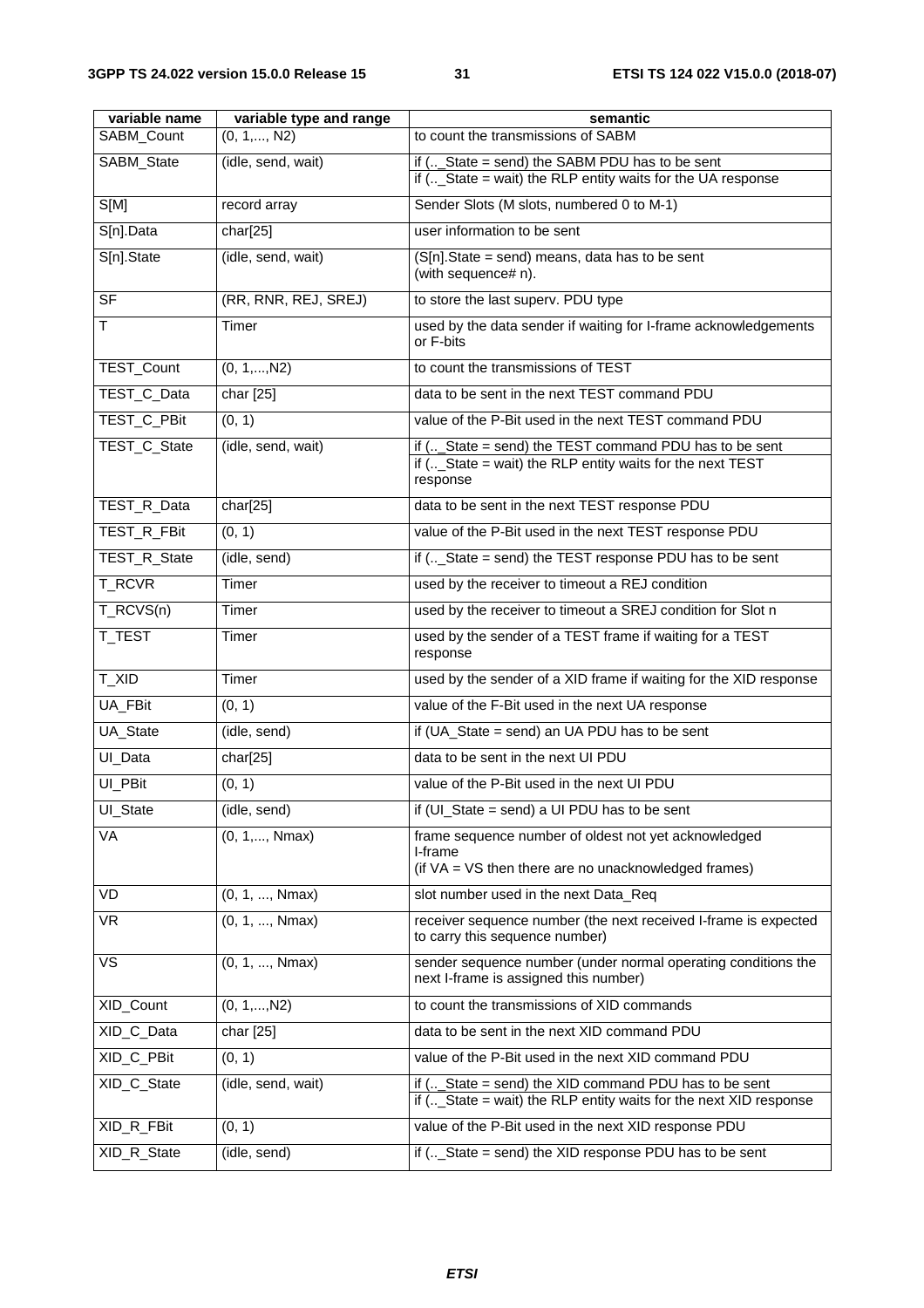## A.2 List of RLP entity events

The interface is indicated by l:lower, u:upper and m:management. From the formal definition point of view this distinction of course is unnecessary.

| event#                                                                                                             | name                                   | semantic                                         | interface |
|--------------------------------------------------------------------------------------------------------------------|----------------------------------------|--------------------------------------------------|-----------|
| $\overline{1}$                                                                                                     | Attach_Req                             | Switch to "ADM and Attached"                     | m         |
|                                                                                                                    | Conn_Ind                               | Connect indication                               | u         |
|                                                                                                                    | Conn_Conf                              | Connect confirm                                  | u         |
| $\frac{2}{3}$ $\frac{3}{5}$ $\frac{1}{6}$ $\frac{1}{7}$                                                            | Conn_Conf_Neg                          | Connect confirm negative                         | u         |
|                                                                                                                    | Conn_Req                               | Connect request                                  | u         |
|                                                                                                                    | Conn_Resp                              | Connect response                                 | u         |
|                                                                                                                    | Conn_Resp_Neg                          | Connect response negative                        | u         |
| . (ထ                                                                                                               | Data_Ind(Data)                         | Data transfer indication (user data in Data)     | u         |
|                                                                                                                    | Data_Req(Data)                         | Data transfer request (user data in Data)        | u         |
| 10                                                                                                                 | Detach_Req                             | Switch to "ADM and Detached"                     | m         |
| 11                                                                                                                 | Disc_Ind                               | Disconnection indication                         | u         |
| 12                                                                                                                 | Disc_Req                               | Disconnect request                               | u         |
| 13                                                                                                                 | DISC(P)                                | PDU DISC received (P-bit in P)                   |           |
| 14                                                                                                                 | DM(F)                                  | PDU DM received (F-bit in F)                     |           |
| 15                                                                                                                 | Error_Ind                              | Error Indication                                 | u         |
| 16                                                                                                                 | LL_Data_Req                            | Data request to lower layer                      |           |
| 17                                                                                                                 | LL_Data_Ind                            | Data indication from lower layer                 |           |
| 18                                                                                                                 | <b>NULL</b>                            | PDU NULL received                                |           |
| 19                                                                                                                 | Ready_Ind                              | Indication that a new PDU may be sent            | m         |
| $\frac{20}{21}$                                                                                                    | Reset_Conf                             | Reset confirm                                    | u         |
|                                                                                                                    | Reset_Ind                              | Reset indication                                 | u         |
| 22                                                                                                                 | Reset_Req                              | Reset request                                    | u         |
| 23                                                                                                                 | Reset_Resp                             | Reset response                                   | u         |
|                                                                                                                    | RR_I(C, P_F, NR, NS, Data)             | I-frame RR received                              |           |
| $\begin{array}{r} \n \overline{\mathbf{24}} \\  \overline{\mathbf{25}} \\  \overline{\mathbf{26}} \\  \end{array}$ | RNR_I(C, P_F, NR, NS, Data)            | I-frame RNR received                             |           |
|                                                                                                                    | REJ_I(C, P_F, NR, NS, Data)            | I-frame REJ received                             |           |
| $\overline{27}$                                                                                                    | SREJ_I(C, P_F, NR, NS, Data)           | I-frame SREJ received                            |           |
| 28                                                                                                                 | $RR(C, P_F, NR)$                       | S-frame RR received                              |           |
| 67                                                                                                                 | RNR(C, P_F, NR)                        | S-frame RNR received                             |           |
| 30                                                                                                                 | $REJ(C, P_F, NR)$                      | S-frame REJ received                             |           |
| 31                                                                                                                 | $\overline{\mathsf{SREJ(C, P_F, NR)}}$ | S-frame SREJ received                            |           |
| 32                                                                                                                 | SABM(P)                                | PDU SABM received                                |           |
| 33                                                                                                                 | UA(F)                                  | PDU UA received (F-bit in F)                     |           |
| 34                                                                                                                 | UI_Req(Data)                           | Unnumbered Information transfer request          | u         |
| 35                                                                                                                 | UI(C, P_F, Data)                       | UI PDU received                                  |           |
| 36                                                                                                                 | т                                      | Timeout (Timer of the sender expired)            | m         |
| $\overline{37}$                                                                                                    | Test_Conf(Data)                        | Test confirm (received data in Data)             | u         |
| 38                                                                                                                 | Test_Conf_Neg(Data)                    | Test confirm negative (received data in Data)    | u         |
| $\overline{39}$                                                                                                    | T_RCVR                                 | Timeout (Timer of the receiver for REJ expired)  | m         |
| 40                                                                                                                 | T_RCVS(n)                              | Timeout (Timer of the receiver for SREJ expired) | m         |
| $\frac{13}{41}$<br>$\frac{42}{42}$                                                                                 | <b>T_TEST</b>                          | Timeout (Test timer expired)                     | m         |
|                                                                                                                    | T XID                                  | Timeout (Xid timer expired)                      | m         |
| 43                                                                                                                 | Test_Req(Data)                         | Test request (Test data in Data)                 | m         |
| 44                                                                                                                 | TEST(C, P_F, Data)                     | TEST command/response PDU received               |           |
|                                                                                                                    |                                        | (C/R-bit in C, P/F-bit in P_F, Data in Data)     |           |
| 45                                                                                                                 | XID_Req(Data)                          | Exchange ID request                              | m         |
| 46                                                                                                                 | XID_Ind(Data)                          | Exchange ID indication                           | m         |
| 47                                                                                                                 | XID(C, P_F, Data)                      | XID command/response PDU received                |           |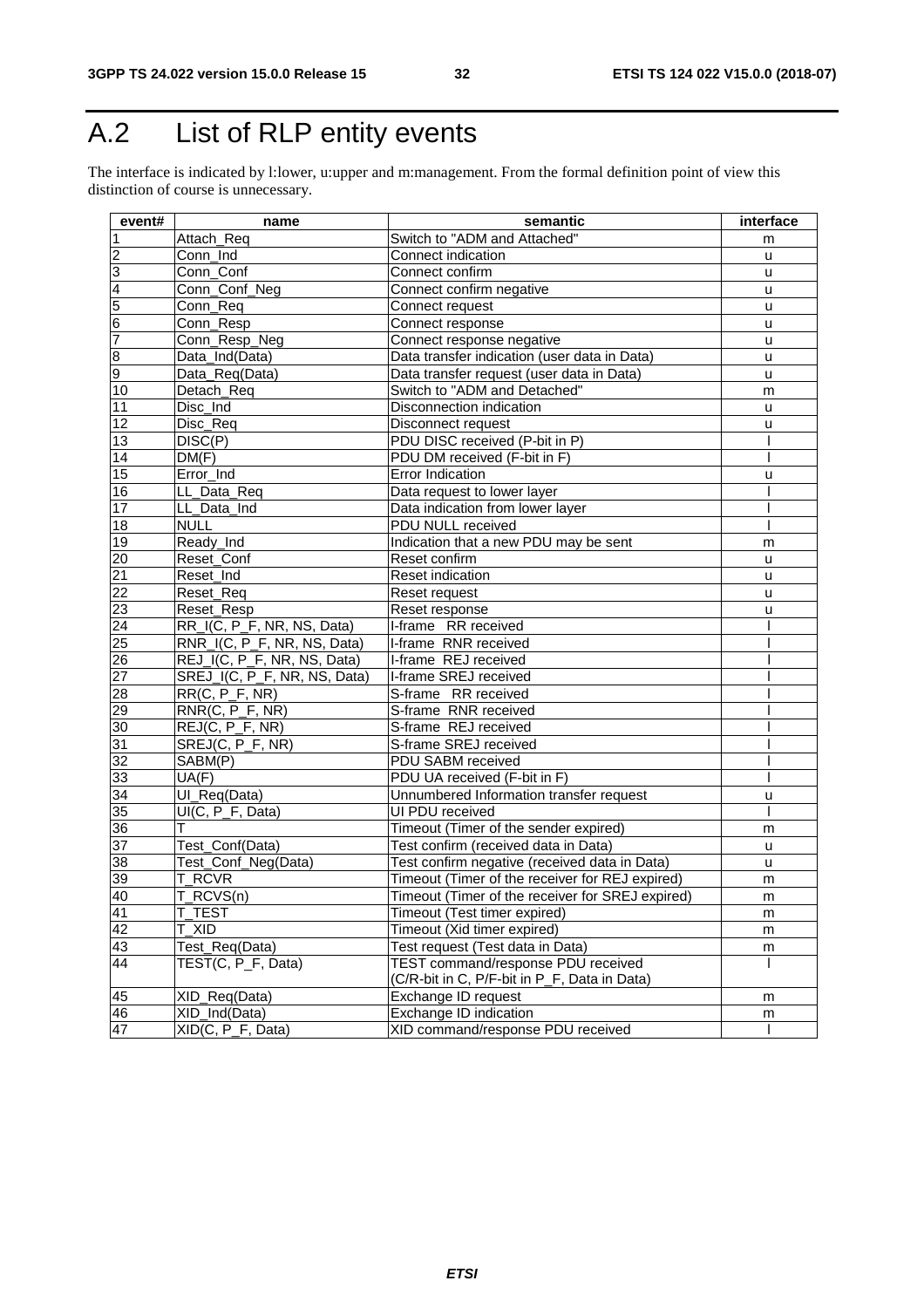System RLP - Overview



0422AF01.DRW 93-03-01

**Figure A.1**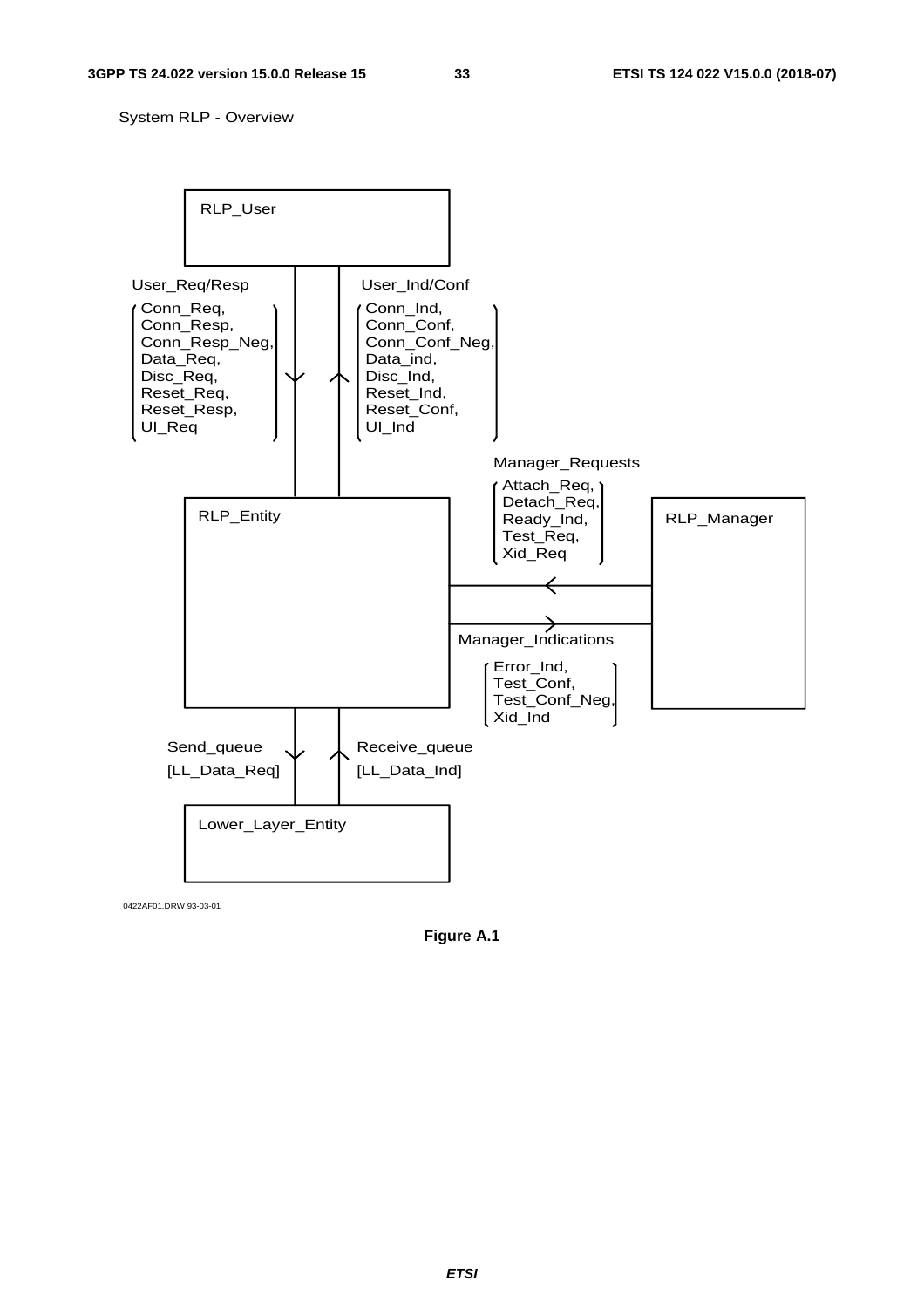#### **3GPP TS 24.022 version 15.0.0 Release 15 34 ETSI TS 124 022 V15.0.0 (2018-07)**



0422AF02.DRW 93-05-25

**Figure A.2**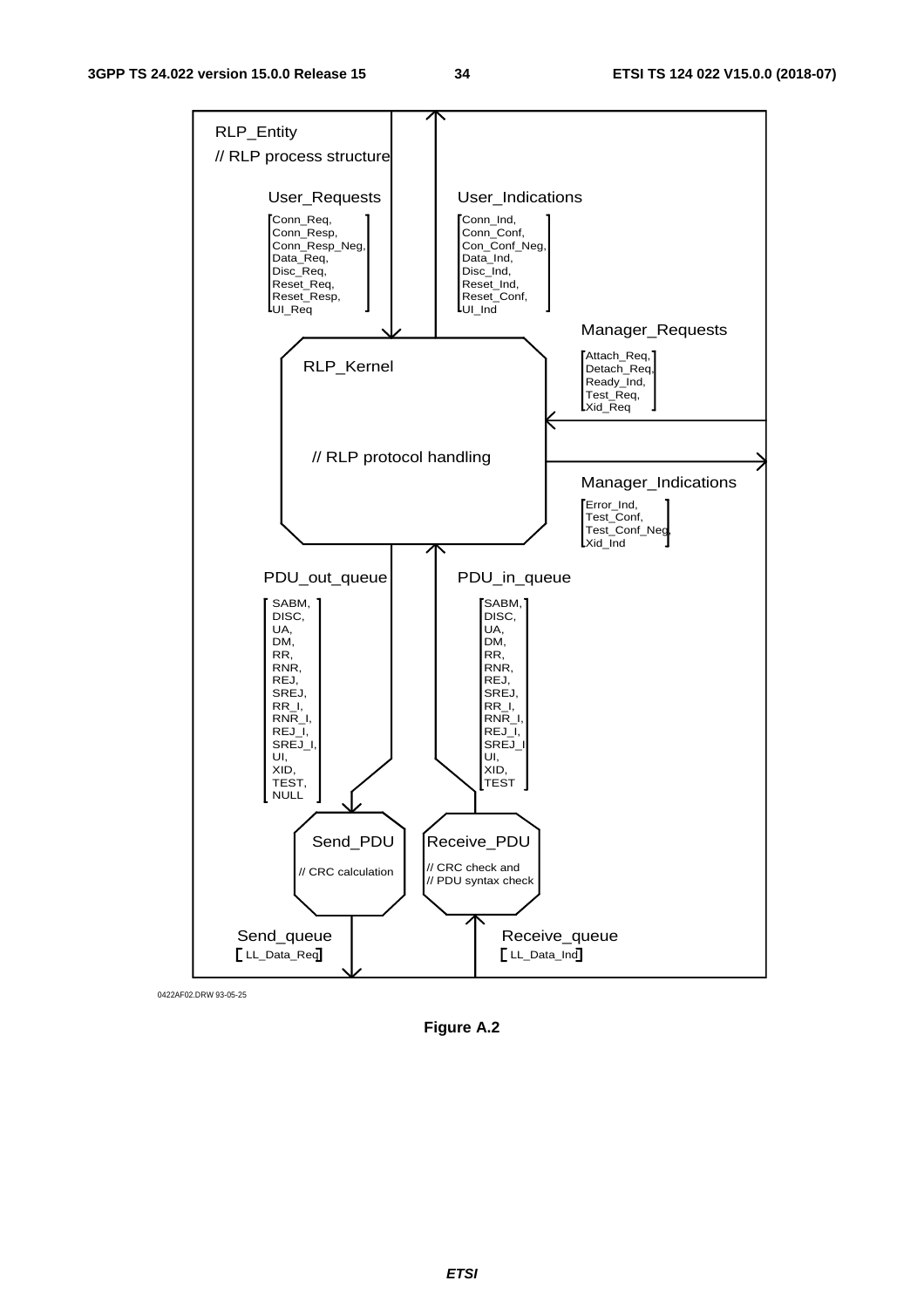

0422AF03.DRW 93-02-26

**Figure A.3**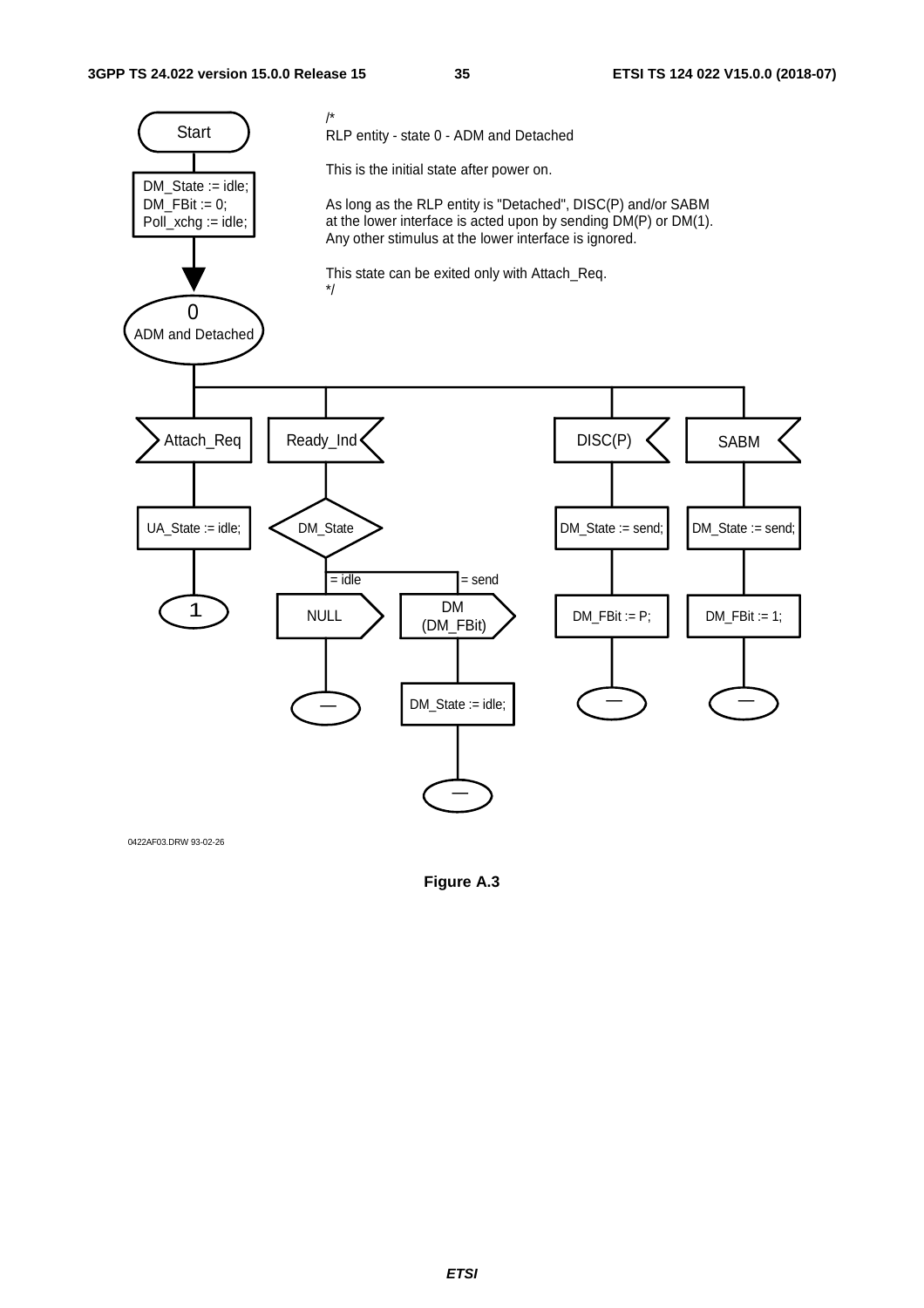/\* RLP entity - state 1 - ADM and Attached

The RLP entity is ready to establish a connection, either by initiating the connection itself (Conn\_Req) or by responding to an incomming connection request (SABM).



0422AF04.DRW 93-02-25

**Figure A.4**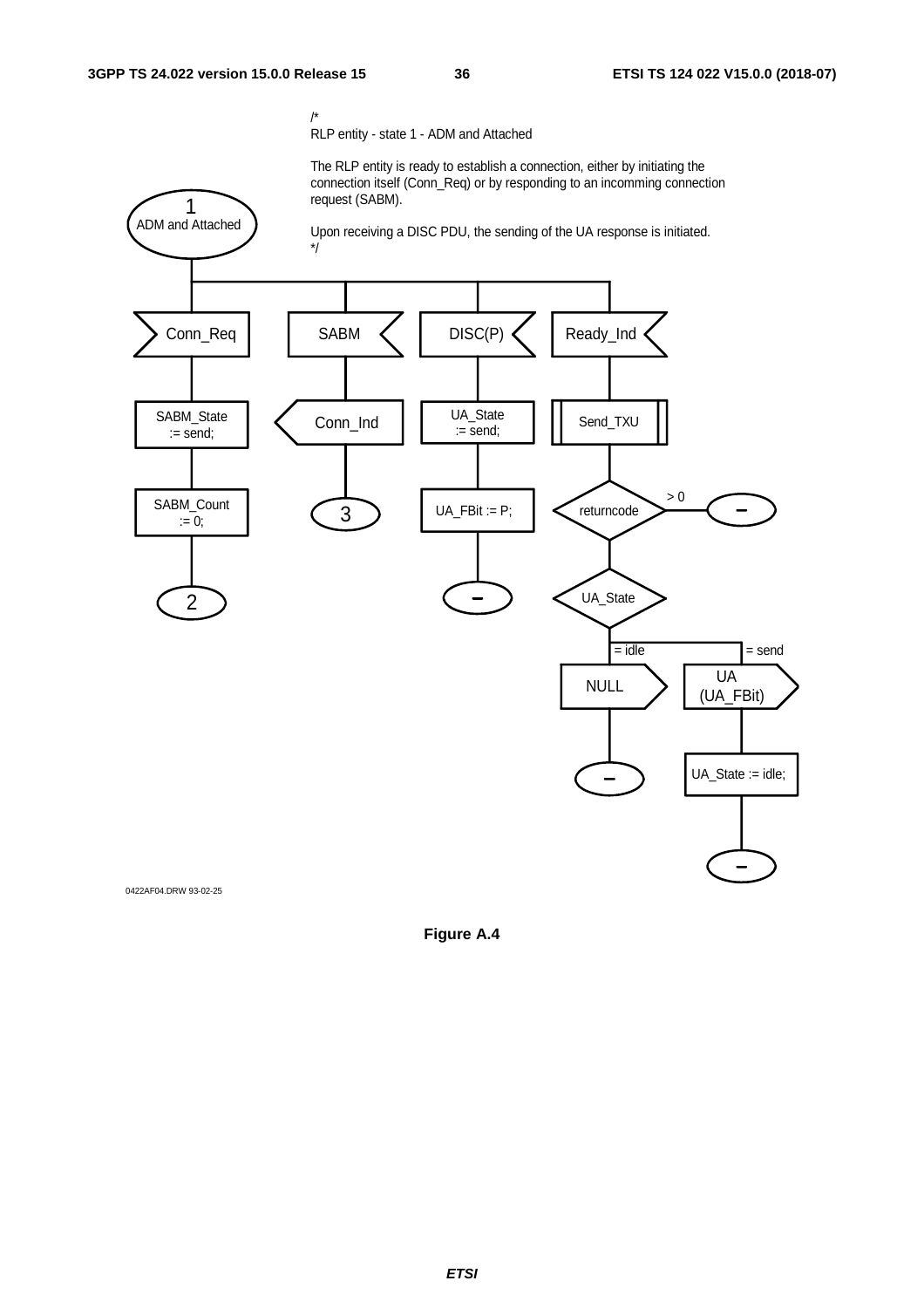2

/\* RLP entity - state 2 - Pending connect request

Send (up to N2 repetitions) SABM and wait for the corresponding UA with  $FBit = 1$ .

The (sub)state is controlled by the variable SABM\_State (values idle, send, wait) and SABM\_Count (values 0, 1, ..., N2).

This state may be exited with a Disconnect Request (see figure 14).



**Figure A.5**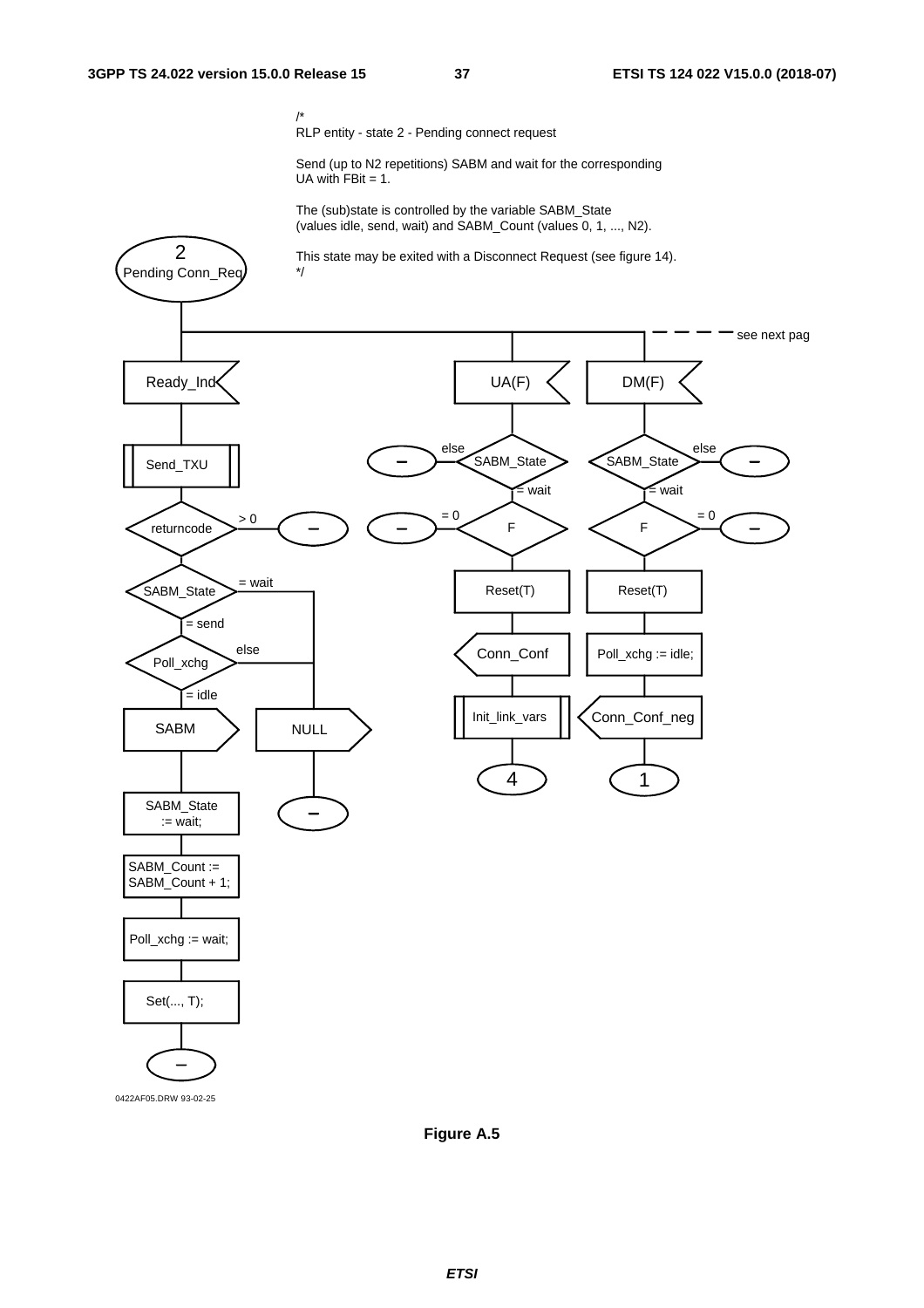

0422AF06.DRW 93-02-25

**Figure A.6**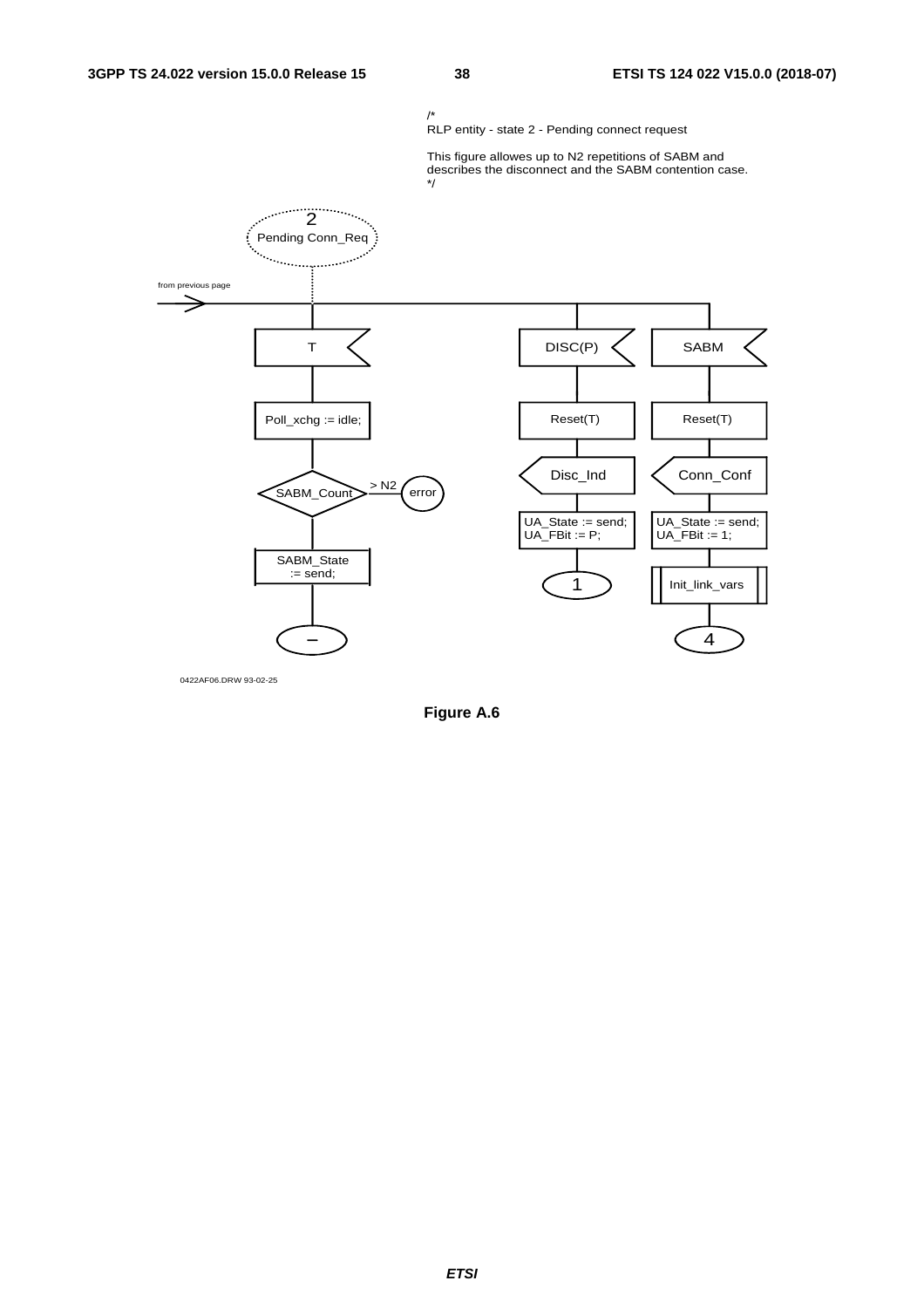pending Conn\_Ind 3

RLP entity - state 3 - pending Connect indication

After having received SABM, the RLP entity is waiting for the Connect response.

The upper layer entity may respond with Conn\_Resp or Disc\_Req. It is assumed that the upper layer entity does not delay the response more than T2 msecs.

The Disconnect request exit is described on a following page (see figure 14).



0422AF07.DRW 94-09-15

**Figure A.7**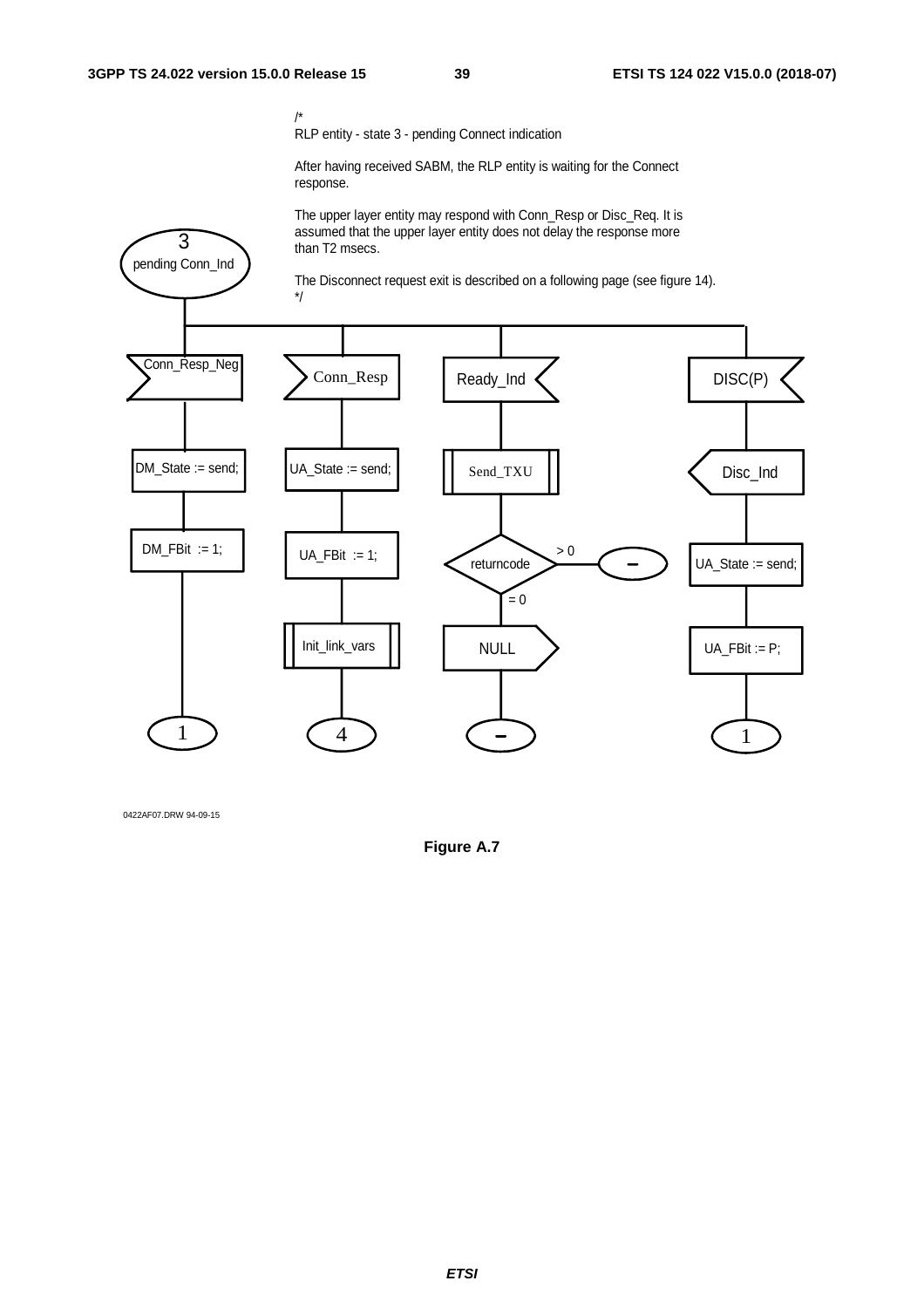Connection

4

/\* RLP entity - state 4 - Connection established

This is the data transfer state. The user entity may transmit data by fireing Data\_Requests. However, he is allowed to do so only if there are idle sender slots.

The data stored in the send slots will be transmitted at the next possible opportunity.

This state may be exited by a Disconnect Request (see Figure 14). \*/



**Figure A.8**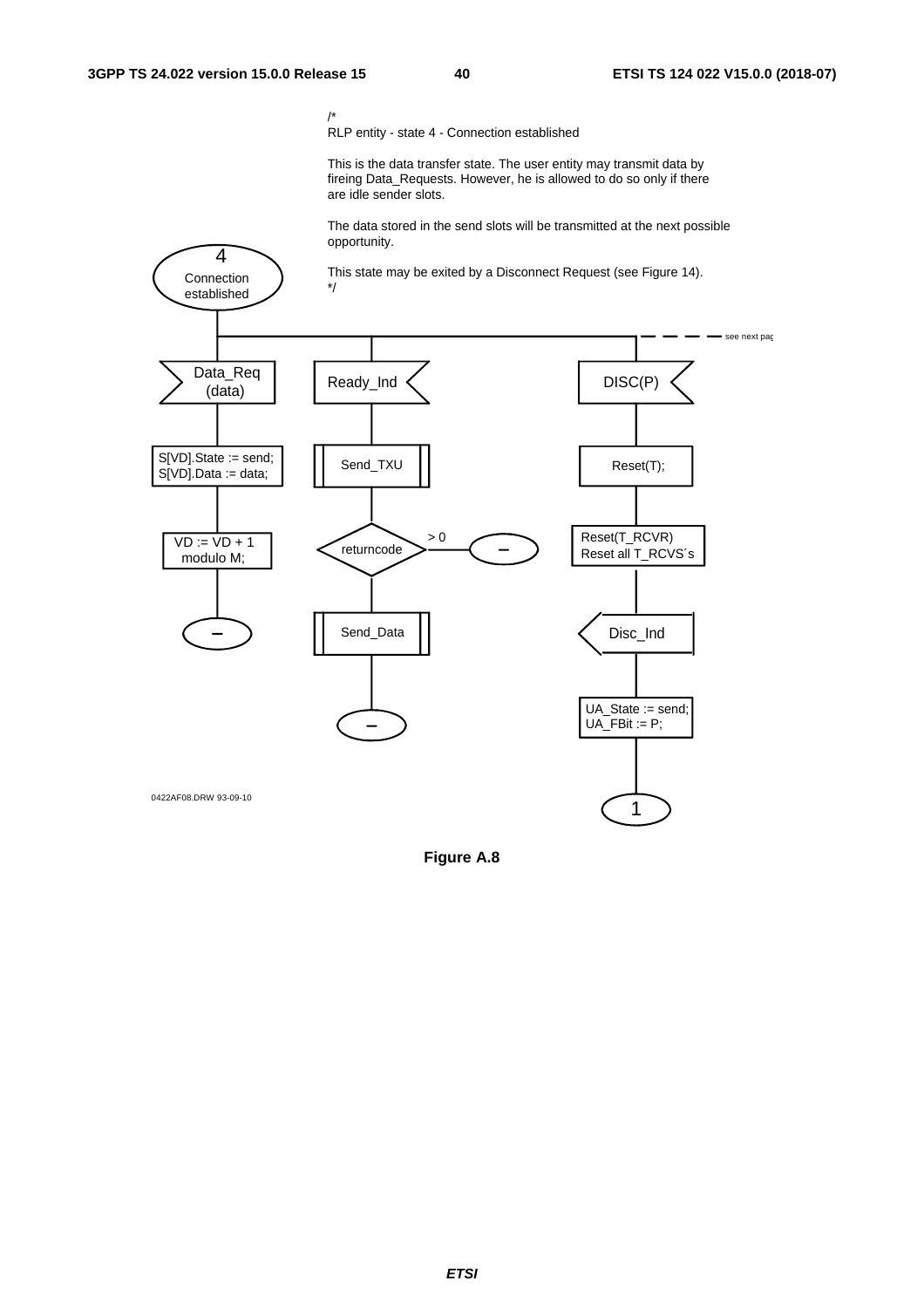RLP entity - state 4 - Connection established

This dagram describes RESET and the Timeout-handling.

A timeout leads to error recovery by polling. This is controlled by the Poll\_State variable. The Poll\_State transitions are:



0422AF09.DRW 93-09-10

**Figure A.9**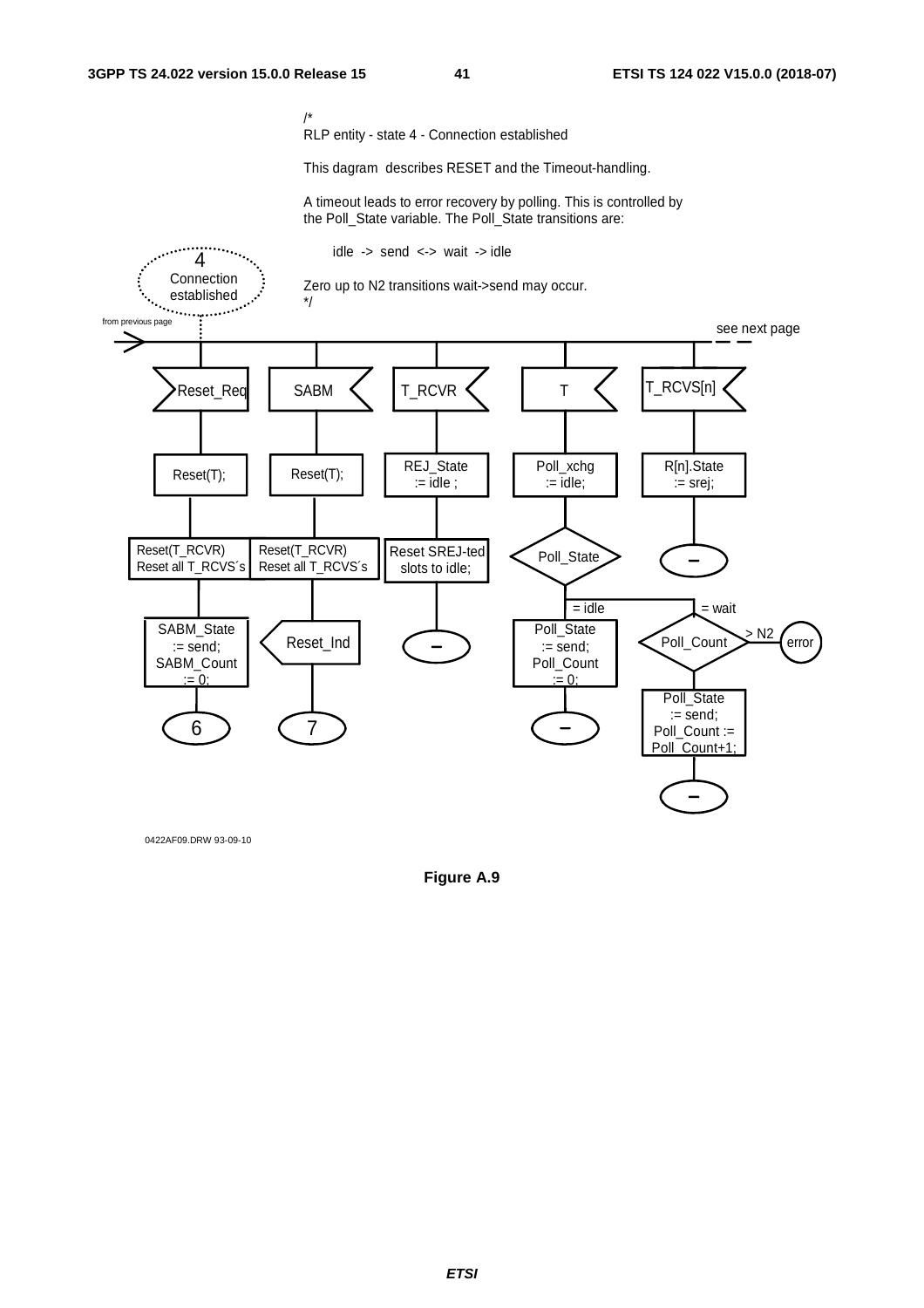RLP entity - state 4 - Connection established

This diagram describes the handling of I-frames and S-frames (PDUs RR, RNR, REJ, SREJ and RR\_I, RNR\_I, REJ\_I, SREJ\_I).

If the frame contains user information, this is handled by the I-Handler. The supervisory information is handled by the S-handler.



0422AF10.DRW 93-02-25

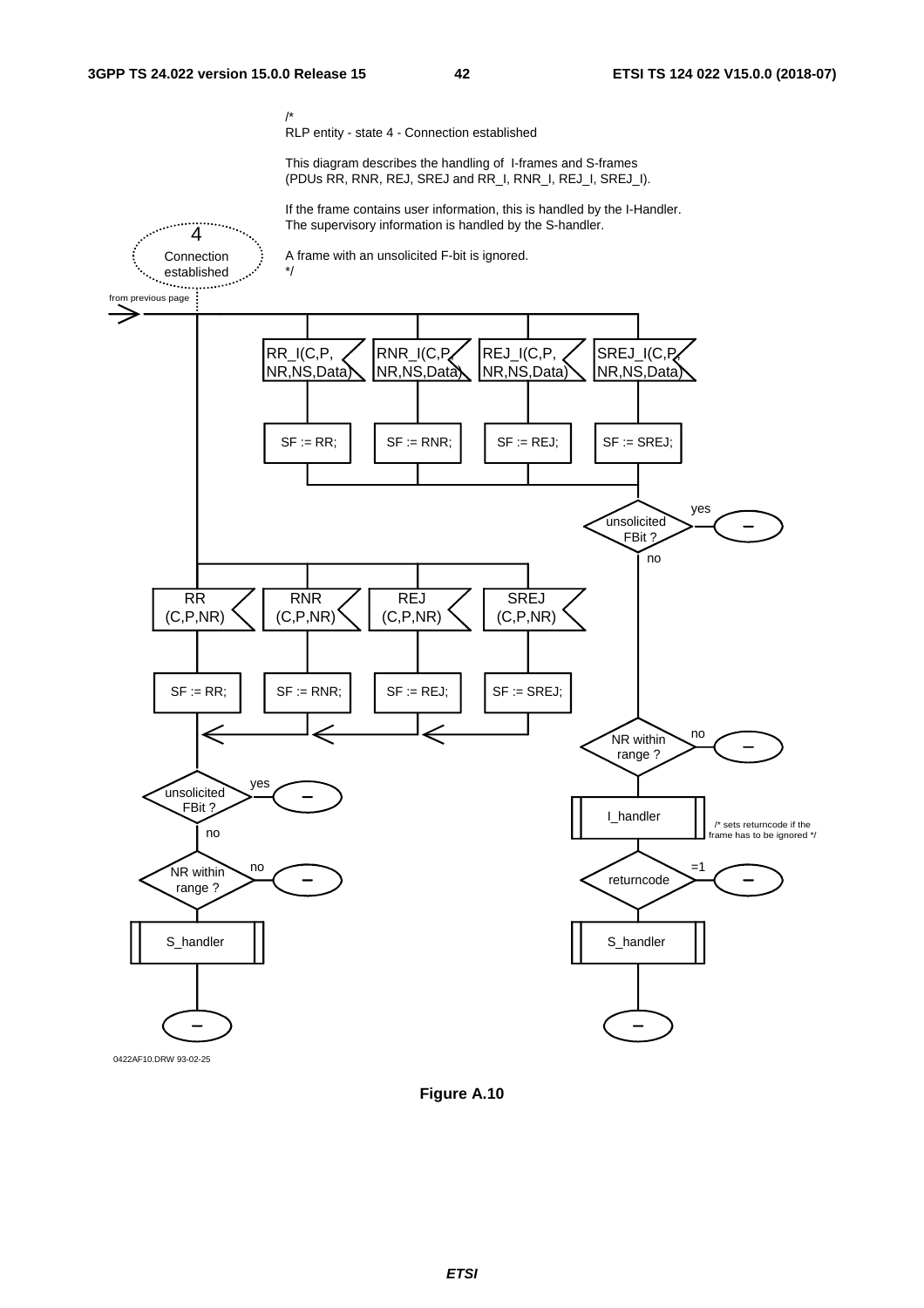

**Figure A.11**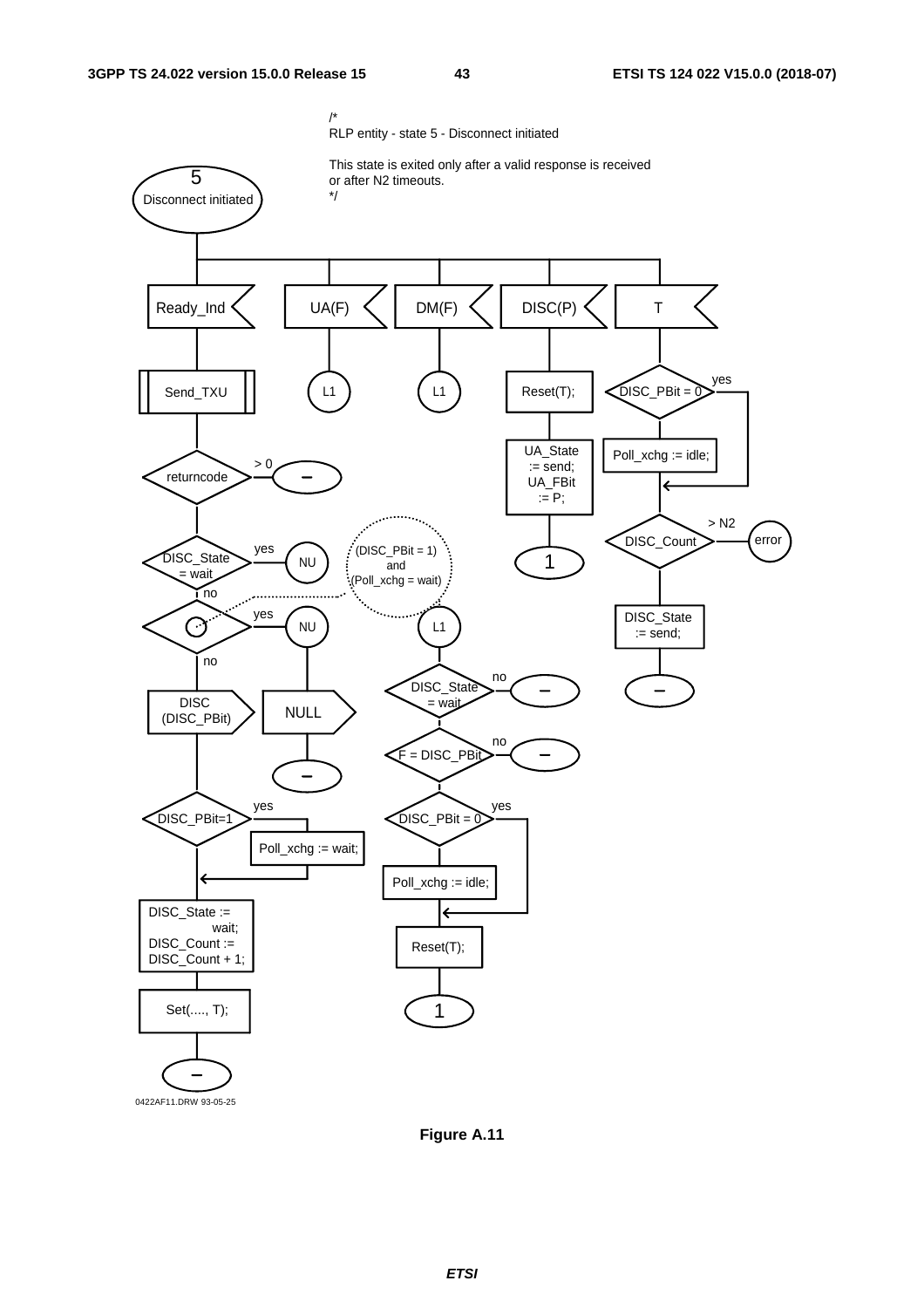RLP entity - state 6 - pending Reset Request

Send (up to N2 repetitions) SABM and wait for the responding UA with FBit=1.

The substate is controlled by the variable SABM\_State (values idle, send, wait) and SABM\_Count (values 0..N2).



0422AF12.DRW 93-05-27

**Figure A.12**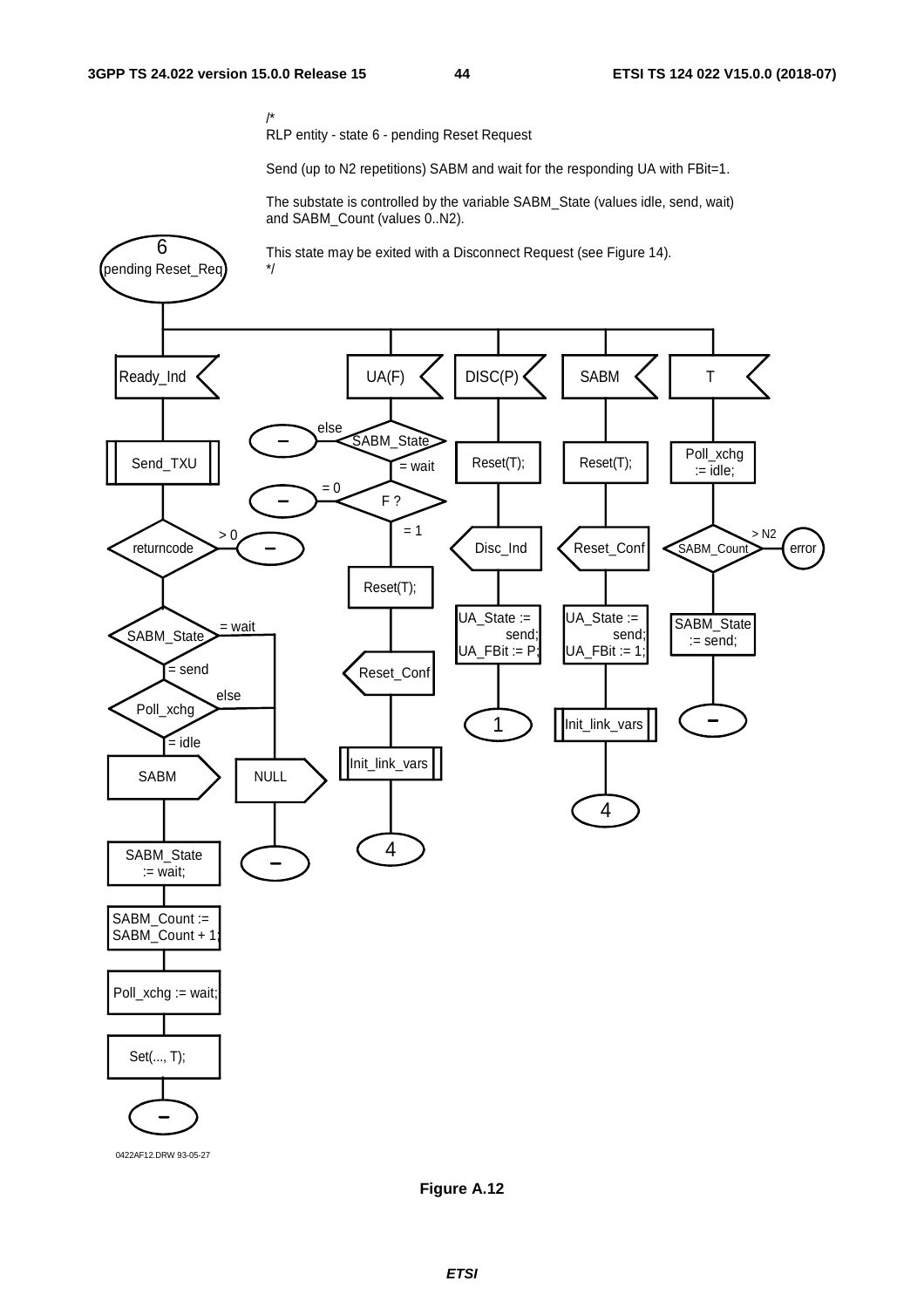RLP entity - state 7 - pending Reset Indication

After having received SABM and having indicated Reset, the RLP entity is waiting for the Reset\_Response.

The upper layer entity may respond with Reset\_Resp or Disc\_Req. It is assumed, that the upper layer entity does not delay the response more than T2 msecs.



0422AF13.DRW 93-03-01

**Figure A.13**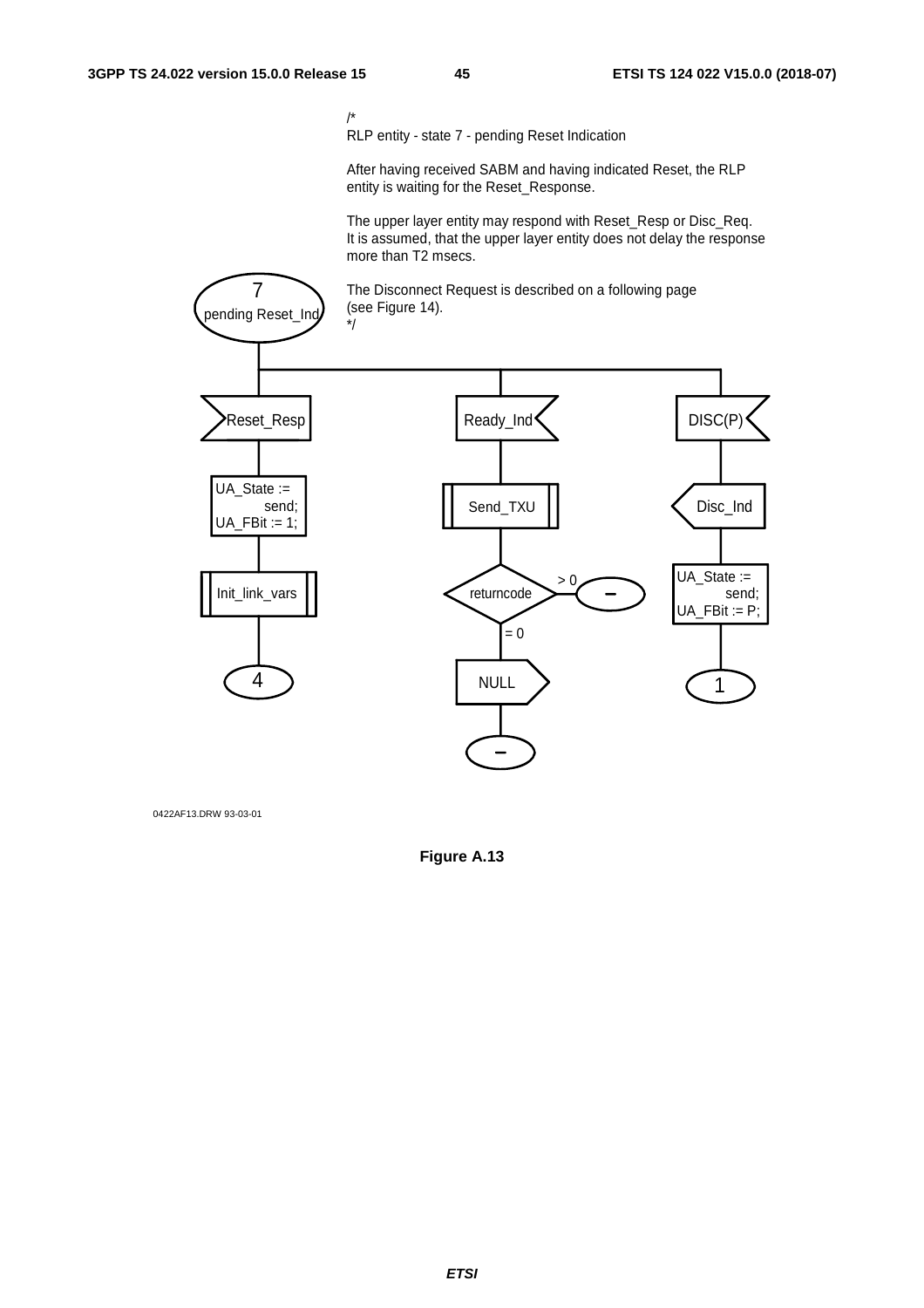This is the error handling when there is no action from the remote end after N2 repetitions. The error handling and the state transition depends on the situation e.g. ADM in case of DISC \*/ /\*

/\* Detach Request

Detach is allowed at any time.

The Detach Request is used to reset the RLP entity to state 0, e.g. if the physical connection is lost. \*/

/\* Disconnect Request

Disconnect is used to release a connection.

The actions to be executed in these cases are: reset the timer, activate sending of the DISC PDU.

The P-bit in the DISC command is set to one or zero, depending on the Poll\_xchg state. \*/







0422AF14.DRW 93-02-25

**Figure A.14**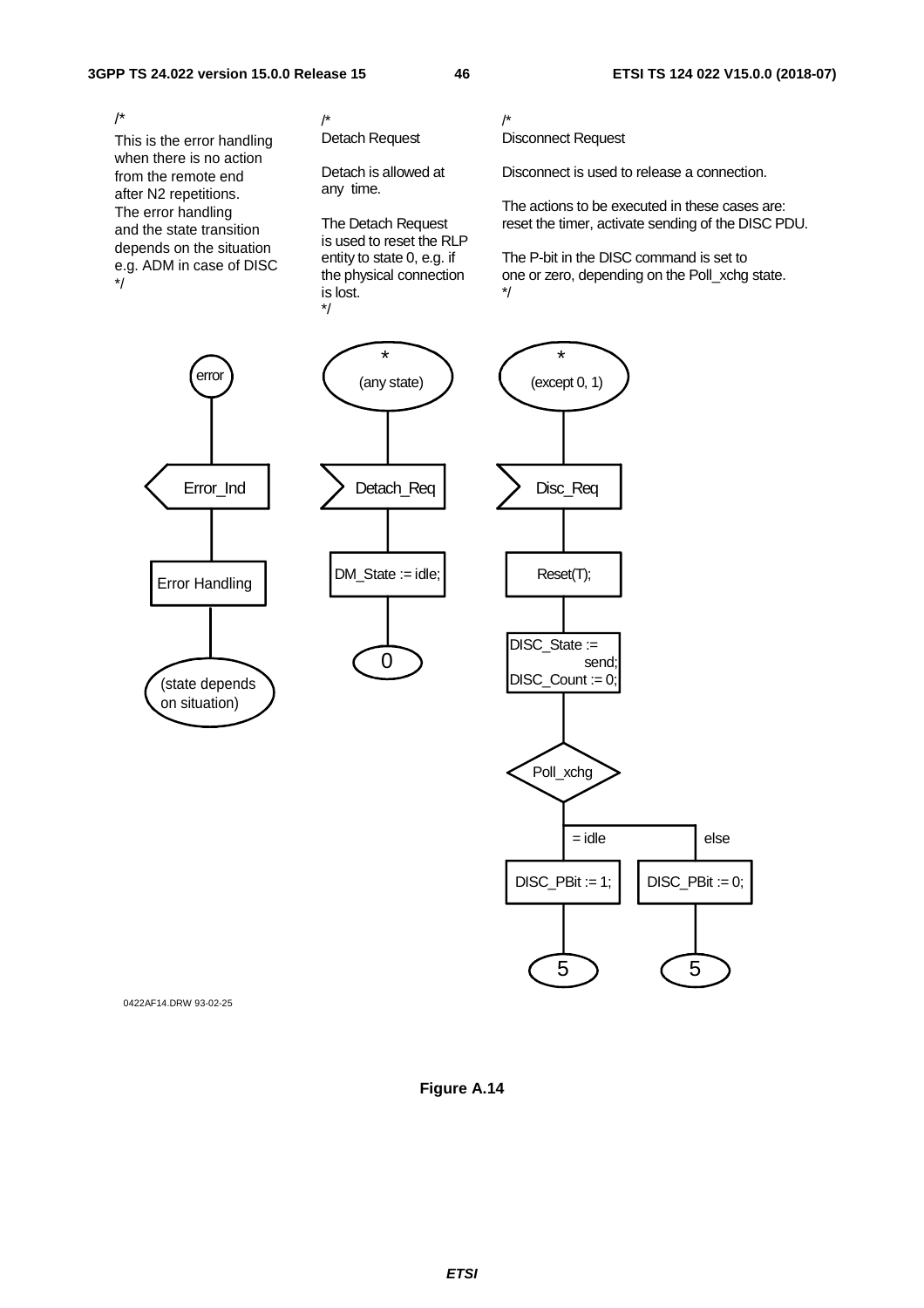UI handling (UI\_Req, UI)

UI\_Requests are controlled using the state variable UI\_State. The values (state transitions) are: idle -> send -> idle

It is assumed that the upper layer entity issues an UI\_Req only if the RLP entity's UI\_State is idle. The UI data is stored in the variable UI\_Data.

The UI\_PDU is generated at the next possible opportunity, i.e. after the higher priviledged PDUs (TEST PDUs, XID PDUs, if any) have been transmitted. \*/



0422AF15.DRW 93-02-26

**Figure A.15**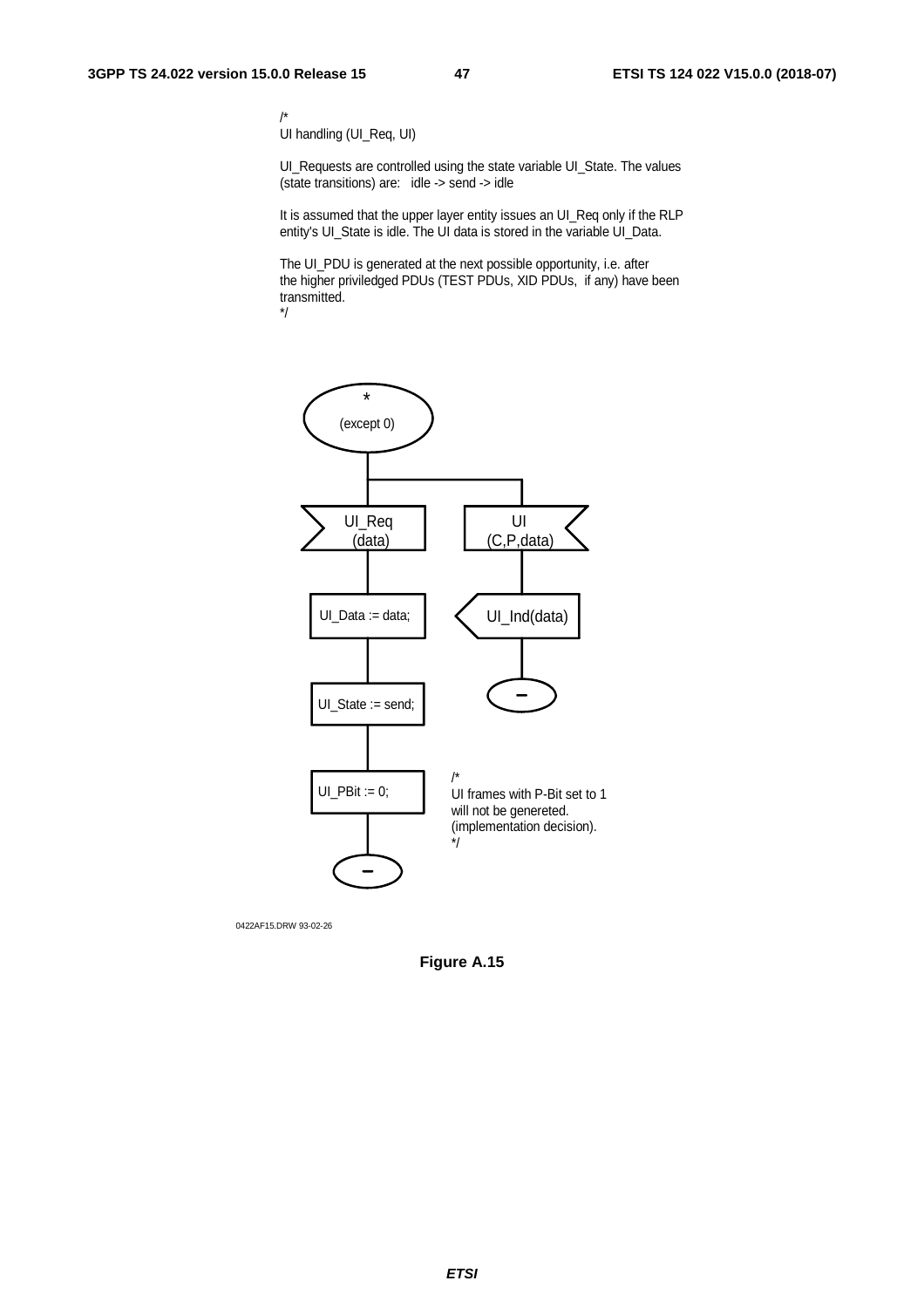/\* XID handling (XID\_Req, XID)

XID requests are controlled using the state variable XID C. State and XID\_R\_State. The state transitions being used are:

idle -> send -> wait -> idle.



/\*

The action on a received XID command PDU depends on the state variable XID\_C\_State. In the contation case the XID Command is sent again after a certain delay, depending on the 'location' of the RLP entity.

The XID command/response PDU is sent at the earliest possible opportunity, next after a possible pending TEST PDU (see procedure SEND TXU) The value of the timer should be T1 ms in the Mobile Station, it should be twice this value in the Interworking Unit. This scheme is used to avoid repetinion of contentions. \*/

0422AF16.DRW 93-05-25

**Figure A.16**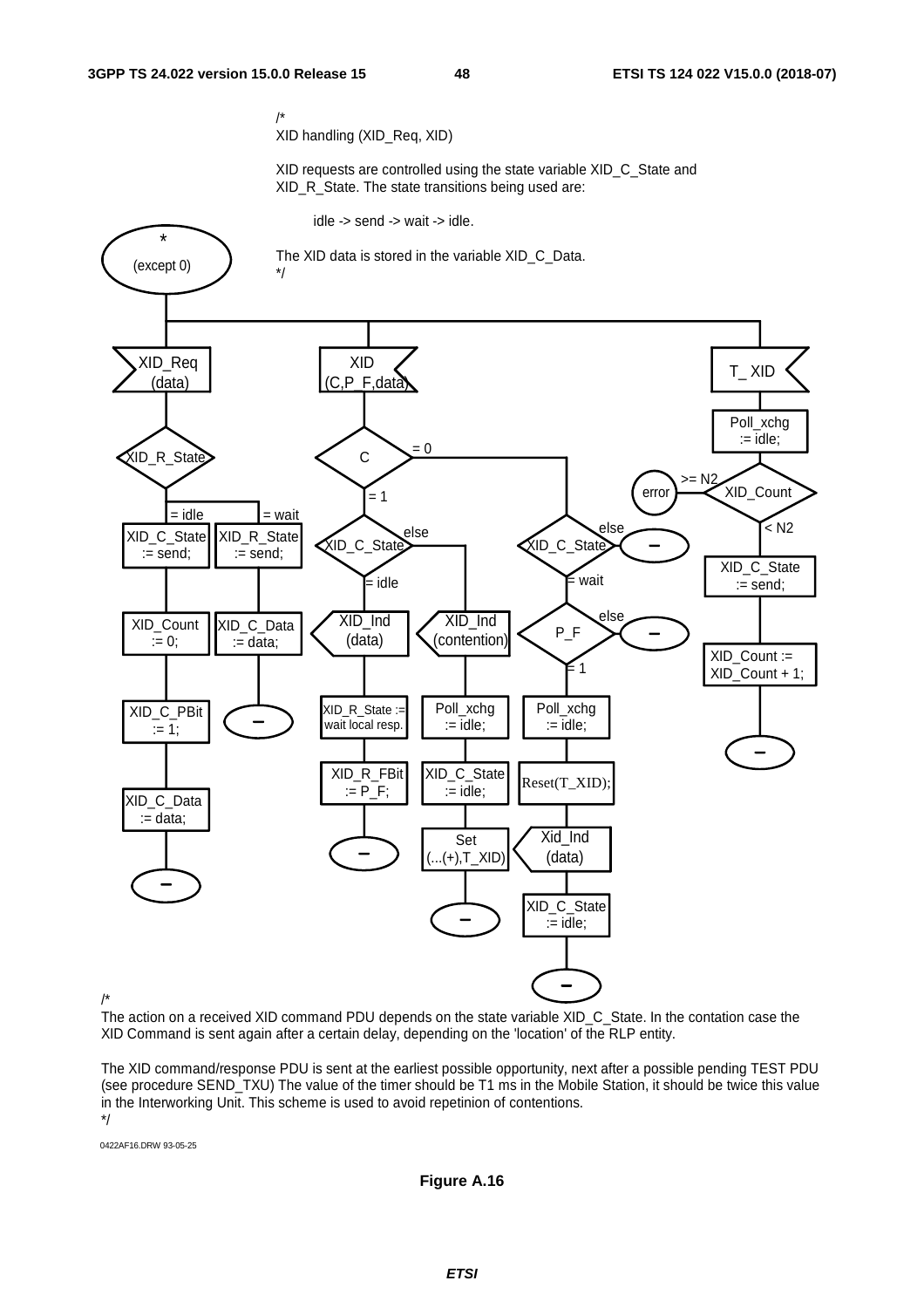

**Figure A.17**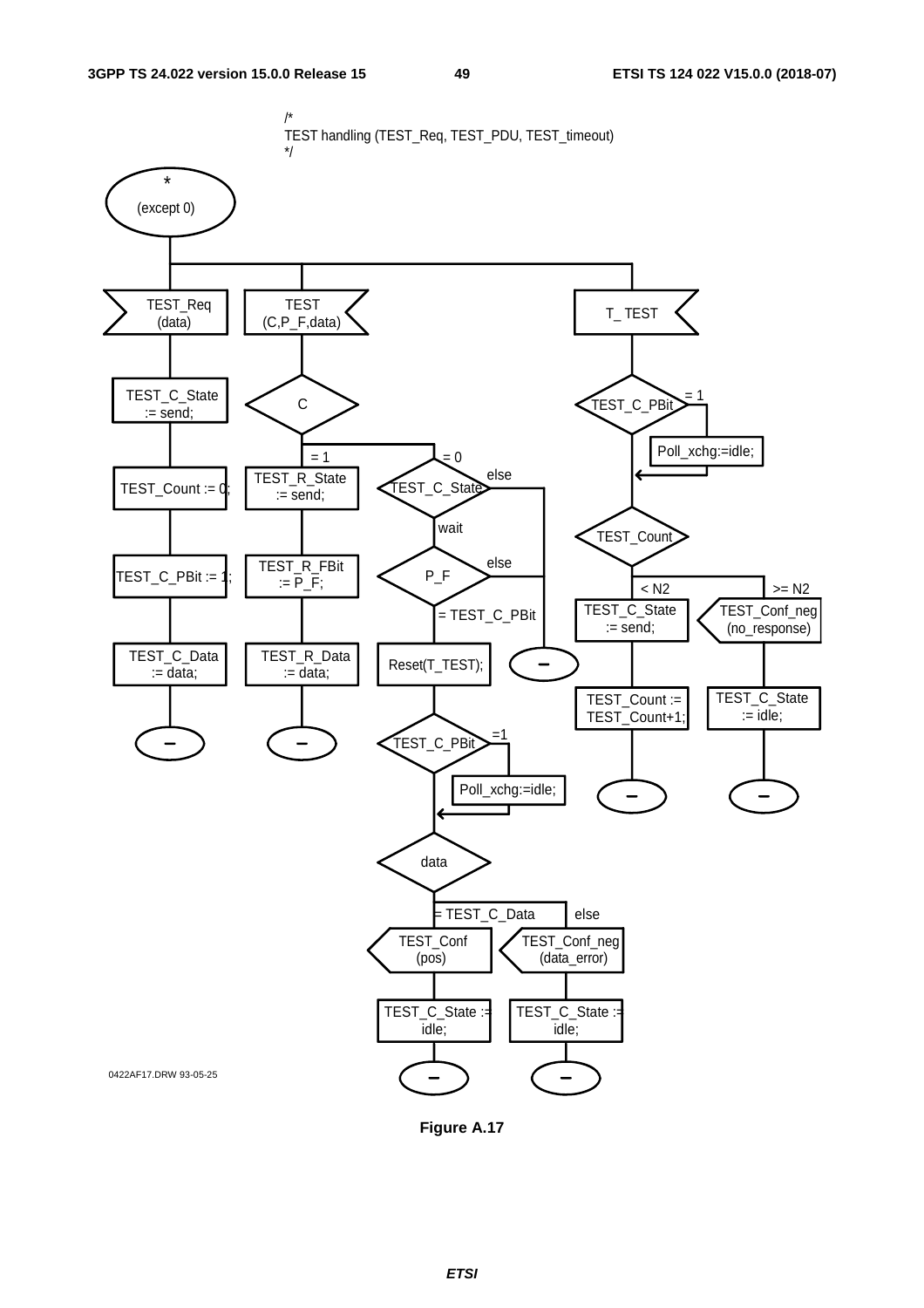## Process Receive\_PDU



0422AF18.DRW 93-02-25

**Figure A.18**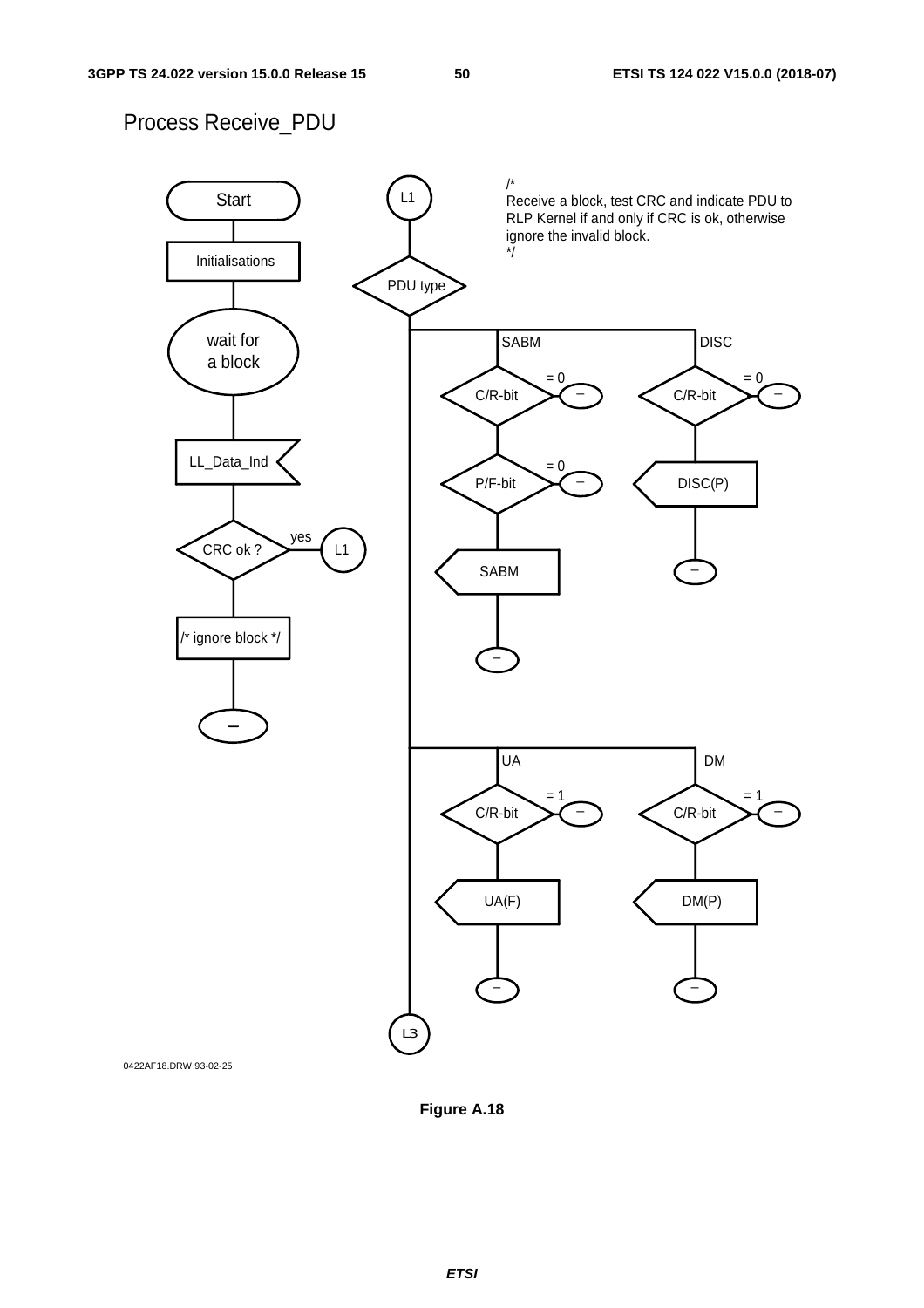

0422AF19.DRW 93-02-25

**Figure A.19**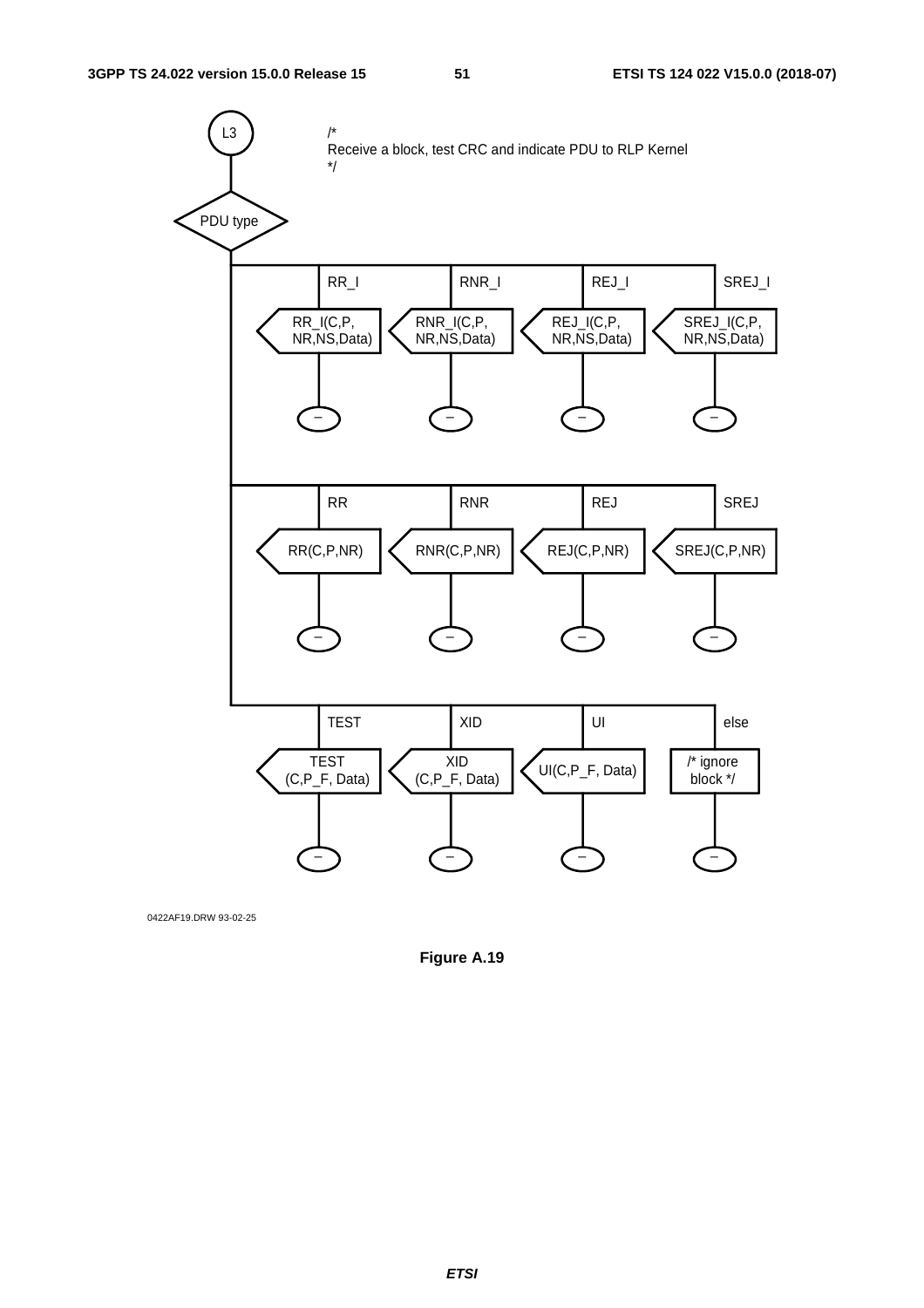### Process Send\_PDU



**Figure A.20**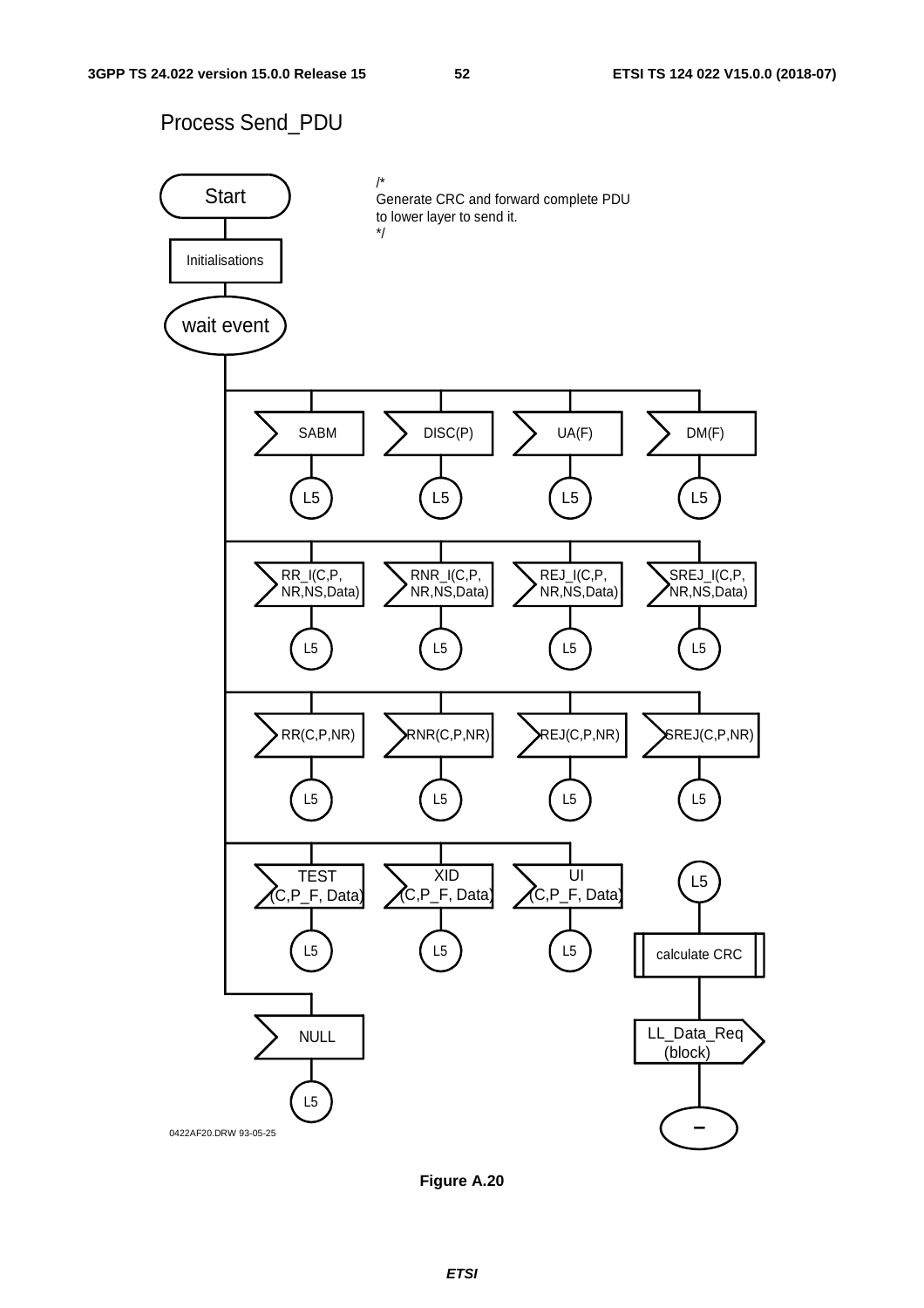/\* Initialise link variables - This procedure is called if the link is established or the link is reset. \*/



0422AF21.DRW 93-03-01

#### **Figure A.21**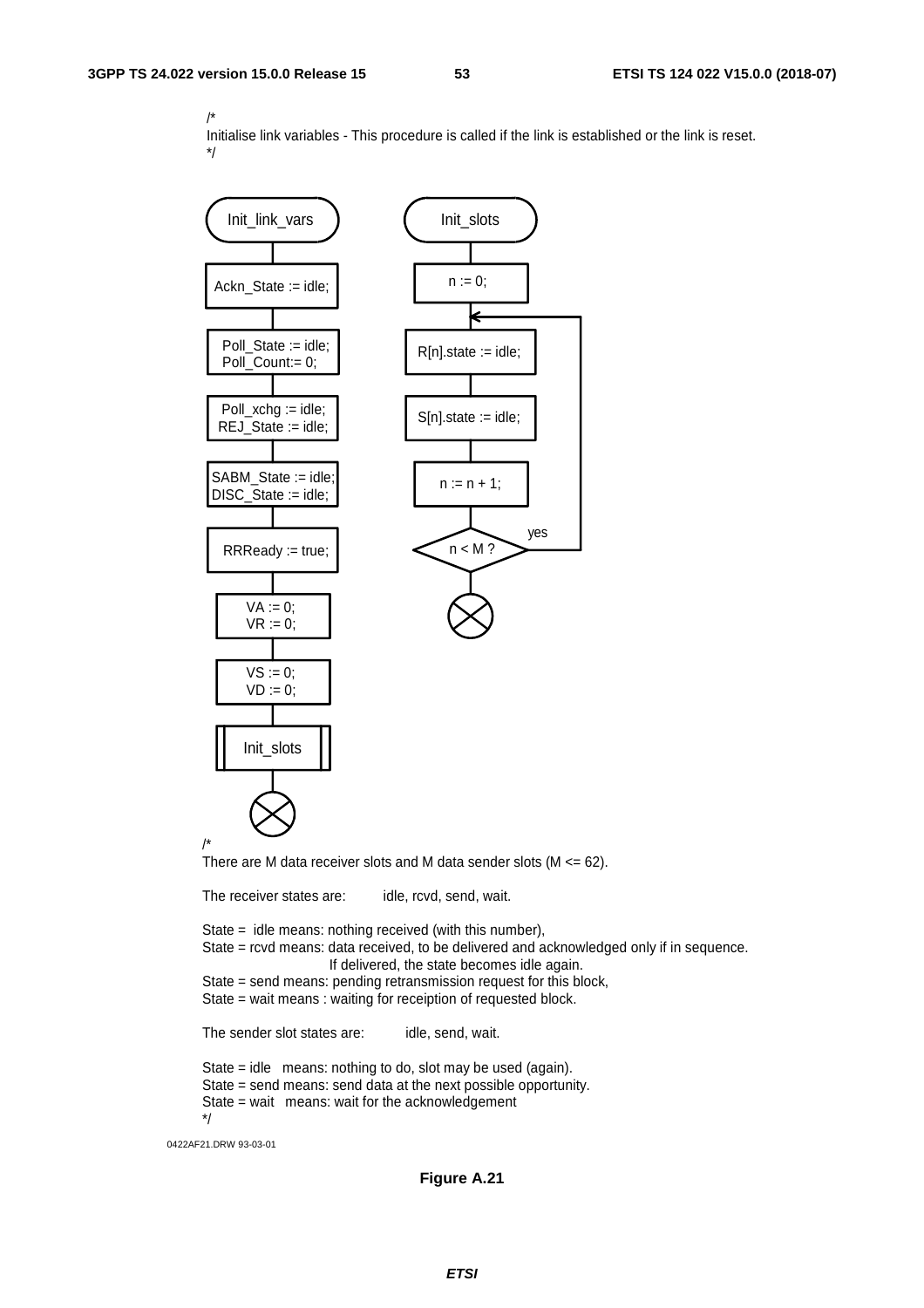

**Figure A.22**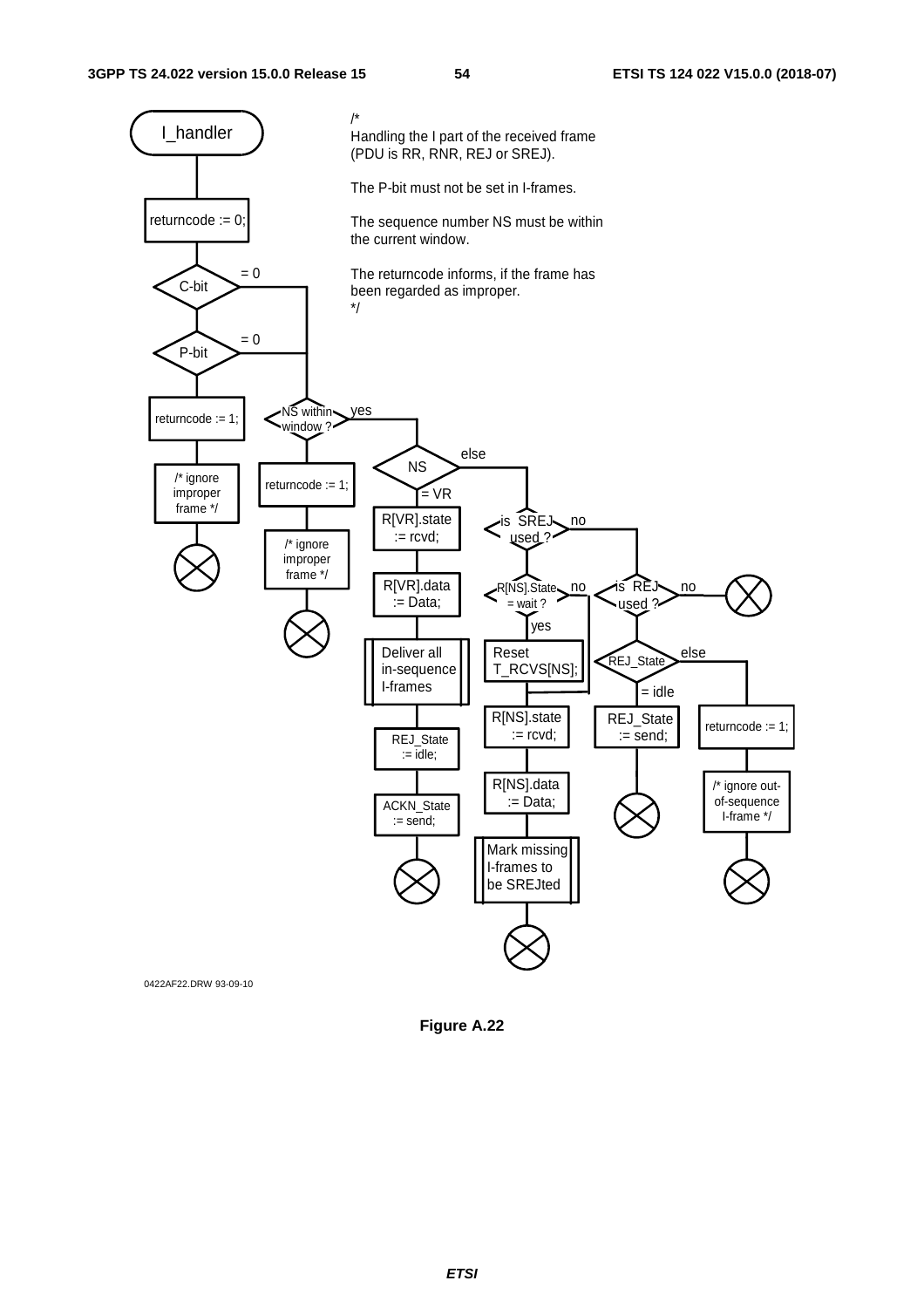Deliver all in-sequence I-frames

Indicate all already received in-sequence information blocks. There may be more than one block which has to be indicated due to successful selective recovery. \*/

/\* mark all missing I-frames

All missing I-frames "between" VR an NS have to be marked if their state is idle. \*/



0422AF23.DRW 93-05-25

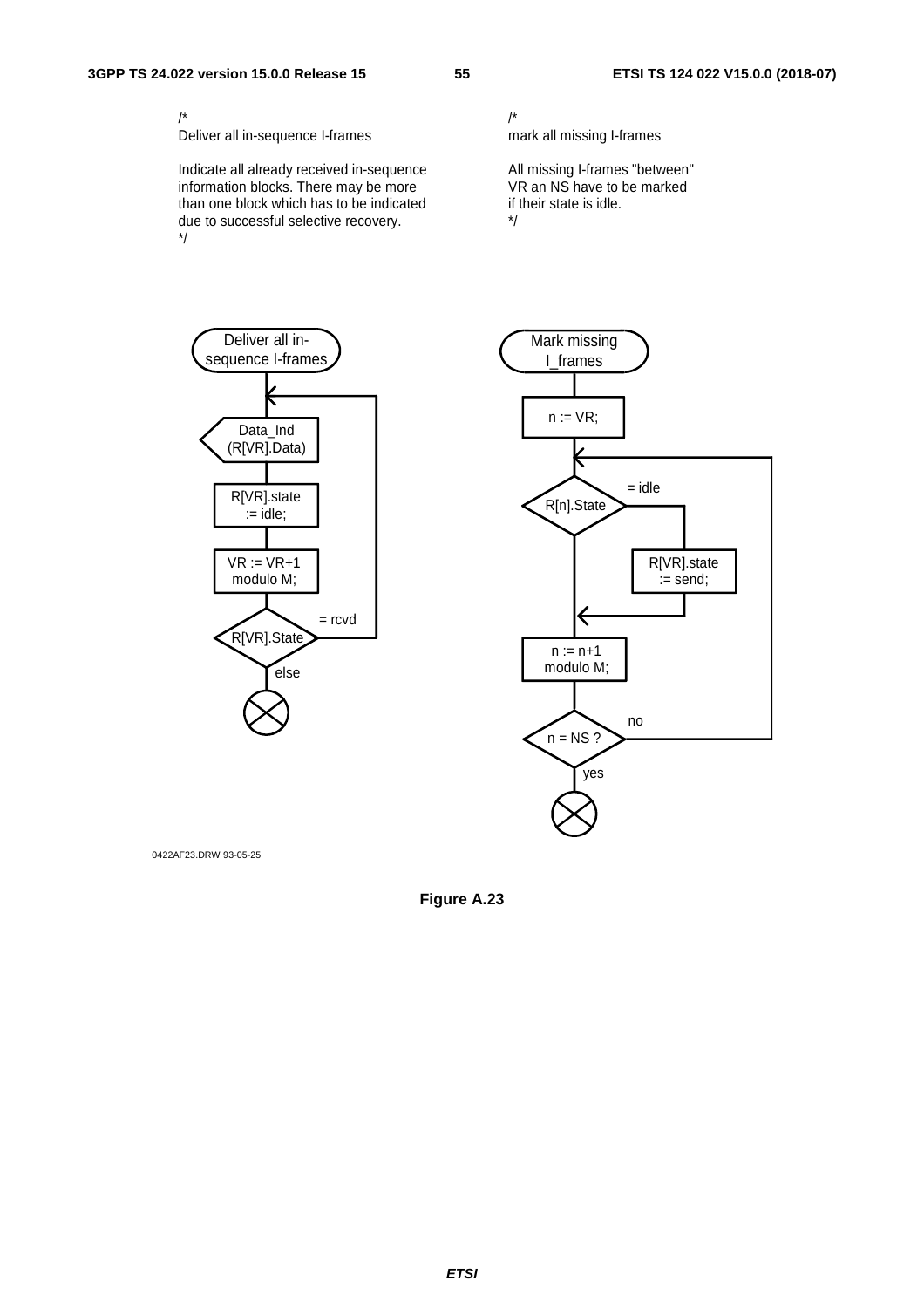

**Figure A.24**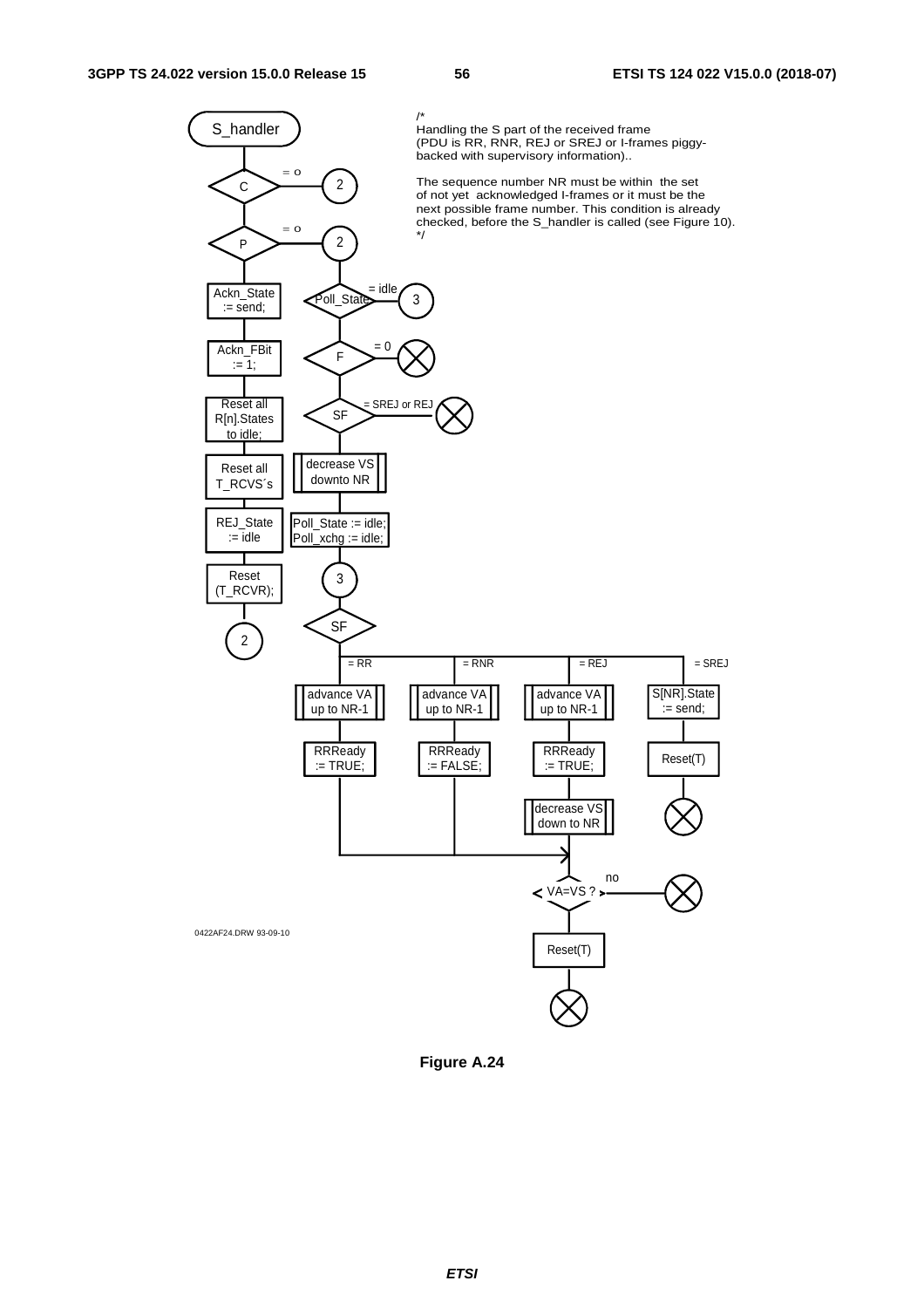#### **3GPP TS 24.022 version 15.0.0 Release 15 57 ETSI TS 124 022 V15.0.0 (2018-07)**





0422AF25.DRW 93-03-01

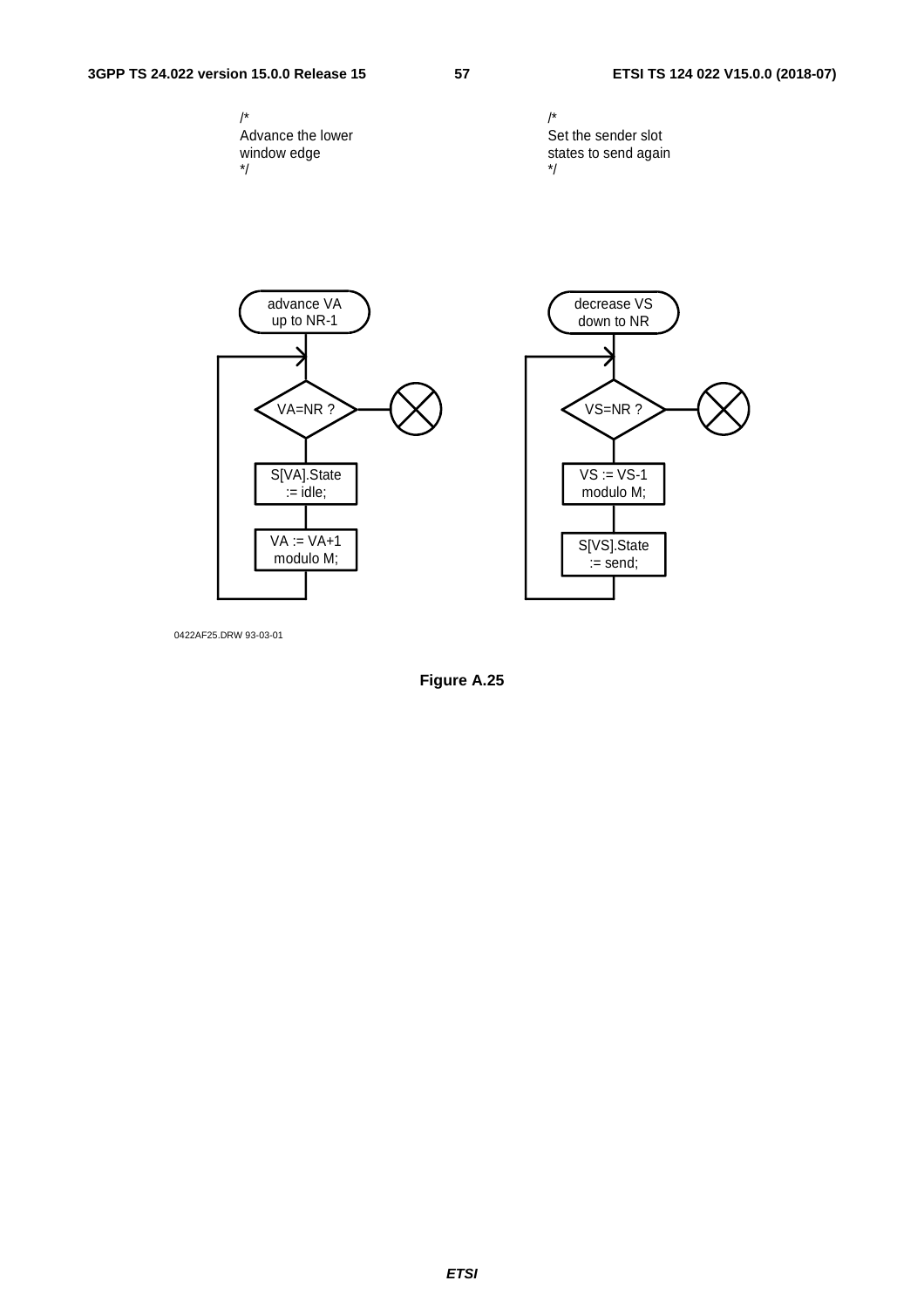

0422AF26.DRW 93-05-25

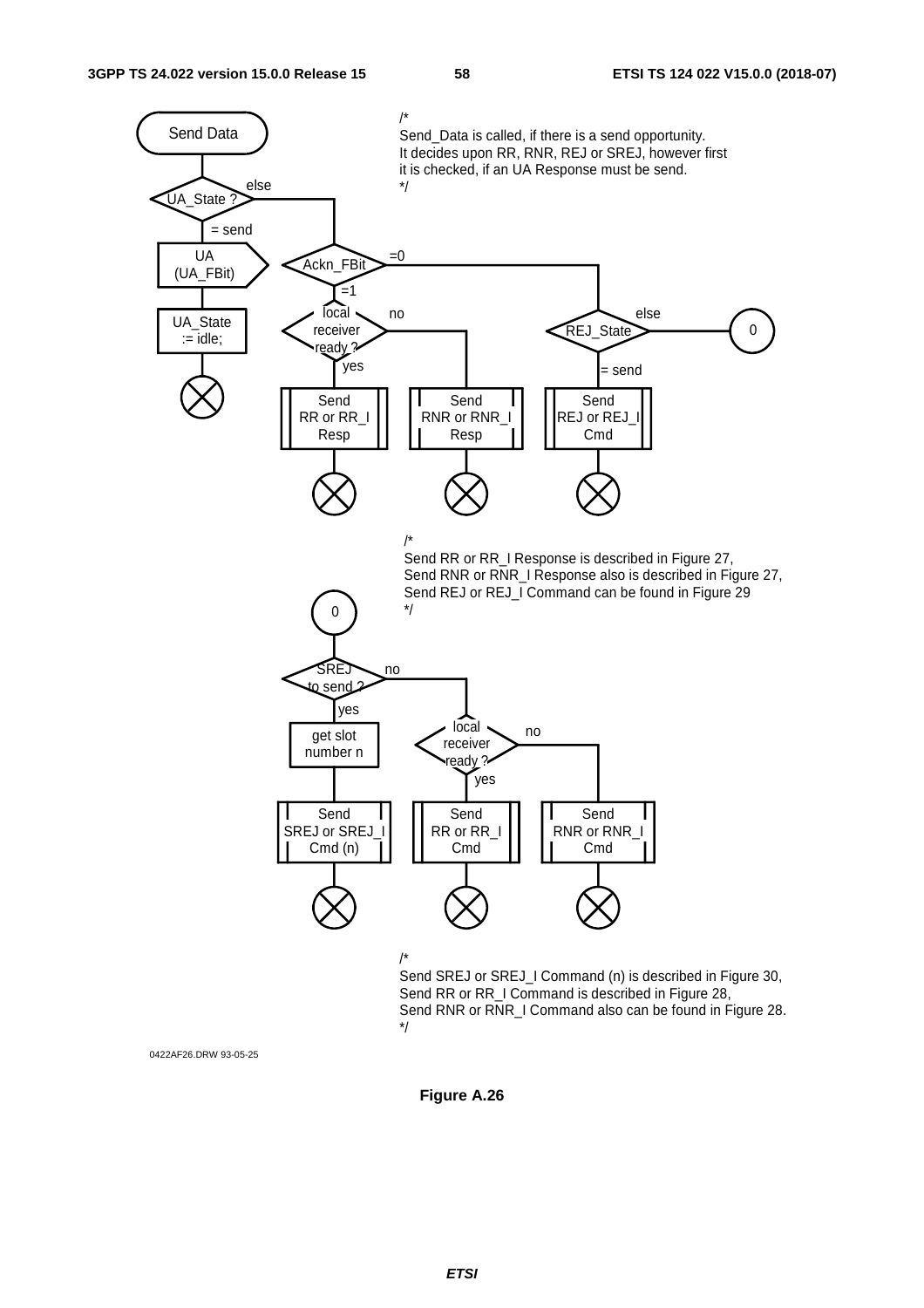

0422A F27.DRW 93-05-25

Send XX or XX\_I response PDU with F-Bit set to one.

XX may be RR or RNR. \*/

**Figure A.27**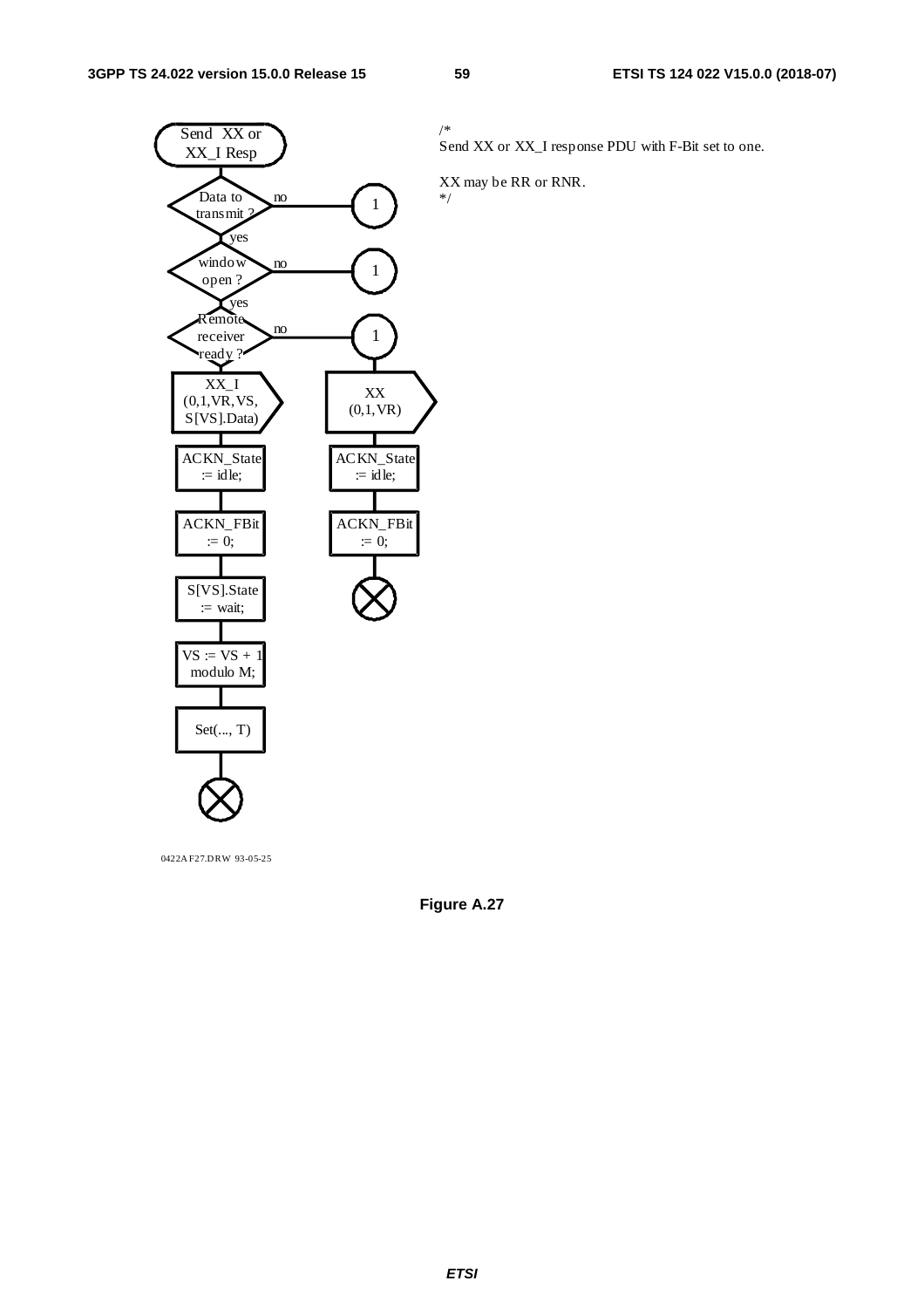

**Figure A.28**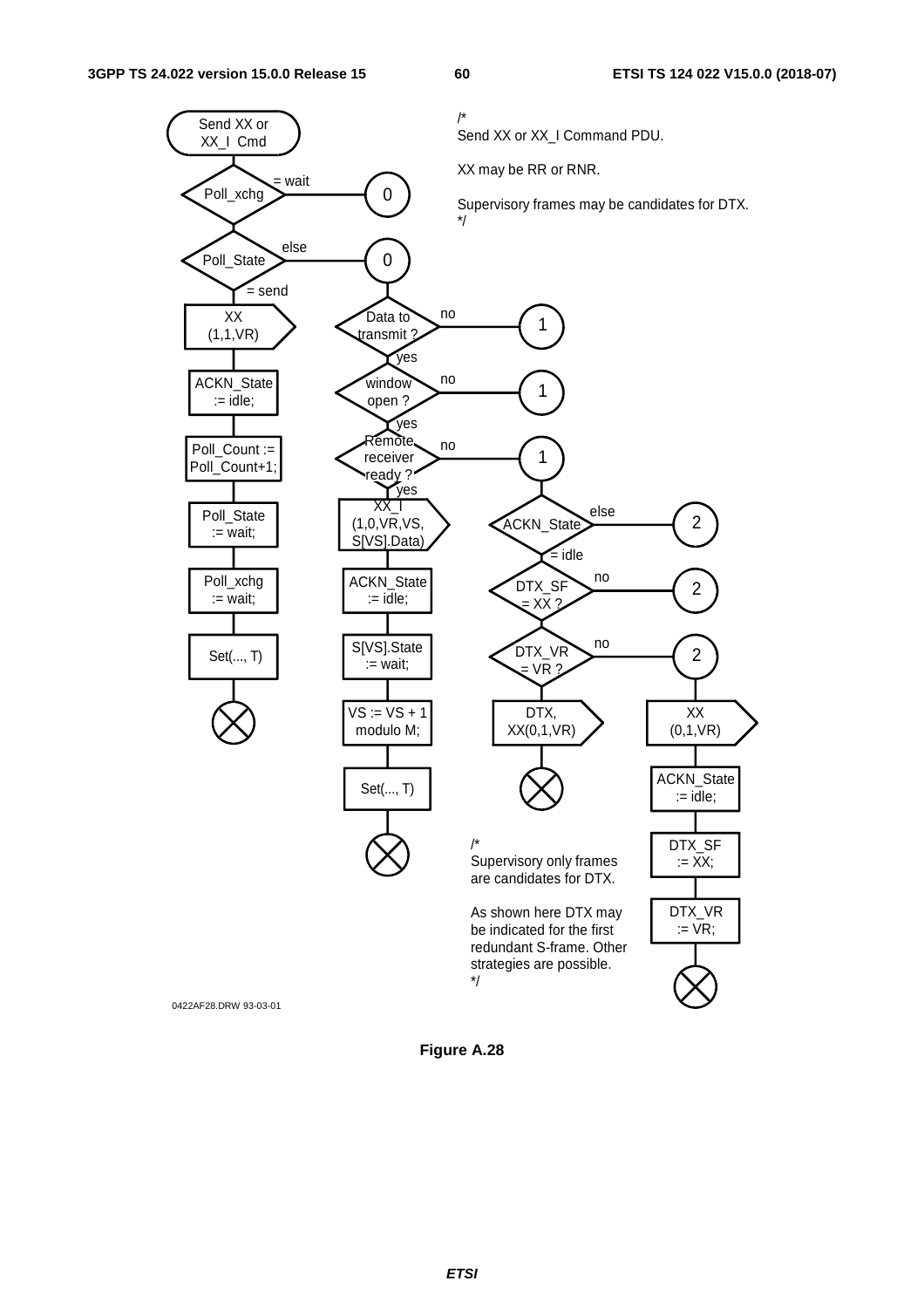

0422AF29.DRW 93-03-01

**Figure A.29**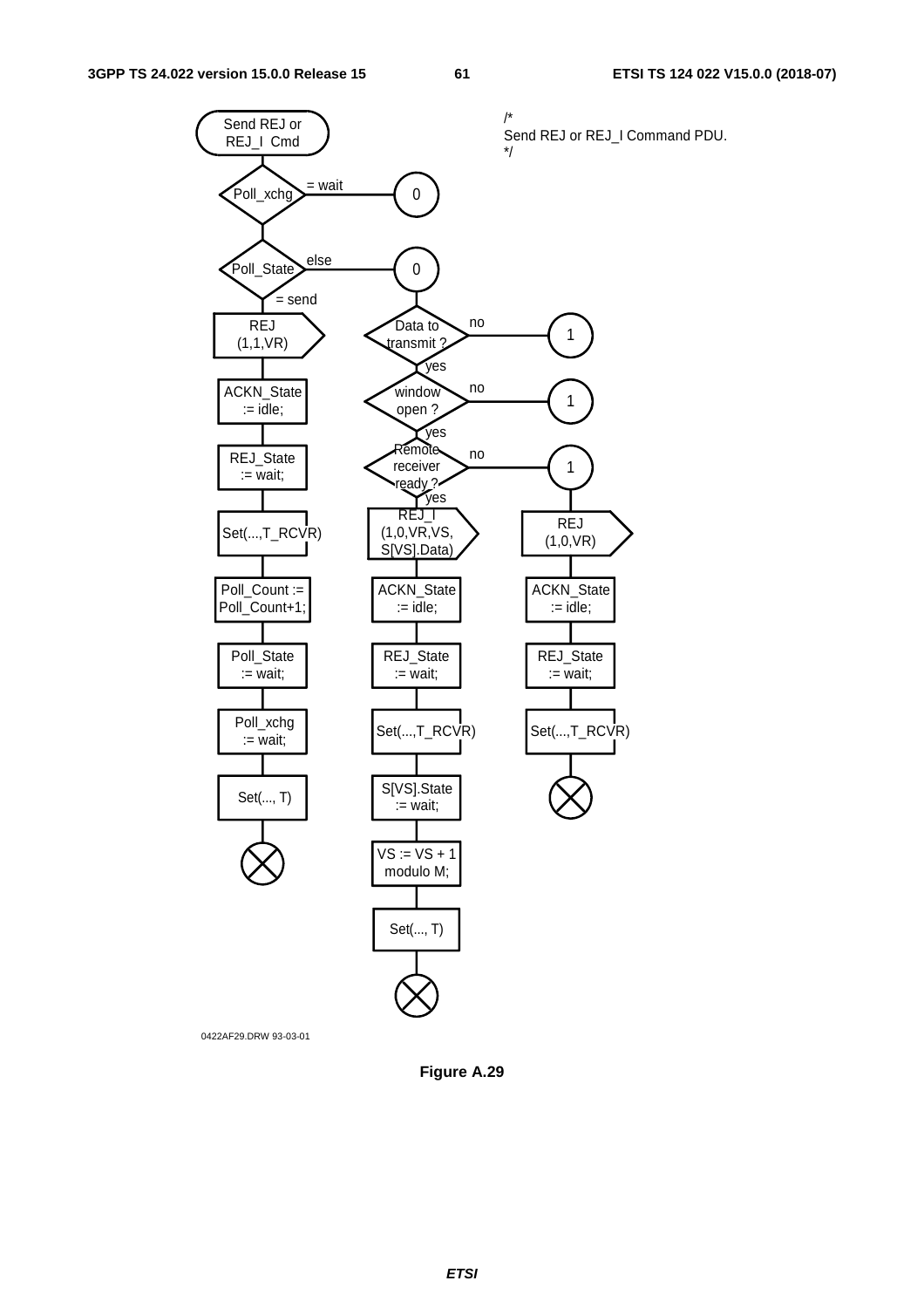

0422AF30.DRW 93-09-10

**Figure A.30**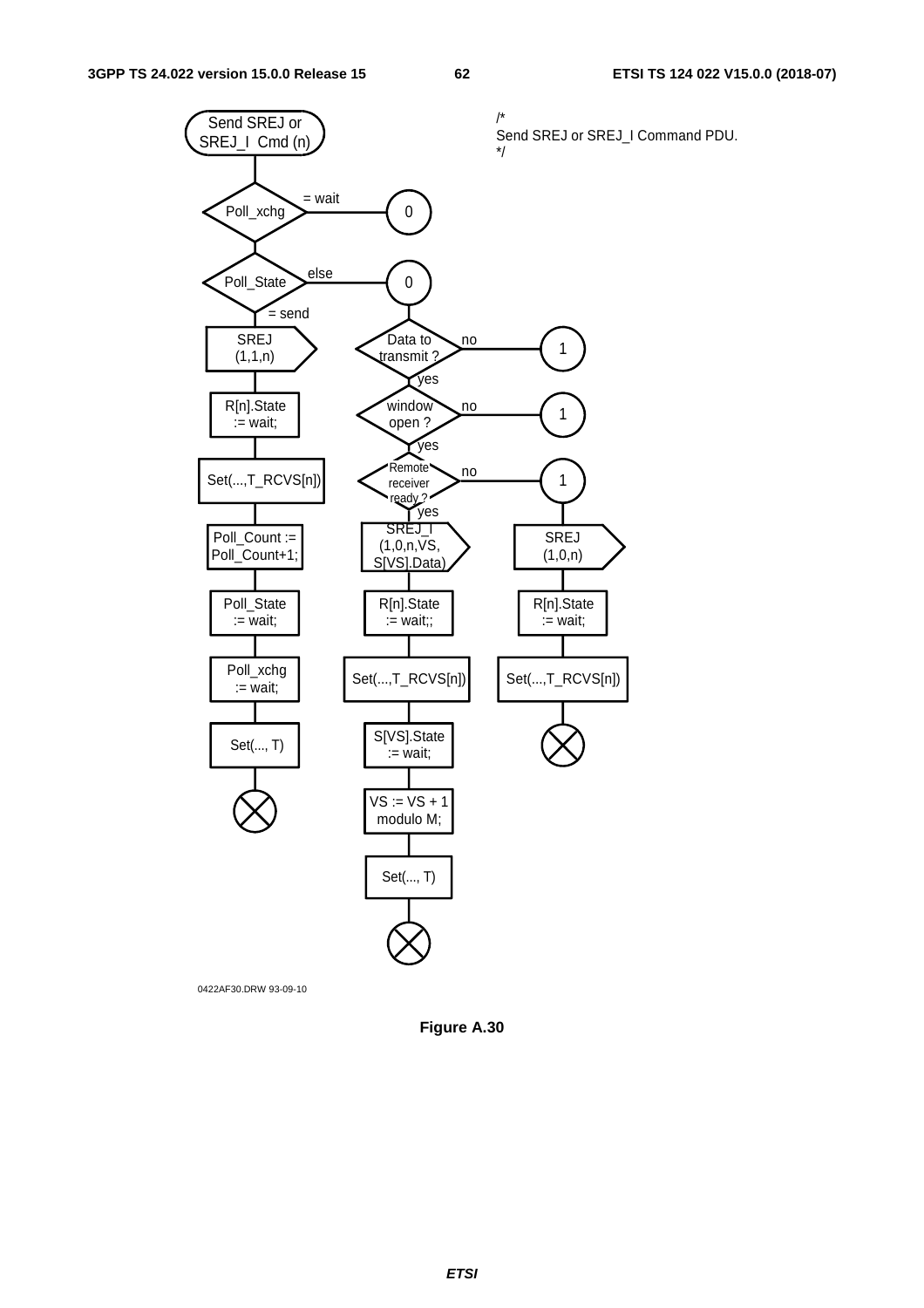

**Figure A.31**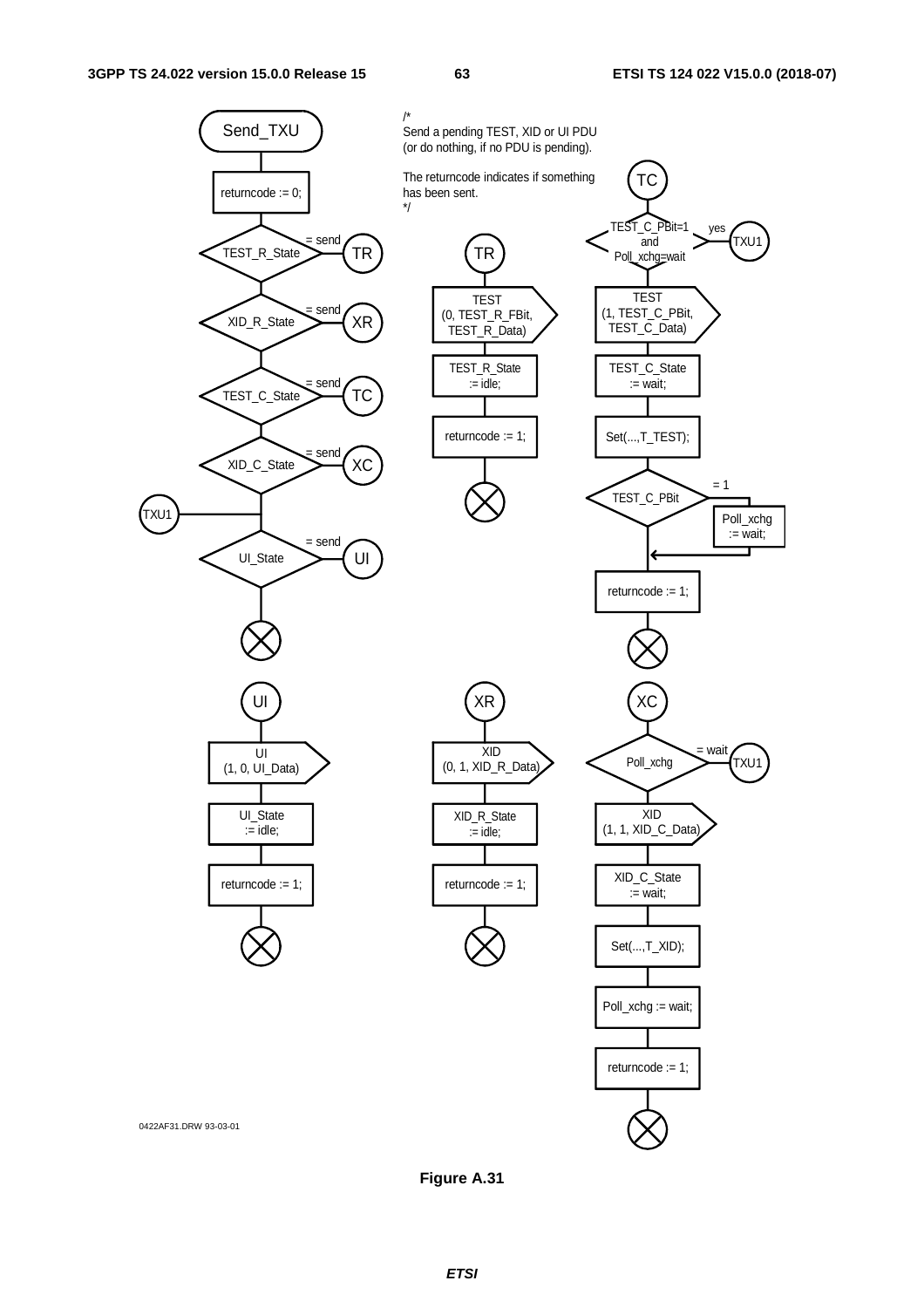## Annex B (informative): Change history

| <b>Change history</b>  |               |                 |           |                |                                                  |                                                                           |                                                                                   |        |               |
|------------------------|---------------|-----------------|-----------|----------------|--------------------------------------------------|---------------------------------------------------------------------------|-----------------------------------------------------------------------------------|--------|---------------|
| <b>Date</b>            | TSG#          | <b>TSG Doc.</b> | <b>CR</b> | Rev            |                                                  |                                                                           | <b>Subject/Comment</b>                                                            | Old    | <b>New</b>    |
|                        | 05-1999       |                 |           |                |                                                  | Transferred to 3GPP CN1                                                   |                                                                                   | 7.0.0  |               |
| 03-1999                | <b>TSG#03</b> |                 |           |                |                                                  |                                                                           | Approved at CN#03                                                                 |        | 3.0.0         |
| 06-1999                | <b>TSG#04</b> |                 | 001       |                |                                                  | Introduction of EDGE channel codings into the specifications              |                                                                                   | 3.0.0  | 3.1.0         |
| $\overline{12} - 1999$ | <b>TSG#06</b> |                 | 002       |                |                                                  |                                                                           | Correction to REMAP procedure in RLP                                              | 3.1.0  | 3.2.0         |
| 12-1999                | <b>TSG#06</b> |                 | 003       |                |                                                  |                                                                           | Updates to RLP and DTX for UMTS                                                   | 3.1.0  | 3.2.0         |
| 06-2000                | <b>TSG#08</b> |                 | 004       |                |                                                  | <b>RLP timer for T4 in UMTS</b>                                           |                                                                                   | 3.2.0  | 3.3.0         |
|                        |               |                 |           |                |                                                  |                                                                           | MCC Editorial update to make figures visible                                      | 3.3.0  | 3.3.1         |
| 09-2000                | <b>TSG#09</b> |                 | 005       | 1              |                                                  |                                                                           | Relevance of GSM specific BC-IE parameters for negotiating RLP<br>version in UMTS | 3.3.1  | 3.4.0         |
| 03-2001                | <b>TSG#11</b> |                 |           |                |                                                  |                                                                           | Upgraded to Release 4                                                             | 3.4.0  | 4.0.0         |
| 12-2001                | <b>TSG#14</b> | NP-010604       | 006       | 3              |                                                  |                                                                           | New terminology required by TSG GERAN                                             | 4.0.0  | 5.0.0         |
| 12-2002                | <b>TSG#18</b> | NP-020617 007   |           | 1              |                                                  | CS Data Services (including HSCSD and EDGE) for GERAN Iu<br>mode          |                                                                                   | 5.0.0  | 5.1.0         |
| 03-2003                | <b>TSG#19</b> | NP-030074 008   |           | $\mathbf{1}$   |                                                  | Corrections to References and editorial clean-up<br>5.1.0                 |                                                                                   |        | 5.2.0         |
| 06-2003                | <b>TSG#20</b> | NP-030201 011   |           |                | IE                                               | Determination of the RLP version by the signalled Bearer Capability 5.2.0 |                                                                                   |        | 5.3.0         |
| 09-2003                | <b>TSG#21</b> | NP-030342 012   |           | $\overline{2}$ |                                                  |                                                                           | Usage of RLP versions                                                             | 5.3.0  | 5.4.0         |
| 12-2003                | <b>TSG#22</b> | NP-030566 013   |           | 1              |                                                  | terminology                                                               | Terminology Clarification to correct Wrong and confused                           | 5.4.0  | 5.5.0         |
| 12-2004                | <b>CN#26</b>  |                 |           |                |                                                  |                                                                           | Upgraded to Release 6                                                             | 5.5.0  | 6.0.0         |
| 06-2007                | CT#36         |                 |           |                |                                                  |                                                                           | Upgraded to Release 7                                                             | 6.0.0  | 7.0.0         |
| 12-2008                | CT#42         |                 |           |                |                                                  | Upgraded to v8.0.0 due to simple upgrade without no technical<br>change   |                                                                                   | 7.0.0  | 8.0.0         |
| 12-2009                | CT#46         |                 |           |                |                                                  | Automatic upgrade from previous Release                                   |                                                                                   | 8.0.0  | 9.0.0         |
| 03-2011                | CT#51         |                 |           |                |                                                  | Automatic upgrade from previous Release version 9.0.0                     |                                                                                   | 9.0.0  | 10.0.0        |
| 03-2011                | CT#51         |                 |           |                |                                                  | Correction of heading and numbering made by MCC                           |                                                                                   |        | 10.0.0 10.0.1 |
| 09-2012                | CT#57         |                 |           |                |                                                  | Automatic upgrade from previous Release version 10.0.1                    |                                                                                   | 10.0.1 | 11.0.0        |
| 2014-10                |               |                 |           |                |                                                  | Automatic update from Release 11                                          |                                                                                   |        | 11.0.0 12.0.0 |
| 2014-10                |               |                 |           |                | Automatic update from Release 12                 |                                                                           | 12.0.0                                                                            | 13.0.0 |               |
| <b>Change history</b>  |               |                 |           |                |                                                  |                                                                           |                                                                                   |        |               |
| <b>Date</b>            | TSG#          | <b>TSG Doc.</b> | <b>CR</b> |                | Rev                                              | Cat                                                                       | Subject/Comment                                                                   |        | <b>New</b>    |
| 2017-03                | CT#75         |                 |           |                |                                                  |                                                                           | Automatic upgrade from previous Release                                           |        | 14.0.0        |
| 2018-06                |               |                 |           |                | Update to Rel-15 version (MCC)<br>$\blacksquare$ |                                                                           |                                                                                   | 15.0.0 |               |